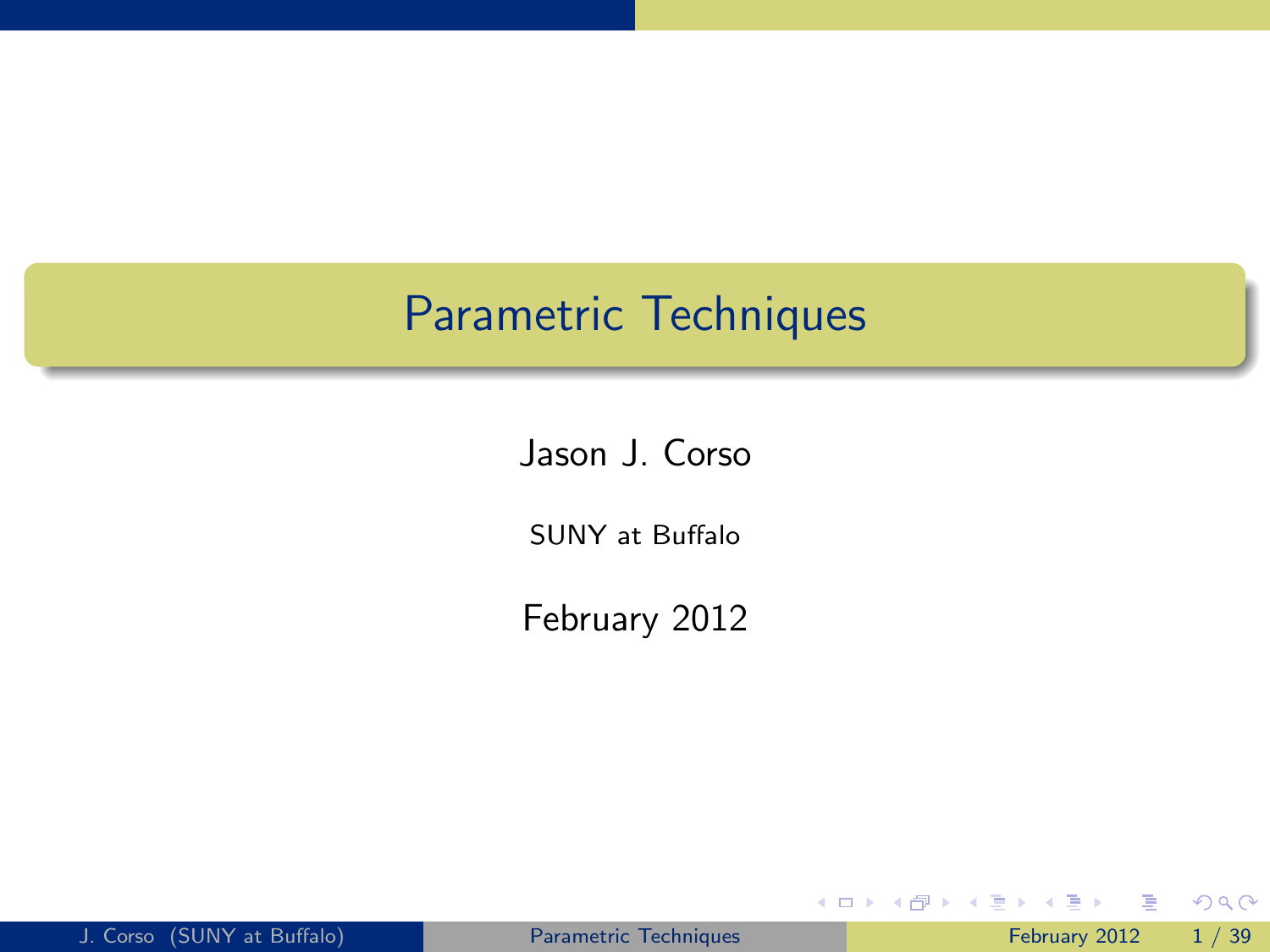# Introduction

- When covering Bayesian Decision Theory, we assumed the full probabilistic structure of the problem was know.
- However, this is rarely the case in practice.
- Instead, we have some knowledge of the problem and some example data and we must estimate the probabilities.
- **In the discriminants chapter, we learned how to estimate linear boundaries** separating the data, assuming nothing about the specific structure of the data. Here, we resort to assuming some structure to the data and estimate the parameters of this structure.
- **Focus of this lecture** is to study a pair of techniques for estimating the parameters of the likelihood models (given a particular form of the density, such as a Gaussian).

<span id="page-1-0"></span> $QQQ$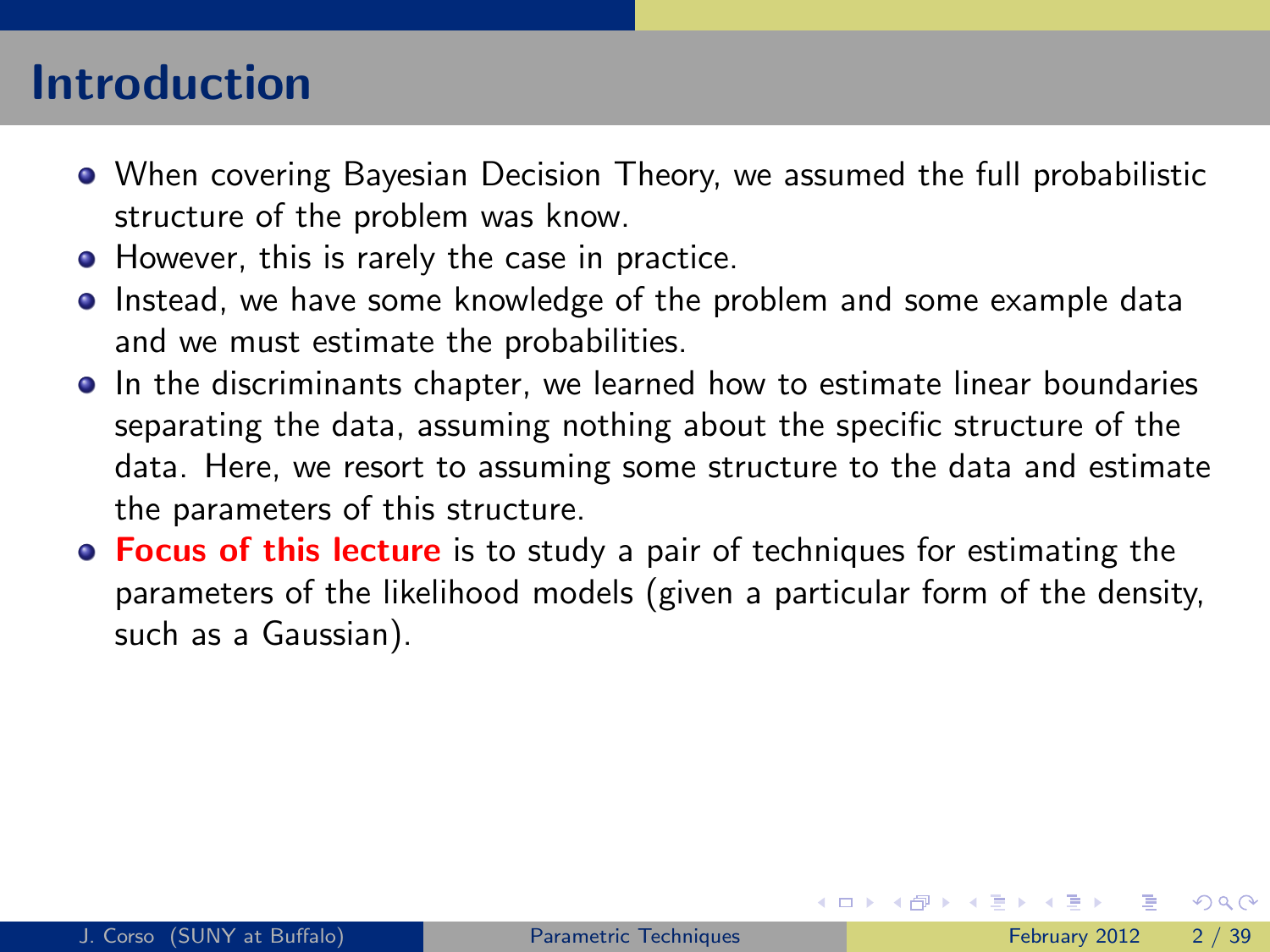## Introduction

- When covering Bayesian Decision Theory, we assumed the full probabilistic structure of the problem was know.
- However, this is rarely the case in practice.
- Instead, we have some knowledge of the problem and some example data and we must estimate the probabilities.
- **In the discriminants chapter, we learned how to estimate linear boundaries** separating the data, assuming nothing about the specific structure of the data. Here, we resort to assuming some structure to the data and estimate the parameters of this structure.
- **Focus of this lecture** is to study a pair of techniques for estimating the parameters of the likelihood models (given a particular form of the density, such as a Gaussian).
- **Parametric Models** For a particular class  $\omega_i$ , we consider a set of parameters  $\theta_i$  to fully define the likelihood model.
	- For the Guassian,  $\boldsymbol{\theta}_i = (\boldsymbol{\mu}_i, \boldsymbol{\Sigma}_i)$ .

<span id="page-2-0"></span> $\equiv$   $\cap$   $\alpha$ 

イロト イ部 トイヨ トイヨト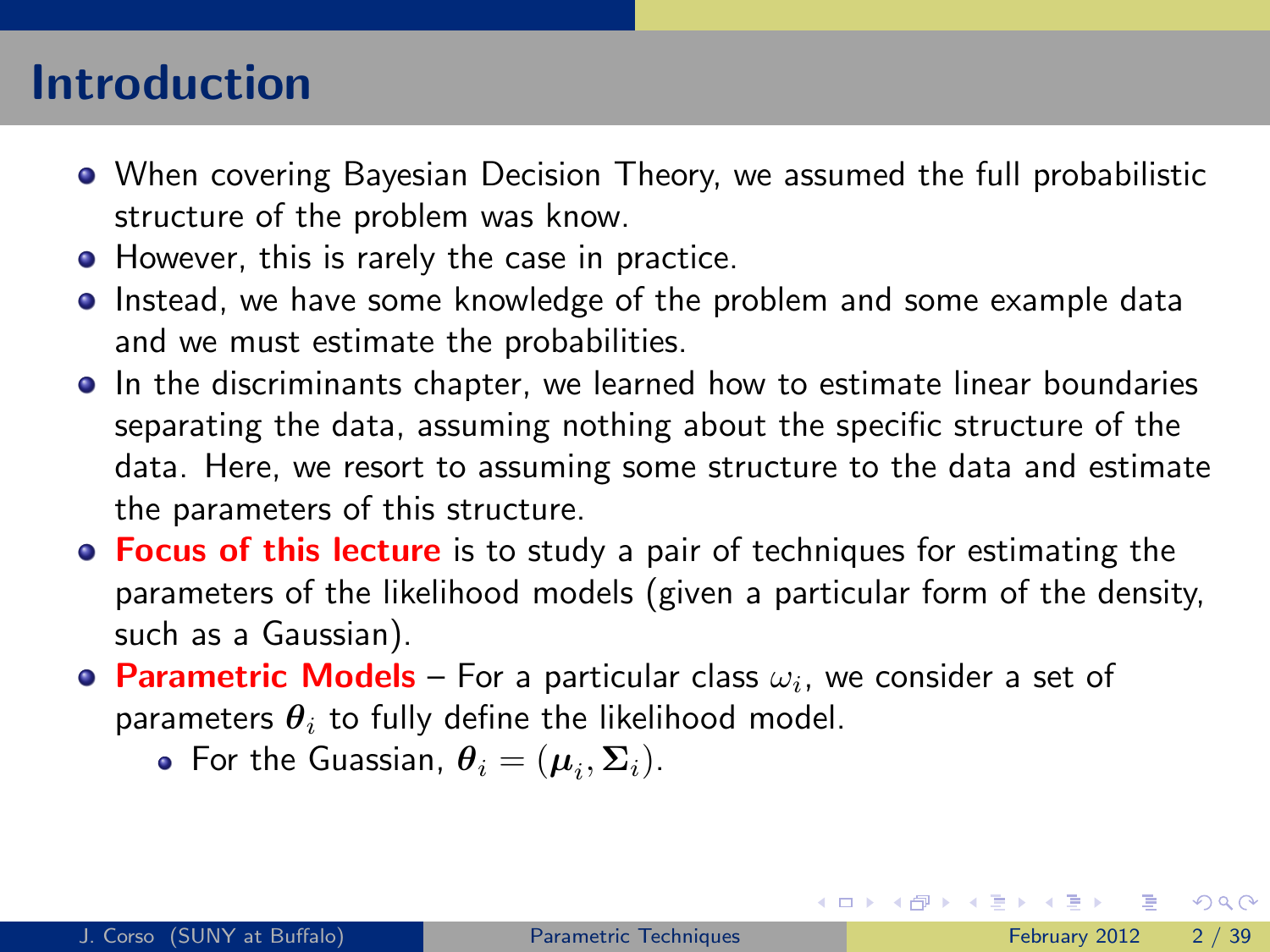## Introduction

- When covering Bayesian Decision Theory, we assumed the full probabilistic structure of the problem was know.
- However, this is rarely the case in practice.
- Instead, we have some knowledge of the problem and some example data and we must estimate the probabilities.
- **In the discriminants chapter, we learned how to estimate linear boundaries** separating the data, assuming nothing about the specific structure of the data. Here, we resort to assuming some structure to the data and estimate the parameters of this structure.
- **Focus of this lecture** is to study a pair of techniques for estimating the parameters of the likelihood models (given a particular form of the density, such as a Gaussian).
- **Parametric Models** For a particular class  $\omega_i$ , we consider a set of parameters  $\theta_i$  to fully define the likelihood model.
	- For the Guassian,  $\boldsymbol{\theta}_i = (\boldsymbol{\mu}_i, \boldsymbol{\Sigma}_i)$ .
- **Supervised Learning** we are working in a supervised situation where we have an set of training data:

<span id="page-3-0"></span>
$$
\mathcal{D} = \{ (\mathbf{x}, \omega)_1, (\mathbf{x}, \omega)_2, \dots (\mathbf{x}, \omega)_N \}^{\text{new}} \longrightarrow \text{LHS} \quad (1)_{\text{C}
$$

J. Corso (SUNY at Buffalo)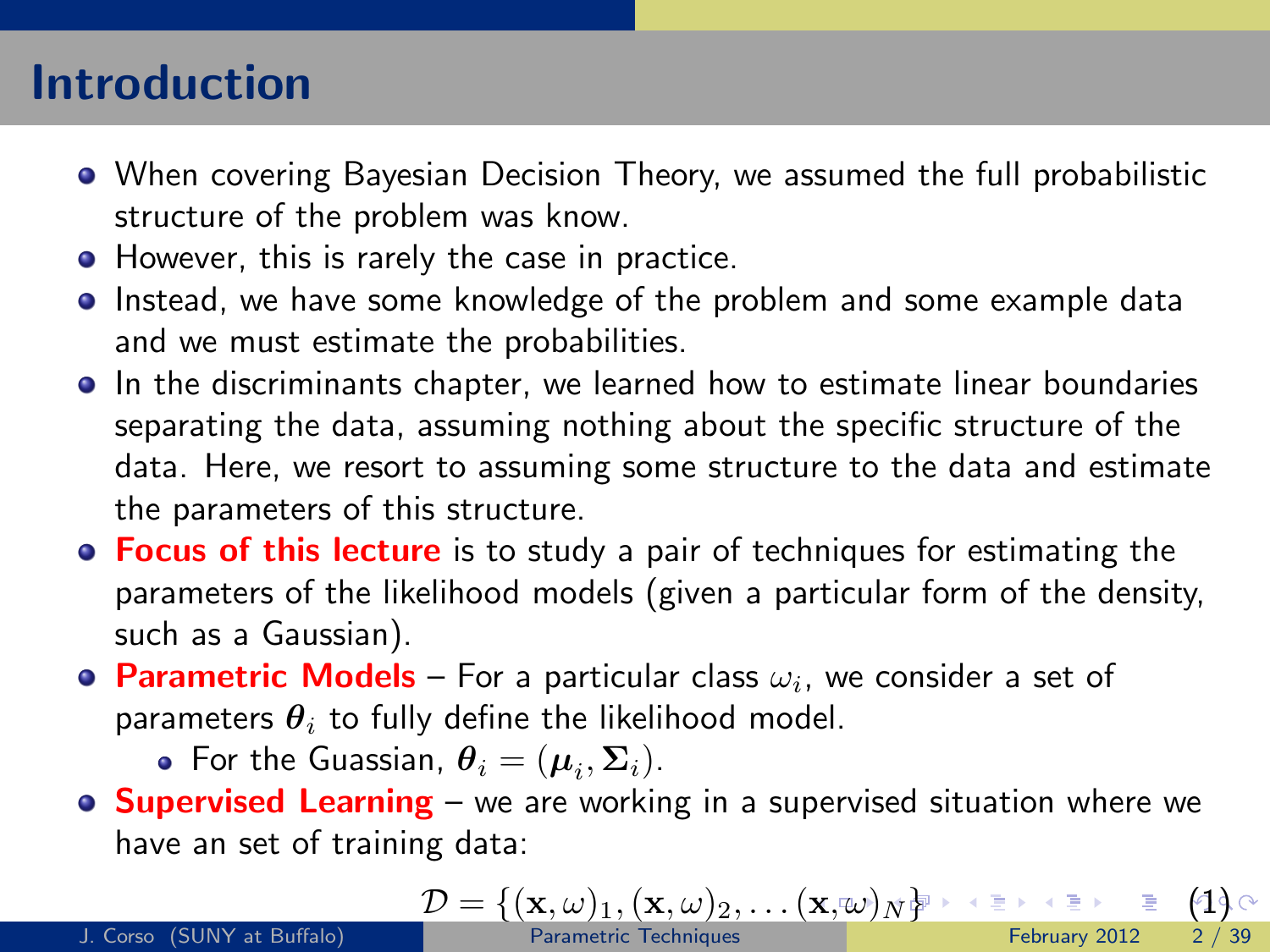## Overview of the Methods

**Intuitive Problem:** Given a set of training data,  $D$ , containing labels for  $c$  classes, train the likelihood models  $p(\textbf{x}|\omega_i, \boldsymbol{\theta}_i)$  by estimating the parameters  $\theta_i$  for  $i = 1, \ldots, c$ .

<span id="page-4-0"></span> $QQ$ 

**K ロ ト K 御 ト K 君 ト**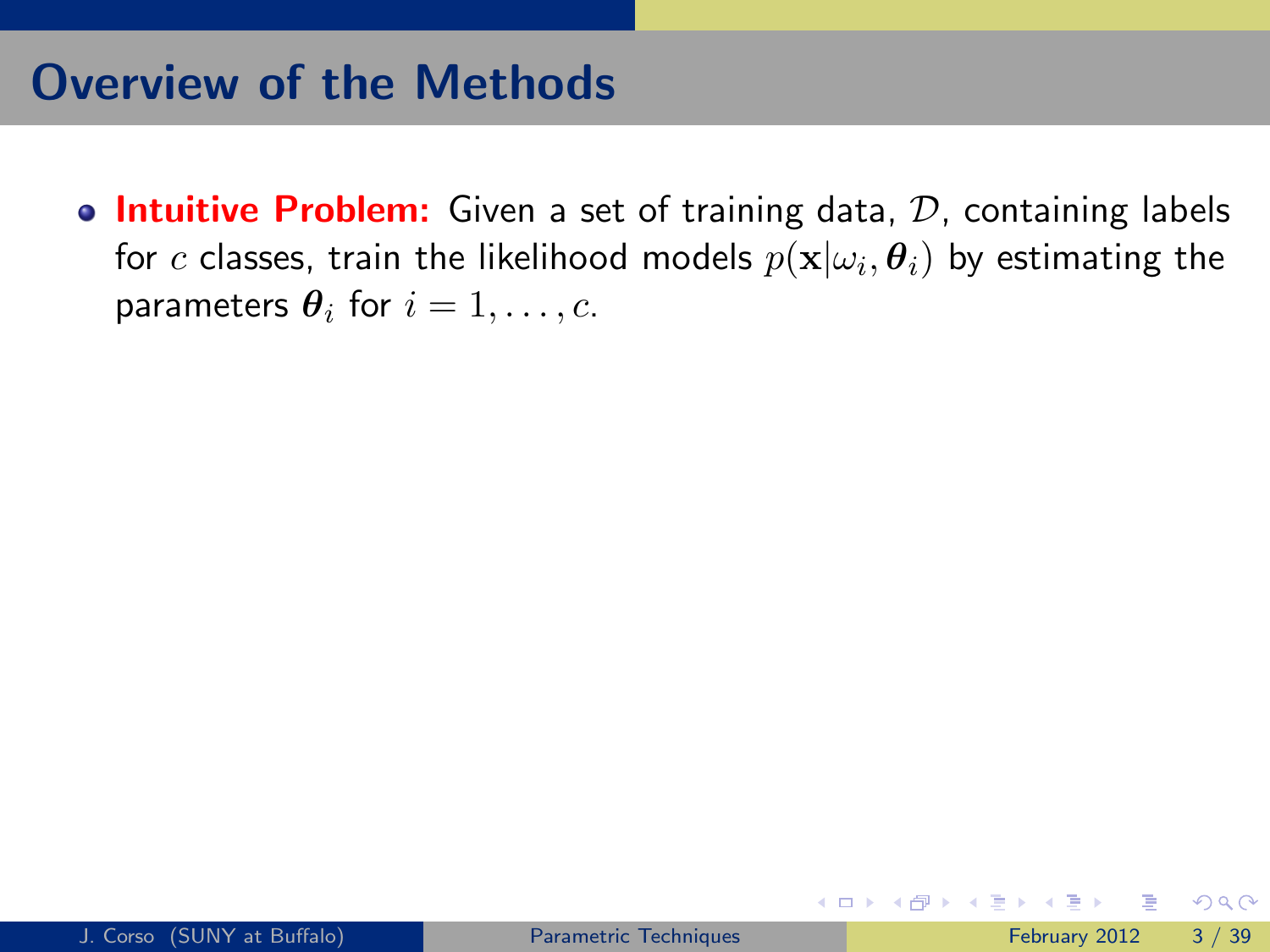# Overview of the Methods

- **Intuitive Problem:** Given a set of training data,  $\mathcal{D}$ , containing labels for  $c$  classes, train the likelihood models  $p(\textbf{x}|\omega_i, \boldsymbol{\theta}_i)$  by estimating the parameters  $\theta_i$  for  $i = 1, \ldots, c$ .
- Maximum Likelihood Parameter Estimation
	- Views the parameters as quantities that are fixed by unknown.
	- The best estimate of their value is the one that maximizes the probability of obtaining the samples in  $\mathcal{D}$ .

 $QQQ$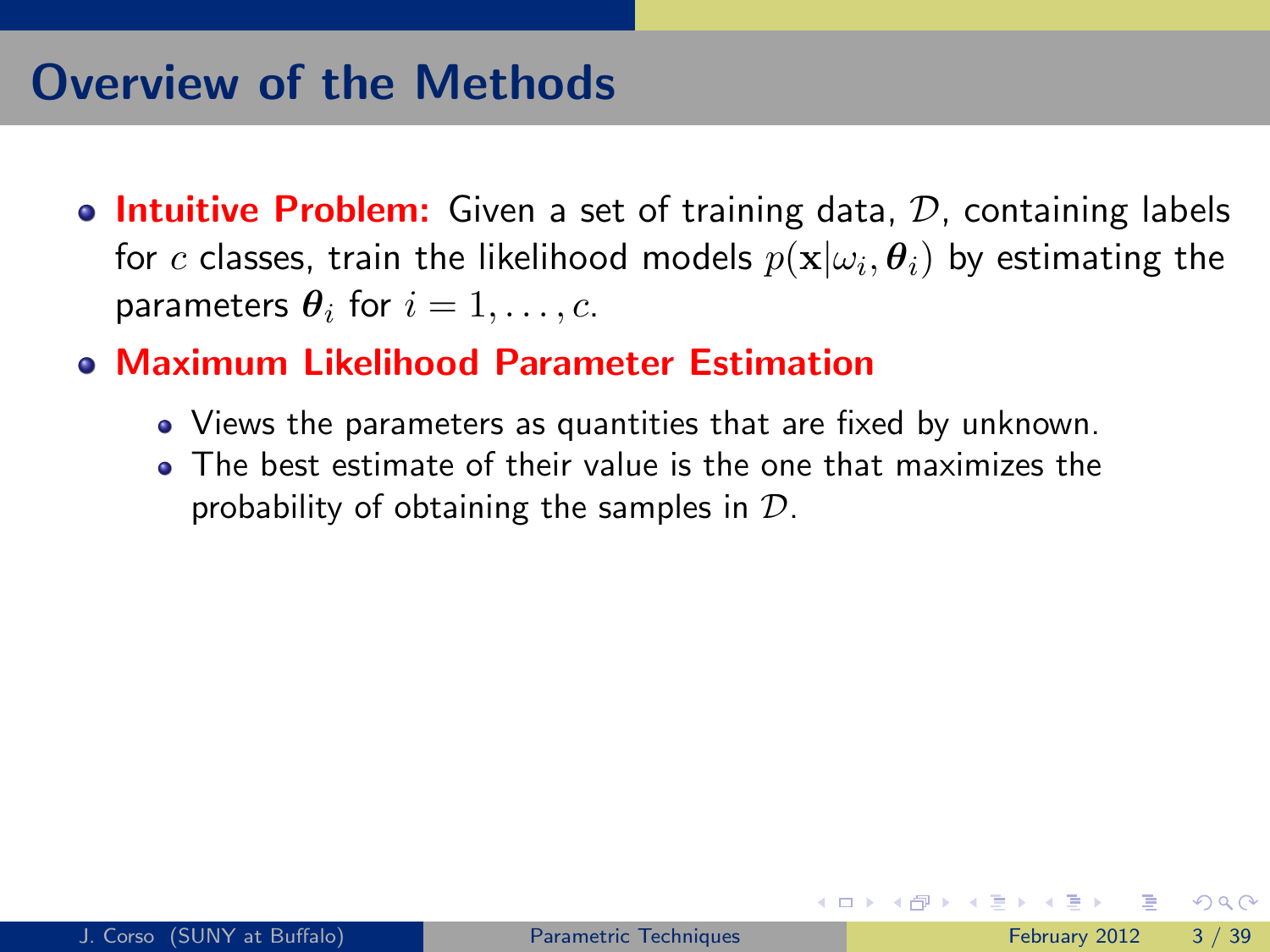# Overview of the Methods

- **Intuitive Problem:** Given a set of training data,  $\mathcal{D}$ , containing labels for  $c$  classes, train the likelihood models  $p(\textbf{x}|\omega_i, \boldsymbol{\theta}_i)$  by estimating the parameters  $\theta_i$  for  $i = 1, \ldots, c$ .
- Maximum Likelihood Parameter Estimation
	- Views the parameters as quantities that are fixed by unknown.
	- The best estimate of their value is the one that maximizes the probability of obtaining the samples in  $\mathcal{D}$ .

#### Bayesian Parameter Estimation

- Views the parameters as random variables having some known prior distribution.
- The samples convert this prior into a posterior and revise our estimate of the distribution over the parameters.
- We shall typically see that the posterior is increasingly peaked for larger  $D$  — Bayesian Learning.

 $QQ$ 

 $\left\{ \begin{array}{ccc} 1 & 0 & 0 \\ 0 & 1 & 0 \end{array} \right.$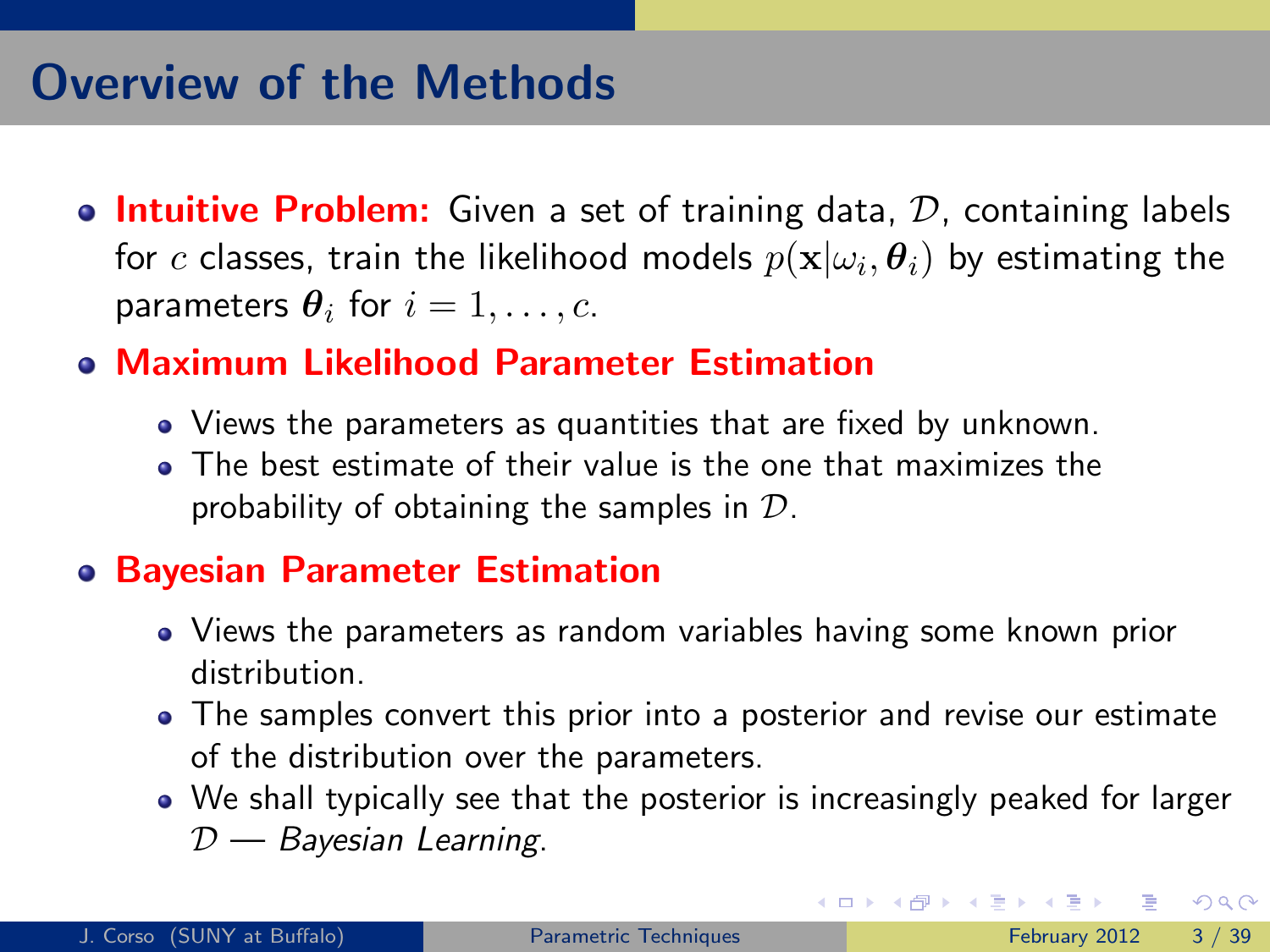[Maximum Likelihood Estimation](#page-7-0)

# Maximum Likelihood Intuition



*-20* Underlying model is assumed to be a Gaussian of particular variance *-40* but unknown mean. *-60* 4 D F  $\Omega$ 

<span id="page-7-0"></span>J. Corso (SUNY at Buffalo) **[Parametric Techniques](#page-0-0)** February 2012 4 / 39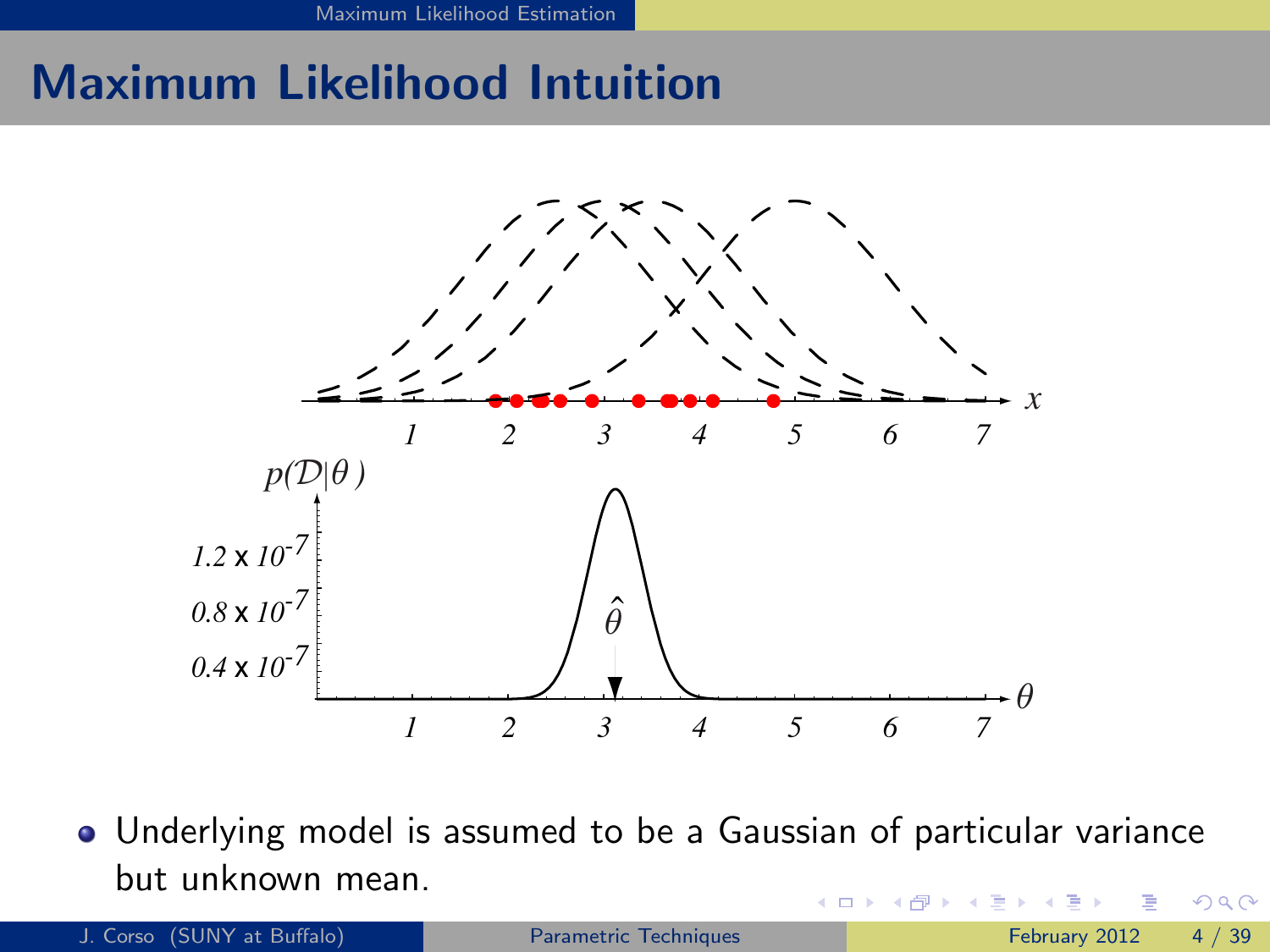- $\bullet$  Separate our training data according to class; i.e., we have  $c$  data sets  $\mathcal{D}_1, \ldots, \mathcal{D}_c$ .
- Assume that samples in  $\mathcal{D}_i$  give no information for  $\theta_i$  for all  $i \neq j$ .

<span id="page-8-0"></span> $\Omega$ 

イロト イ押 トイヨト イヨ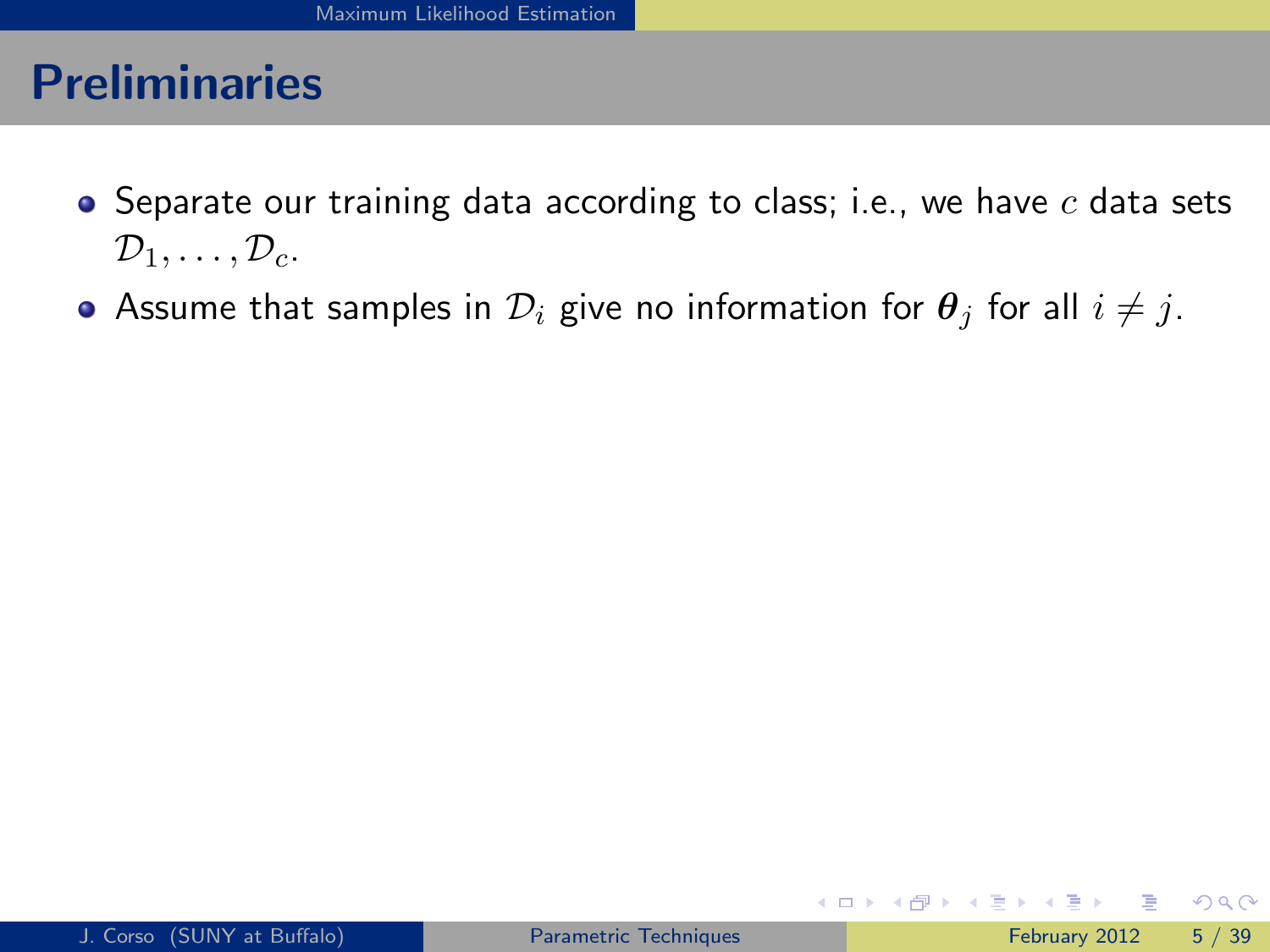- $\bullet$  Separate our training data according to class; i.e., we have c data sets  $\mathcal{D}_1, \ldots, \mathcal{D}_c$ .
- Assume that samples in  $\mathcal{D}_i$  give no information for  $\theta_i$  for all  $i \neq j$ .
- Assume the samples in  $\mathcal{D}_i$  have been drawn independently according to the (unknown but) fixed density  $p(\mathbf{x}|\omega_i)$ .
	- $\bullet$  We say these samples are  $\mathbf{i} \cdot \mathbf{i} \cdot \mathbf{d}$ . independent and identically distributed.

<span id="page-9-0"></span> $QQQ$ 

イロト イ母 トイヨ トイヨト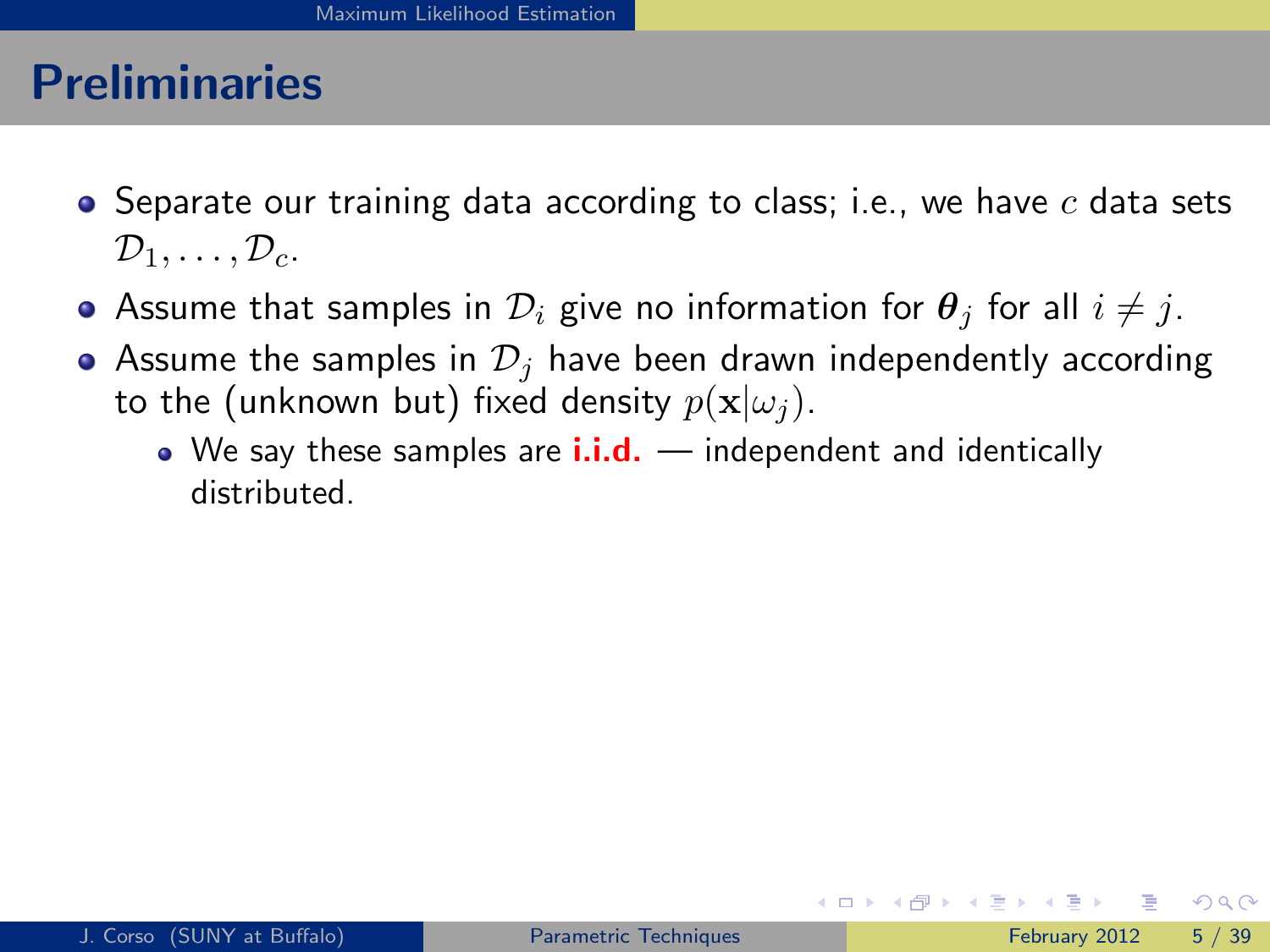- $\bullet$  Separate our training data according to class; i.e., we have c data sets  $\mathcal{D}_1, \ldots, \mathcal{D}_c$ .
- Assume that samples in  $\mathcal{D}_i$  give no information for  $\theta_i$  for all  $i \neq j$ .
- Assume the samples in  $\mathcal{D}_i$  have been drawn independently according to the (unknown but) fixed density  $p(\mathbf{x}|\omega_i)$ .
	- $\bullet$  We say these samples are  $\mathbf{i} \cdot \mathbf{i} \cdot \mathbf{d}$ . independent and identically distributed.
- Assume  $p(\mathbf{x}|\omega_i)$  has some fixed parametric form and is fully described by  $\theta_i$ ; hence we write  $p(\mathbf{x}|\omega_i, \theta_i)$ .

<span id="page-10-0"></span> $QQQ$ 

イロト イ押ト イヨト イヨト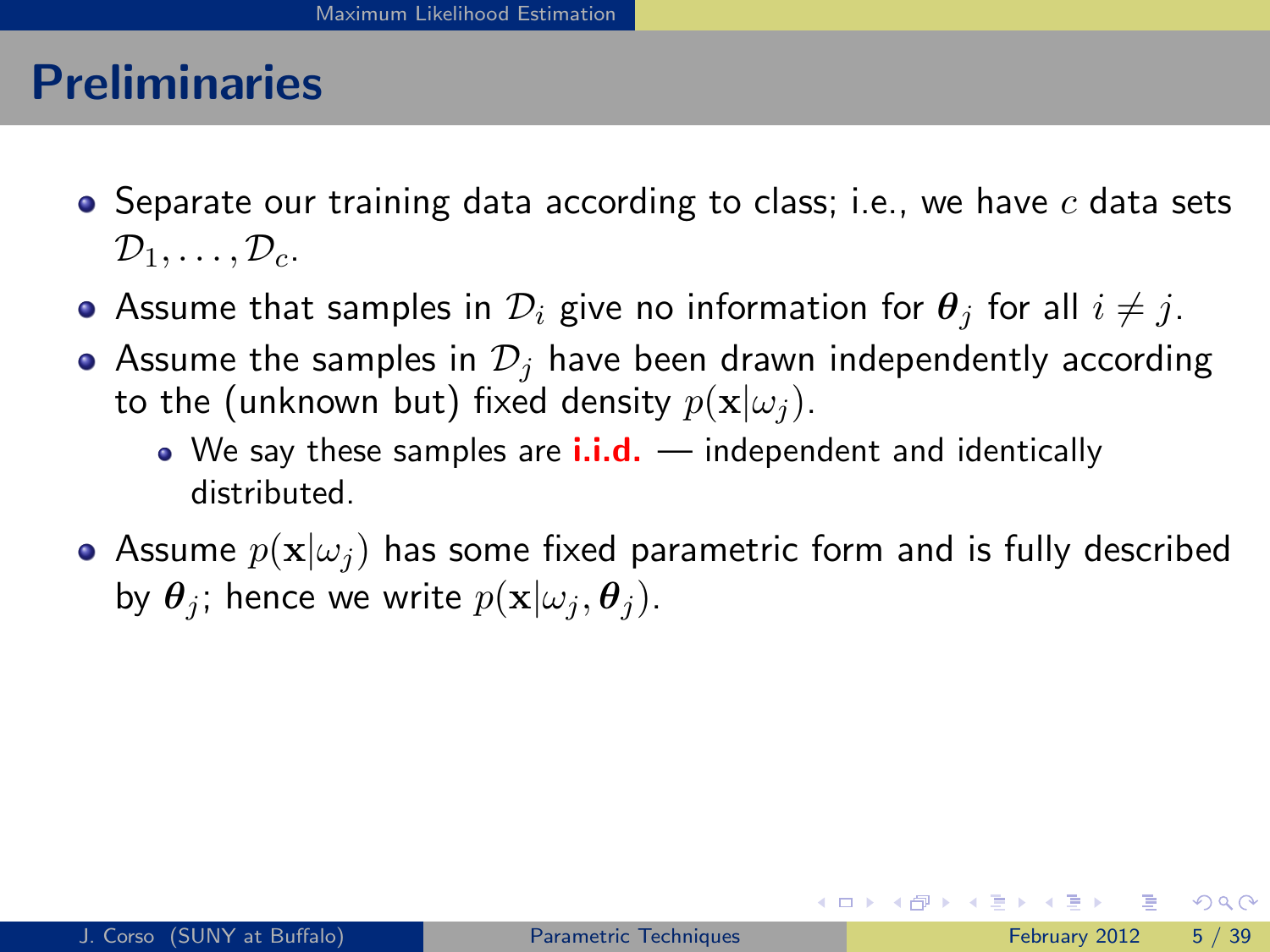- $\bullet$  Separate our training data according to class; i.e., we have c data sets  $\mathcal{D}_1, \ldots, \mathcal{D}_c$ .
- Assume that samples in  $\mathcal{D}_i$  give no information for  $\theta_i$  for all  $i \neq j$ .
- Assume the samples in  $\mathcal{D}_i$  have been drawn independently according to the (unknown but) fixed density  $p(\mathbf{x}|\omega_i)$ .
	- $\bullet$  We say these samples are  $\mathbf{i} \cdot \mathbf{i} \cdot \mathbf{d}$ . independent and identically distributed.
- Assume  $p(\mathbf{x}|\omega_i)$  has some fixed parametric form and is fully described by  $\theta_i$ ; hence we write  $p(\mathbf{x}|\omega_i, \theta_i)$ .
- $\bullet$  We thus have c separate problems of the form:

#### **Definition**

Use a set  $\mathcal{D} = {\mathbf{x}_1, \dots, \mathbf{x}_n}$  of training samples drawn independently from the density  $p(\mathbf{x}|\boldsymbol{\theta})$  to estimate the unknown parameter vector  $\boldsymbol{\theta}$ .

<span id="page-11-0"></span> $QQQ$ 

イロト イ部 トメ ヨ トメ ヨト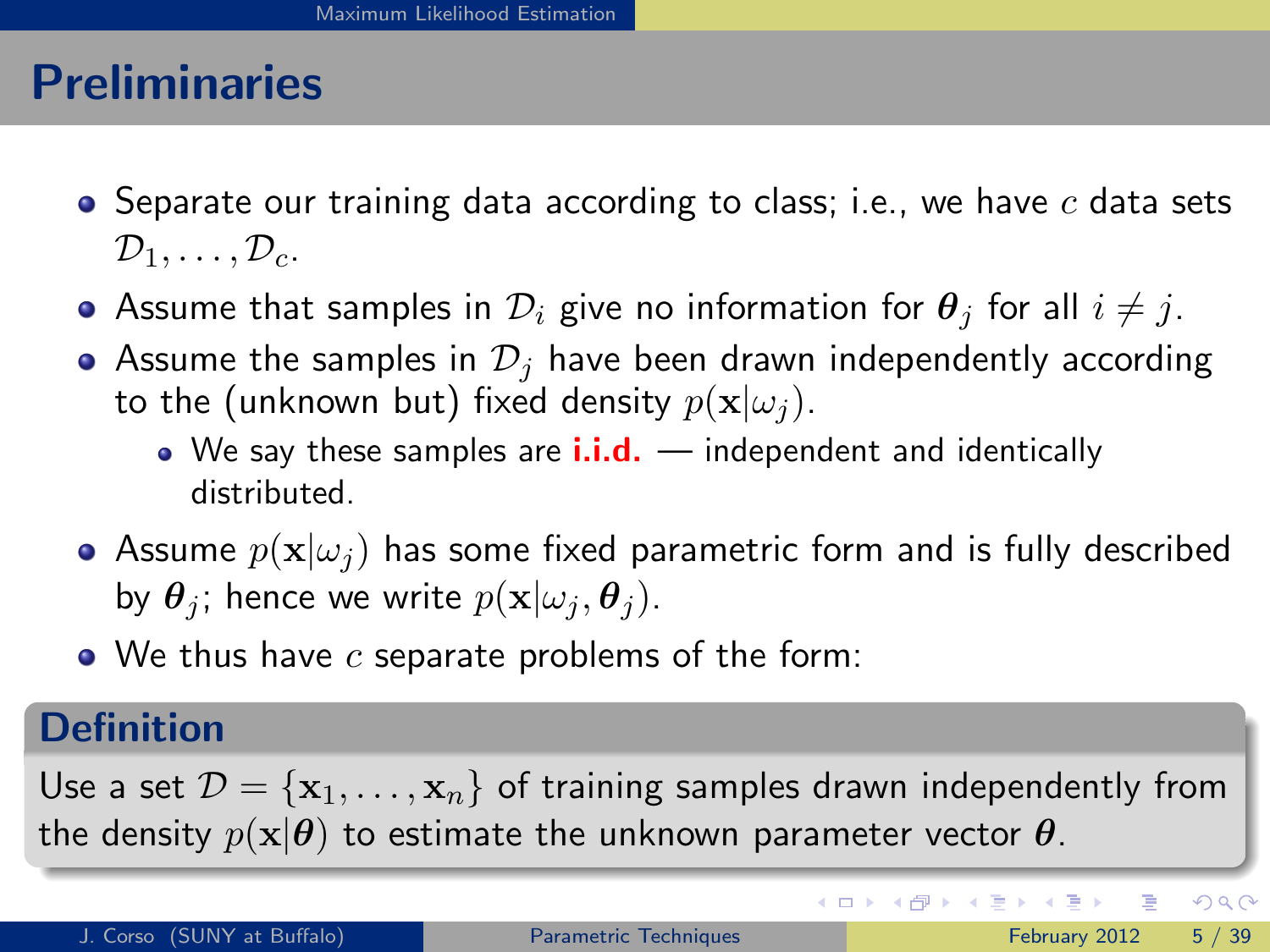# (Log-)Likelihood

• Because we assume *i.i.d.* we have

$$
p(\mathcal{D}|\boldsymbol{\theta}) = \prod_{k=1}^{n} p(\mathbf{x}_k|\boldsymbol{\theta})
$$
 (2)

<span id="page-12-0"></span> $OQ$ 

イロト イ部 トメ ヨ トメ ヨト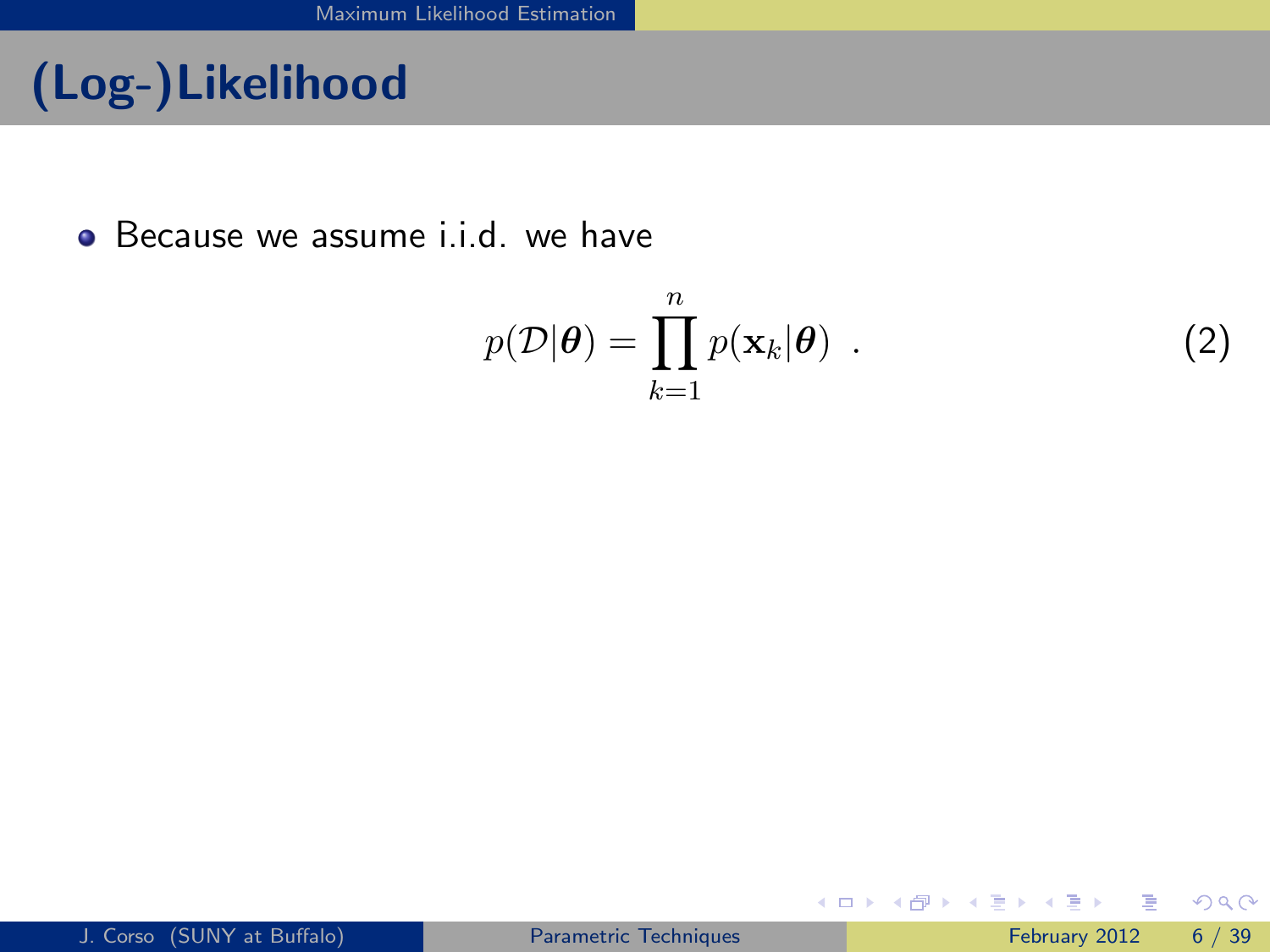# (Log-)Likelihood

• Because we assume i.i.d. we have

$$
p(\mathcal{D}|\boldsymbol{\theta}) = \prod_{k=1}^{n} p(\mathbf{x}_k|\boldsymbol{\theta})
$$
 (2)

• The log-likelihood is typically easier to work with both analytically and numerically.

$$
l_{\mathcal{D}}(\boldsymbol{\theta}) \equiv l(\boldsymbol{\theta}) \doteq \ln p(\mathcal{D}|\boldsymbol{\theta})
$$
\n(3)

4 0 8

$$
=\sum_{k=1}^{n}\ln p(\mathbf{x}_{k}|\boldsymbol{\theta})
$$
\n(4)

**K 何 ▶ 【 ヨ ▶ 【** 

<span id="page-13-0"></span> $QQQ$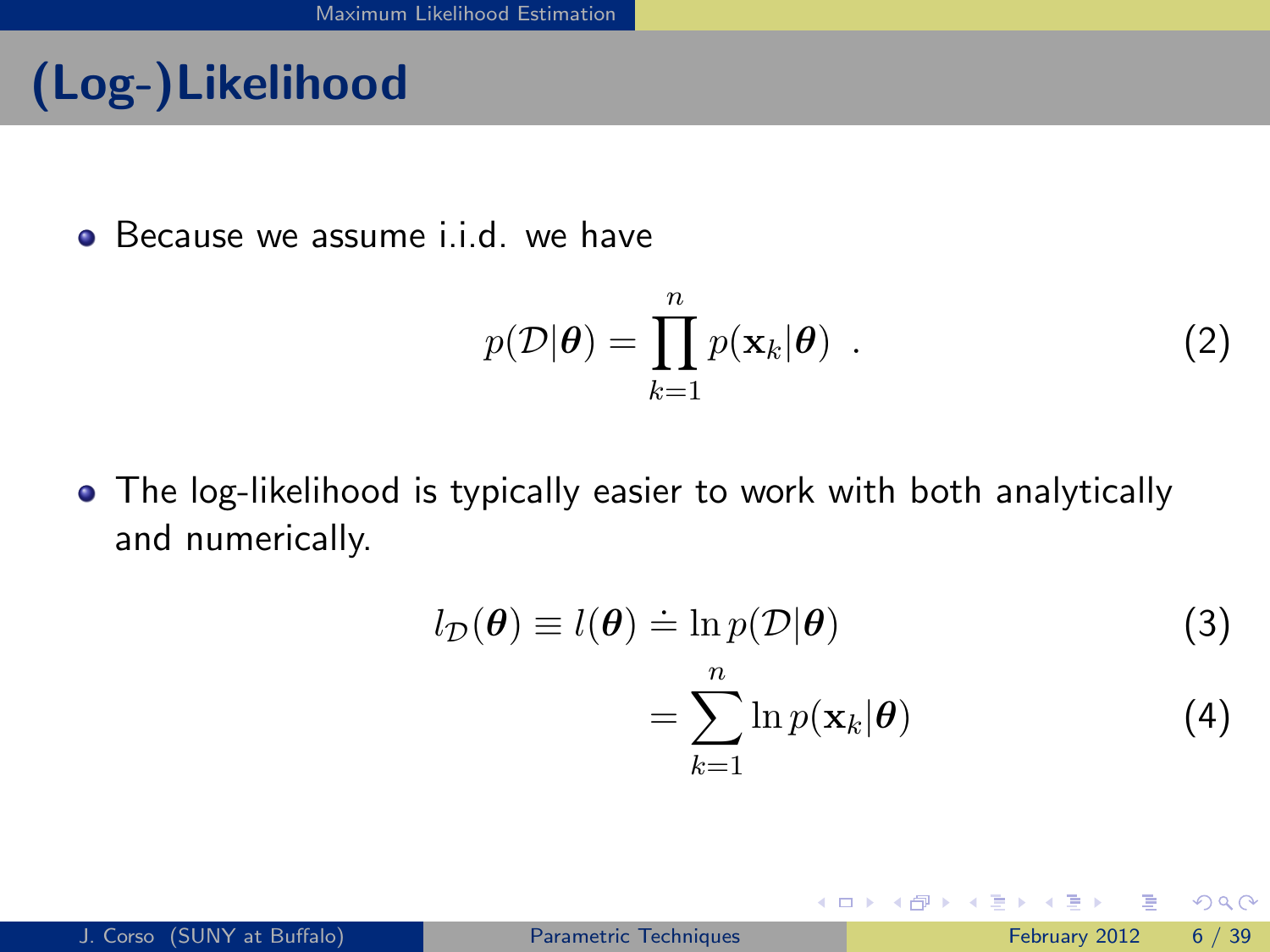# Maximum (Log-)Likelihood

**•** The maximum likelihood estimate of  $\theta$  is the value  $\hat{\theta}$  that maximizes  $p(\mathcal{D}|\boldsymbol{\theta})$  or equivalently maximizes  $l_{\mathcal{D}}(\boldsymbol{\theta})$ .

<span id="page-14-0"></span>
$$
\hat{\boldsymbol{\theta}} = \arg \max_{\boldsymbol{\theta}} l_{\mathcal{D}}(\boldsymbol{\theta})
$$
\n(5)

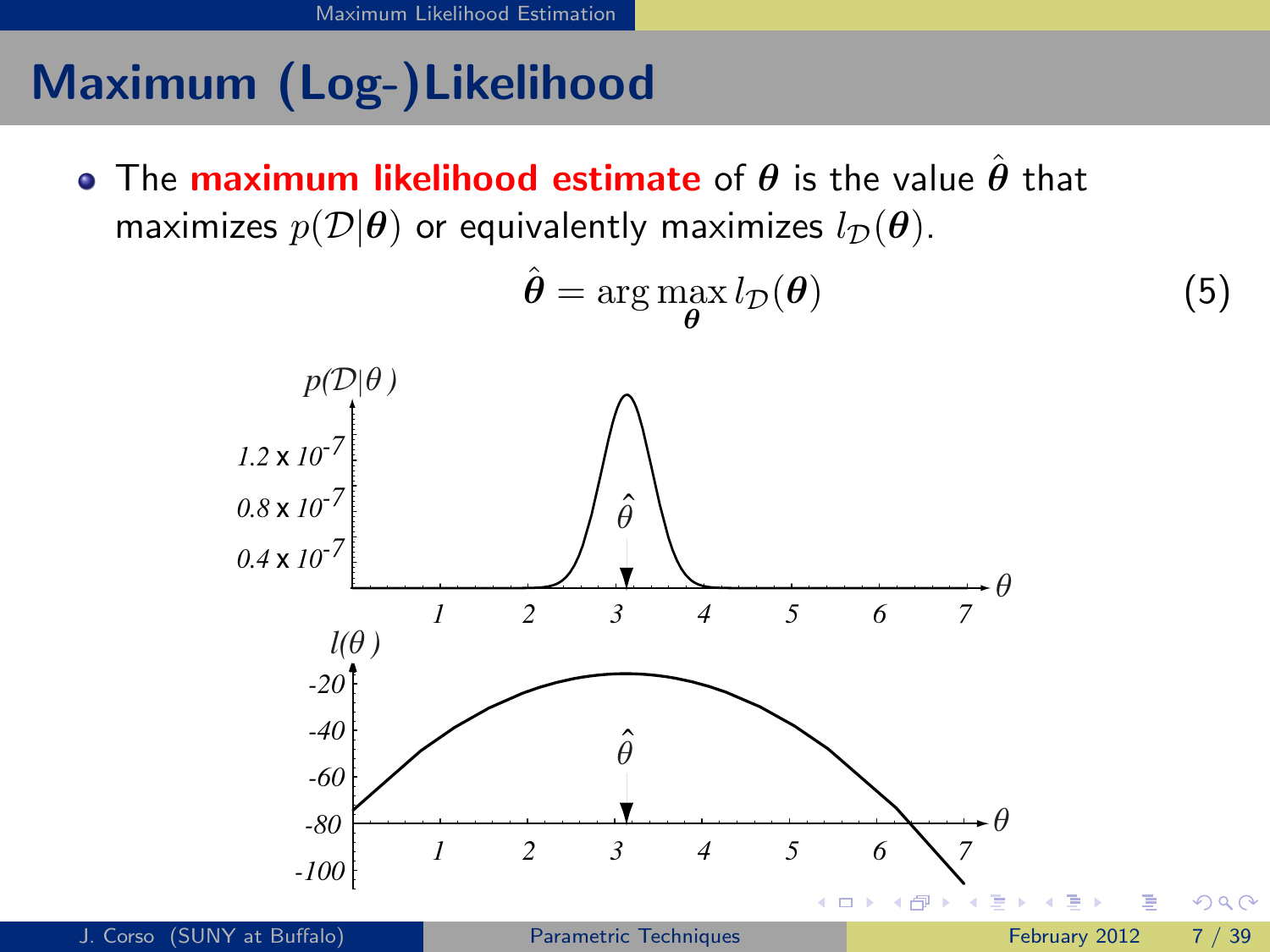## Necessary Conditions for MLE

- For  $p$  parameters,  $\boldsymbol{\theta} \doteq \begin{bmatrix} \theta_1 & \theta_2 & \dots & \theta_p \end{bmatrix}^\mathsf{T}$ .
- Let  $\bm{\nabla}_{\bm{\theta}}$  be the gradient operator, then  $\bm{\nabla}_{\bm{\theta}} \doteq \begin{bmatrix} \frac{\partial}{\partial \theta} \end{bmatrix}$  $\frac{\partial}{\partial \theta_1}$  ...  $\frac{\partial}{\partial \theta}$  $\left. \frac{\partial}{\partial \theta_p} \right\rceil \Big\}^{\mathsf{T}}.$
- The set of **necessary conditions** for the maximum likelihood estimate of  $\theta$  are obtained from the following system of p equations:

<span id="page-15-1"></span><span id="page-15-0"></span>
$$
\nabla_{\theta} l = \sum_{k=1}^{n} \nabla_{\theta} \ln p(\mathbf{x}_k | \theta) = 0
$$
 (6)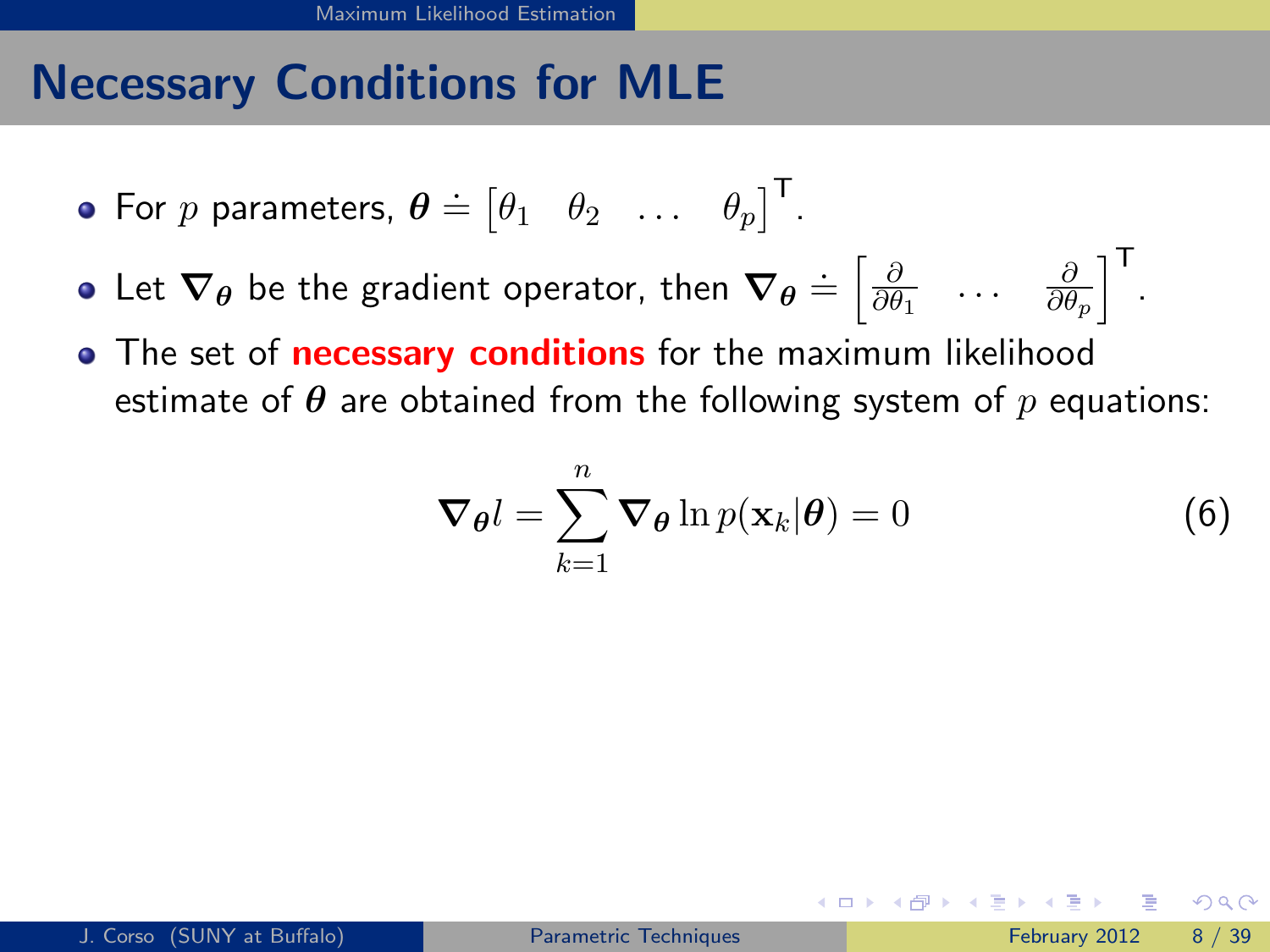# Necessary Conditions for MLE

- For  $p$  parameters,  $\boldsymbol{\theta} \doteq \begin{bmatrix} \theta_1 & \theta_2 & \dots & \theta_p \end{bmatrix}^\mathsf{T}$ .
- Let  $\bm{\nabla}_{\bm{\theta}}$  be the gradient operator, then  $\bm{\nabla}_{\bm{\theta}} \doteq \begin{bmatrix} \frac{\partial}{\partial \theta} \end{bmatrix}$  $\frac{\partial}{\partial \theta_1}$  ...  $\frac{\partial}{\partial \theta}$  $\left. \frac{\partial}{\partial \theta_p} \right\rceil \Big\}^{\mathsf{T}}.$
- The set of **necessary conditions** for the maximum likelihood estimate of  $\theta$  are obtained from the following system of  $p$  equations:

$$
\nabla_{\theta} l = \sum_{k=1}^{n} \nabla_{\theta} \ln p(\mathbf{x}_k | \theta) = 0
$$
 (6)

A solution  $\hat{\theta}$  to [\(6\)](#page-15-1) can be a true global maximum, a local maximum or minimum or an inflection point of  $l(\boldsymbol{\theta})$ .

<span id="page-16-0"></span> $\Omega$ 

イロト イ押ト イヨト イヨト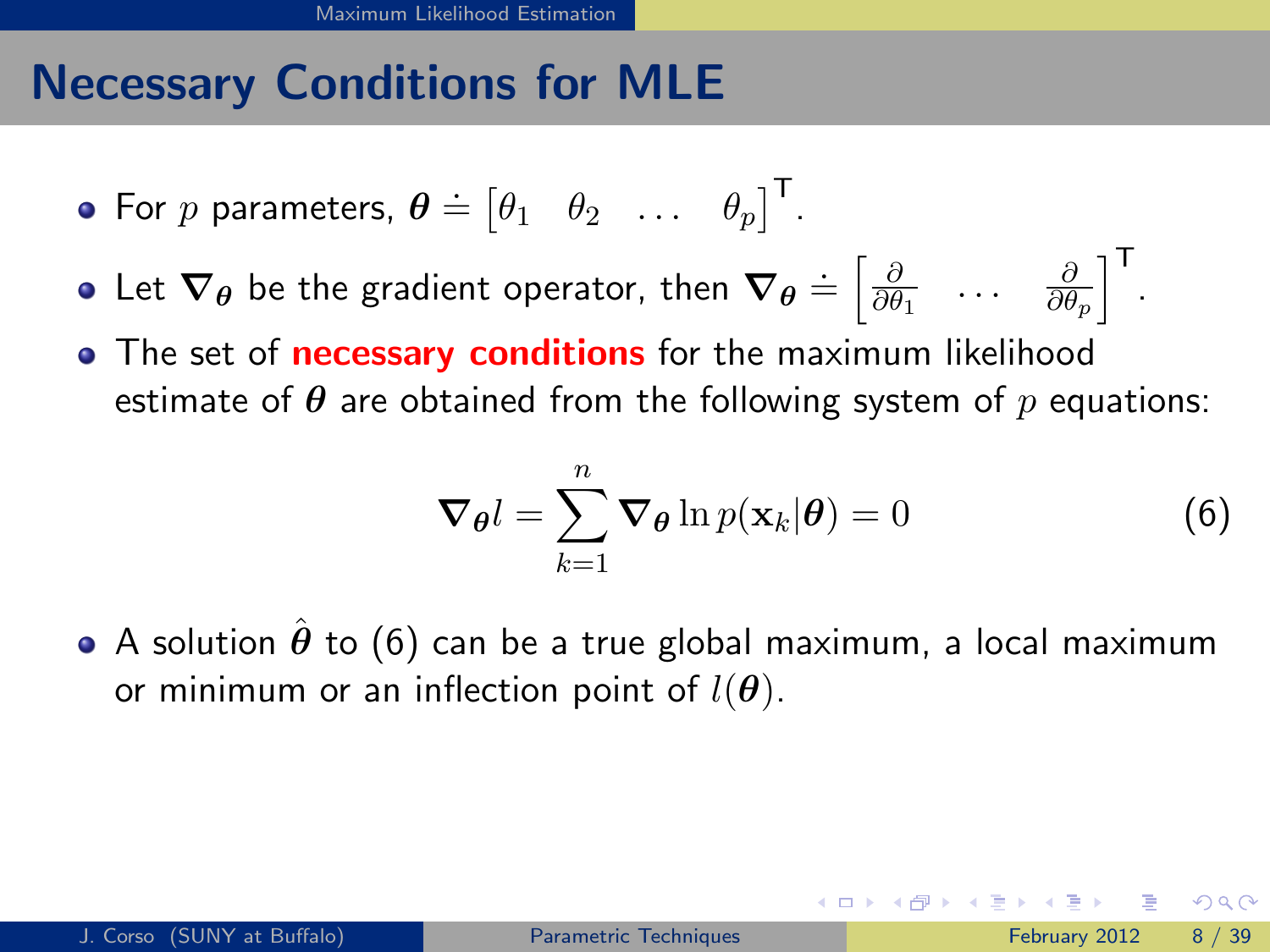# Necessary Conditions for MLE

- For  $p$  parameters,  $\boldsymbol{\theta} \doteq \begin{bmatrix} \theta_1 & \theta_2 & \dots & \theta_p \end{bmatrix}^\mathsf{T}$ .
- Let  $\bm{\nabla}_{\bm{\theta}}$  be the gradient operator, then  $\bm{\nabla}_{\bm{\theta}} \doteq \begin{bmatrix} \frac{\partial}{\partial \theta} \end{bmatrix}$  $\frac{\partial}{\partial \theta_1}$  ...  $\frac{\partial}{\partial \theta}$  $\left. \frac{\partial}{\partial \theta_p} \right\rceil \Big\}^{\mathsf{T}}.$
- The set of **necessary conditions** for the maximum likelihood estimate of  $\theta$  are obtained from the following system of p equations:

$$
\nabla_{\theta} l = \sum_{k=1}^{n} \nabla_{\theta} \ln p(\mathbf{x}_k | \theta) = 0
$$
 (6)

- A solution  $\hat{\theta}$  to [\(6\)](#page-15-1) can be a true global maximum, a local maximum or minimum or an inflection point of  $l(\boldsymbol{\theta})$ .
- Keep in mind that  $\hat{\theta}$  is only an estimate. Only in the limit of an infinitely large number of training samples can we expect it to be the true parameters of the underlying density.

<span id="page-17-0"></span> $QQQ$ 

KONKAPIK KENYEN E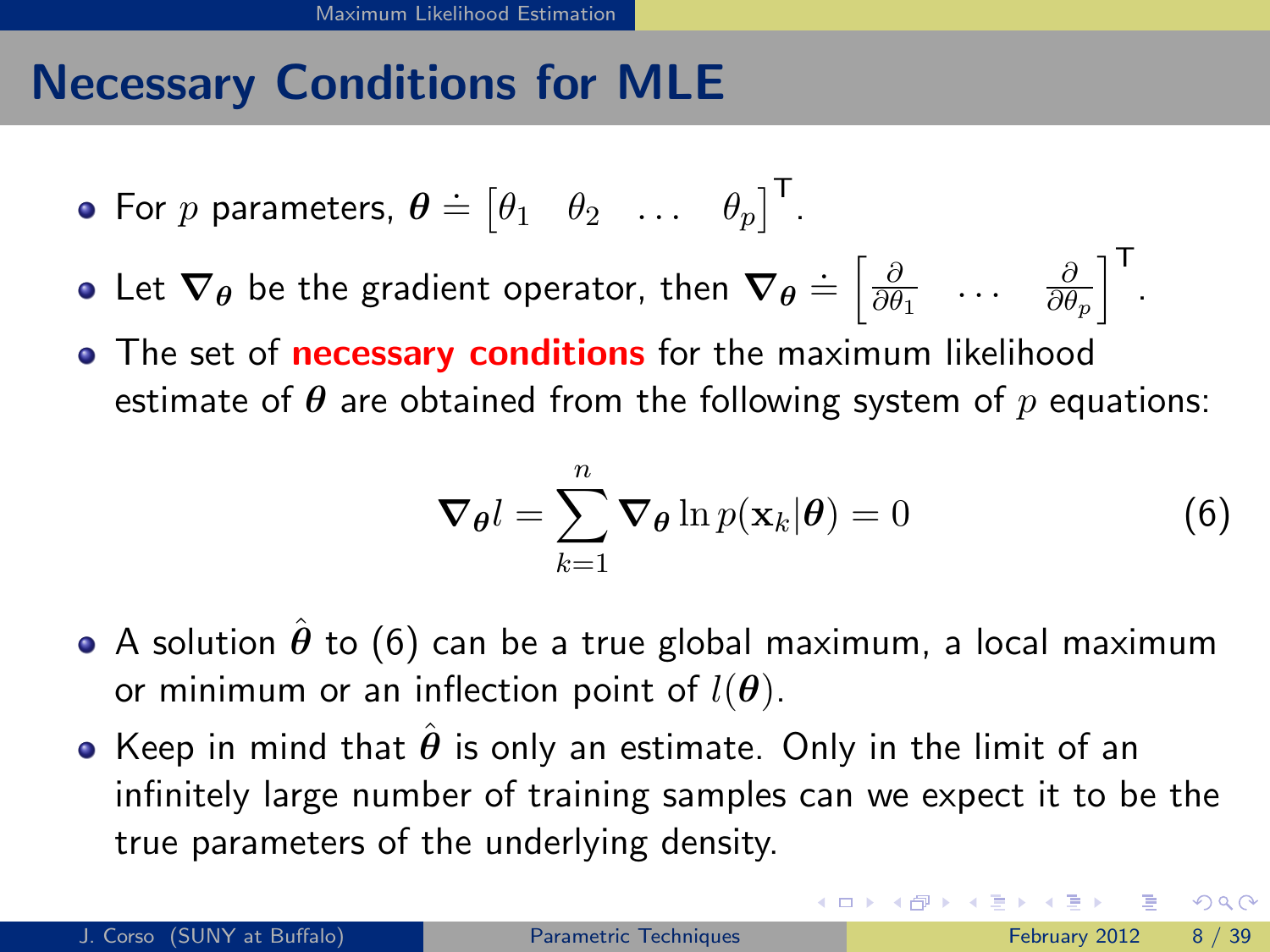#### Gaussian Case with Known  $\Sigma$  and Unknown  $\mu$

• For a single sample point  $x_k$ :

$$
\ln p(\mathbf{x}_k|\boldsymbol{\mu}) = -\frac{1}{2} \ln \left[ (2\pi)^d |\boldsymbol{\Sigma}| \right] - \frac{1}{2} (\mathbf{x}_k - \boldsymbol{\mu})^{\mathsf{T}} \boldsymbol{\Sigma}^{-1} (\mathbf{x}_k - \boldsymbol{\mu}) \qquad (7)
$$

$$
\nabla_{\mu} \ln p(\mathbf{x}_k | \boldsymbol{\mu}) = \boldsymbol{\Sigma}^{-1}(\mathbf{x}_k - \boldsymbol{\mu})
$$
 (8)

**K ロ ▶ | K 伺 ▶ | K ヨ ▶** 

<span id="page-18-0"></span> $-4$ ≔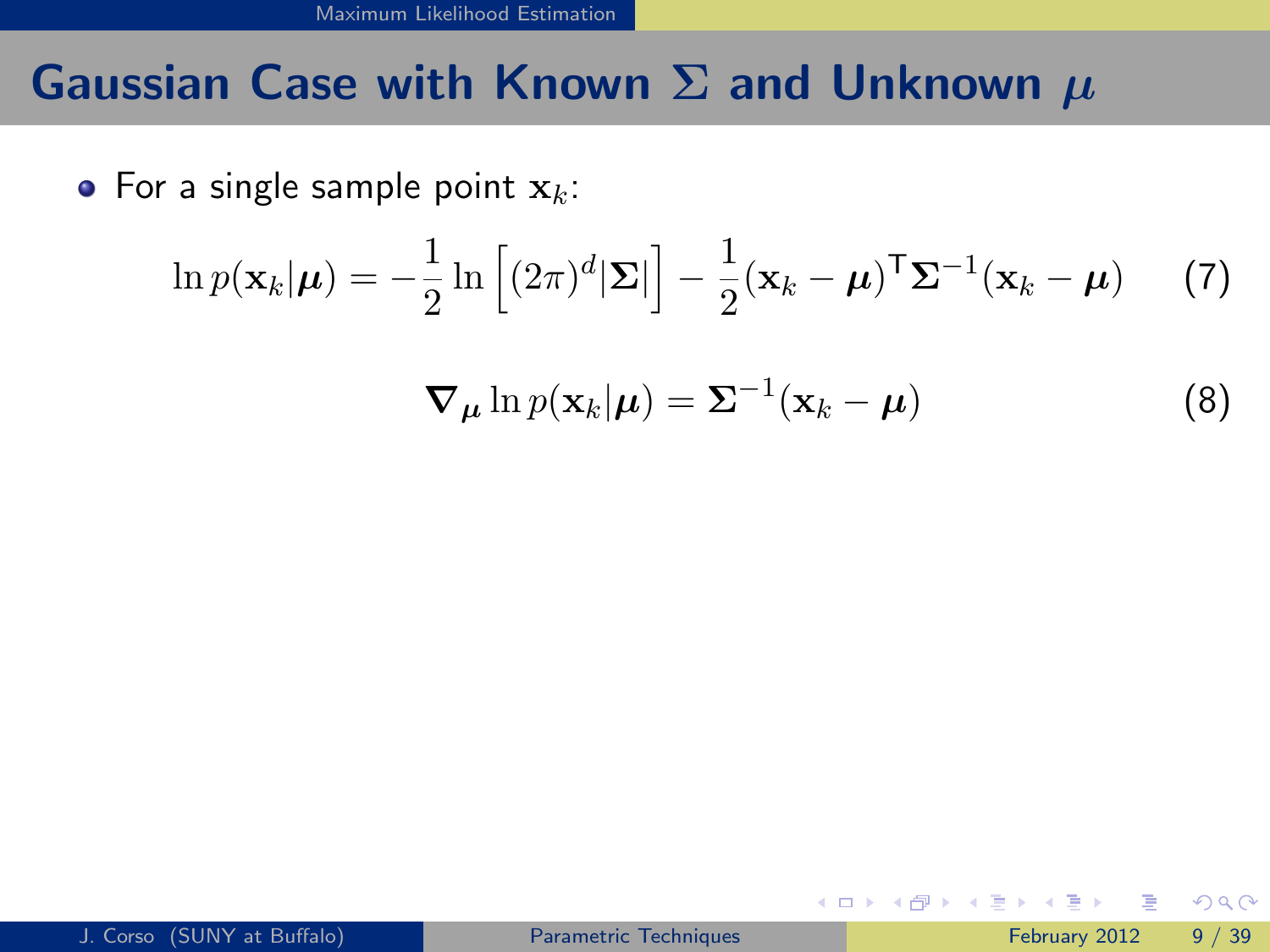#### Gaussian Case with Known  $\Sigma$  and Unknown  $\mu$

• For a single sample point  $x_k$ :

$$
\ln p(\mathbf{x}_k|\boldsymbol{\mu}) = -\frac{1}{2} \ln \left[ (2\pi)^d |\boldsymbol{\Sigma}| \right] - \frac{1}{2} (\mathbf{x}_k - \boldsymbol{\mu})^{\mathsf{T}} \boldsymbol{\Sigma}^{-1} (\mathbf{x}_k - \boldsymbol{\mu}) \qquad (7)
$$

$$
\nabla_{\mu} \ln p(\mathbf{x}_k | \boldsymbol{\mu}) = \boldsymbol{\Sigma}^{-1}(\mathbf{x}_k - \boldsymbol{\mu}) \tag{8}
$$

We see that the ML-estimate must satisfy

$$
\sum_{k=1}^{n} \Sigma^{-1} (\mathbf{x}_k - \hat{\boldsymbol{\mu}}) = 0
$$
 (9)

イロト イ押 トイヨト イヨ

<span id="page-19-0"></span> $QQ$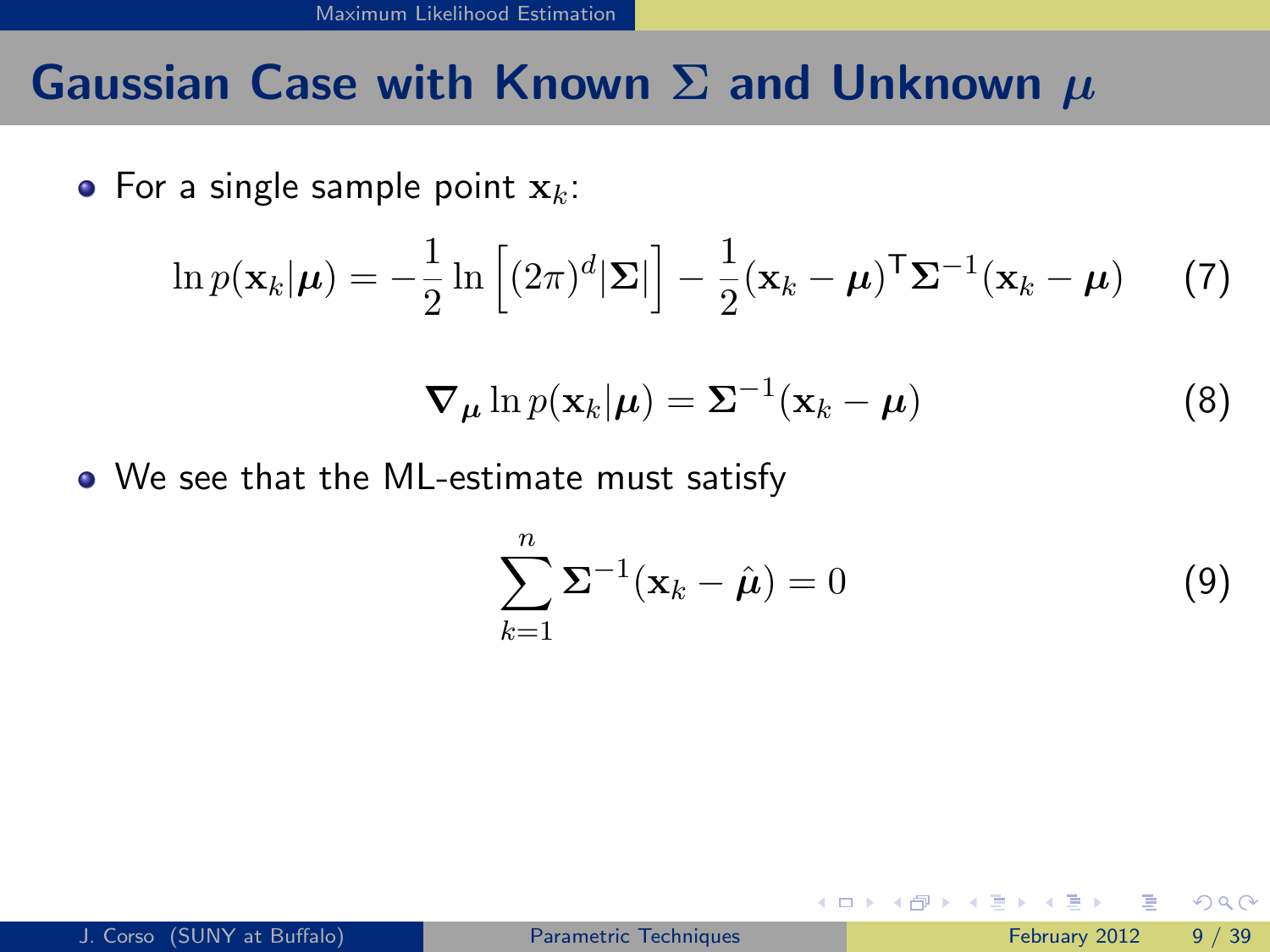### Gaussian Case with Known  $\Sigma$  and Unknown  $\mu$

• For a single sample point  $x_k$ :

$$
\ln p(\mathbf{x}_k|\boldsymbol{\mu}) = -\frac{1}{2} \ln \left[ (2\pi)^d |\boldsymbol{\Sigma}| \right] - \frac{1}{2} (\mathbf{x}_k - \boldsymbol{\mu})^{\mathsf{T}} \boldsymbol{\Sigma}^{-1} (\mathbf{x}_k - \boldsymbol{\mu}) \qquad (7)
$$

$$
\nabla_{\mu} \ln p(\mathbf{x}_k | \boldsymbol{\mu}) = \boldsymbol{\Sigma}^{-1}(\mathbf{x}_k - \boldsymbol{\mu}) \tag{8}
$$

We see that the ML-estimate must satisfy

$$
\sum_{k=1}^{n} \Sigma^{-1} (\mathbf{x}_k - \hat{\boldsymbol{\mu}}) = 0
$$
 (9)

• And we get the sample mean!

$$
\hat{\boldsymbol{\mu}} = \frac{1}{n} \sum_{k=1}^{n} \mathbf{x}_k \tag{10}
$$

<span id="page-20-0"></span>4 0 8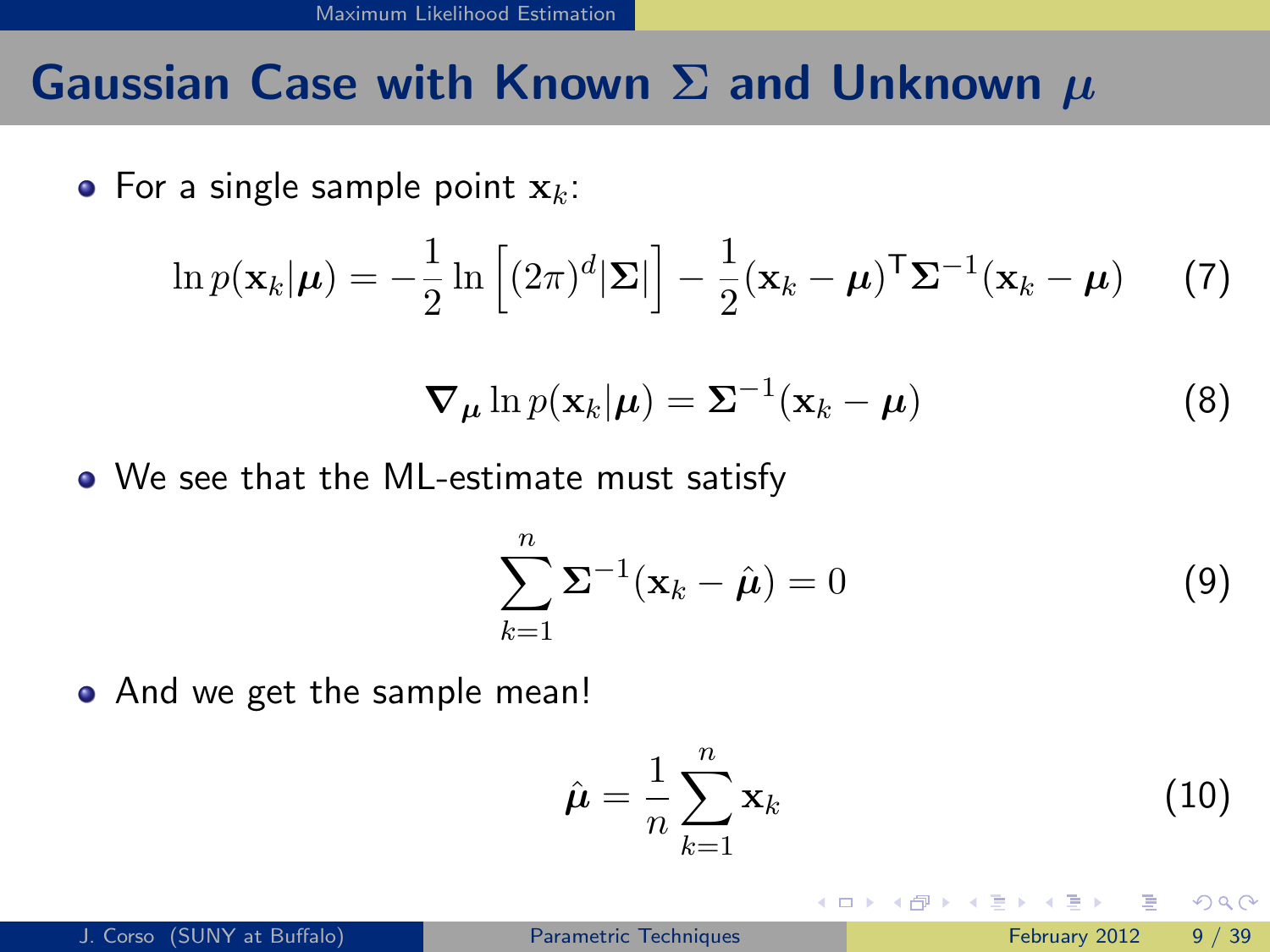### Univariate Gaussian Case with Unknown  $\mu$  and  $\sigma^2$ The Log-Likelihood

Let  $\boldsymbol{\theta} = (\mu, \sigma^2).$  The log-likelihood of  $x_k$  is

$$
\ln p(x_k|\theta) = -\frac{1}{2}\ln [2\pi\sigma^2] - \frac{1}{2\sigma^2}(x_k - \mu)^2
$$
 (11)

$$
\nabla_{\theta} \ln p(x_k|\theta) = \begin{bmatrix} \frac{1}{\sigma^2}(x_k - \mu) \\ -\frac{1}{2\sigma^2} + \frac{(x_k - \mu)^2}{2\sigma^2} \end{bmatrix}
$$
(12)

<span id="page-21-0"></span> $QQ$ 

イロト イ押 トイヨト イヨ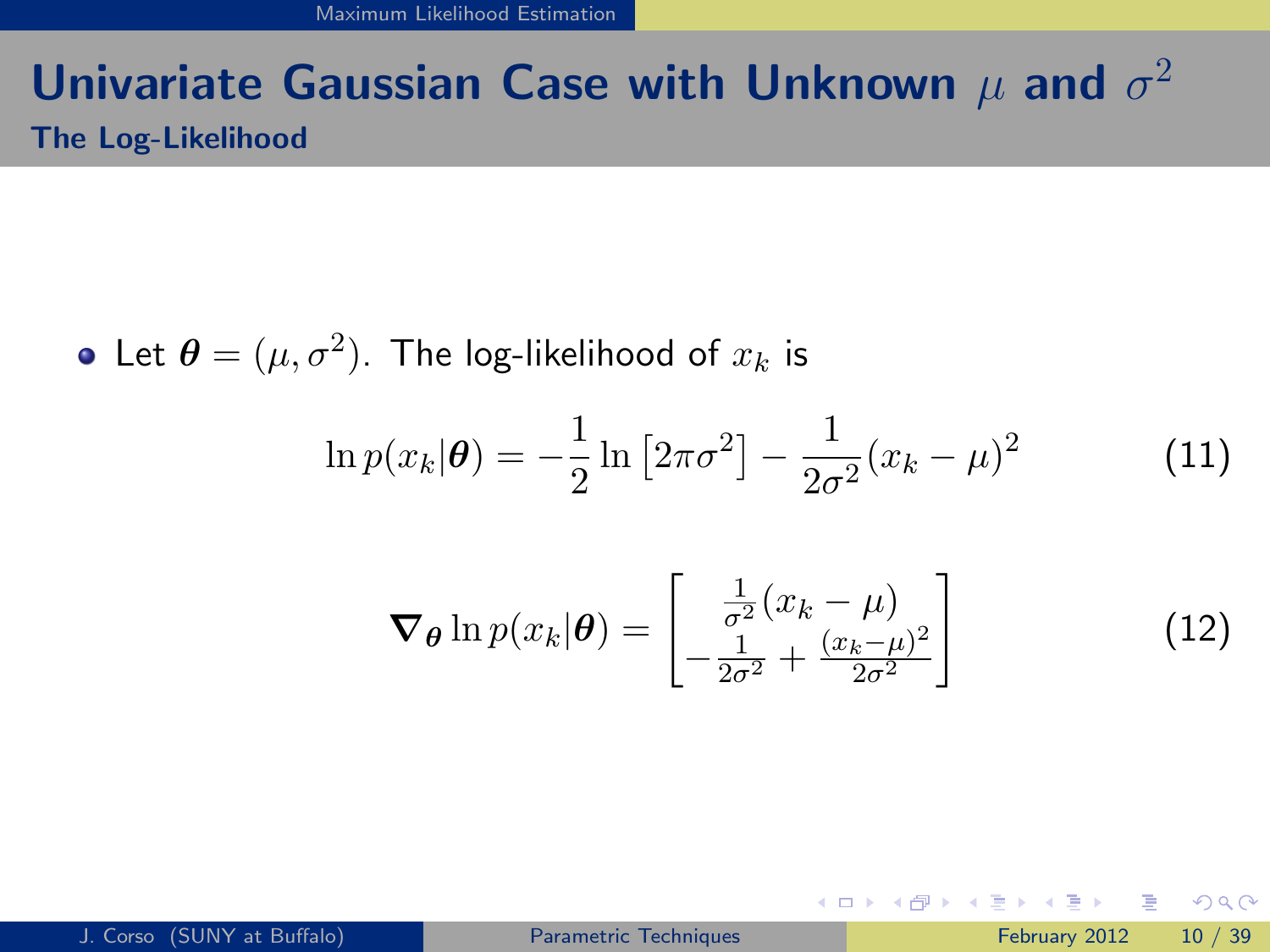[Maximum Likelihood Estimation](#page-22-0)

### Univariate Gaussian Case with Unknown  $\mu$  and  $\sigma^2$ Necessary Conditions

• The following conditions are defined:

$$
\sum_{k=1}^{n} \frac{1}{\hat{\sigma}^2} (x_k - \hat{\mu}) = 0
$$
 (13)  

$$
-\sum_{k=1}^{n} \frac{1}{\hat{\sigma}^2} + \sum_{k=1}^{n} \frac{(x_k - \hat{\mu})^2}{\hat{\sigma}^2} = 0
$$
 (14)

<span id="page-22-0"></span> $=$   $\Omega$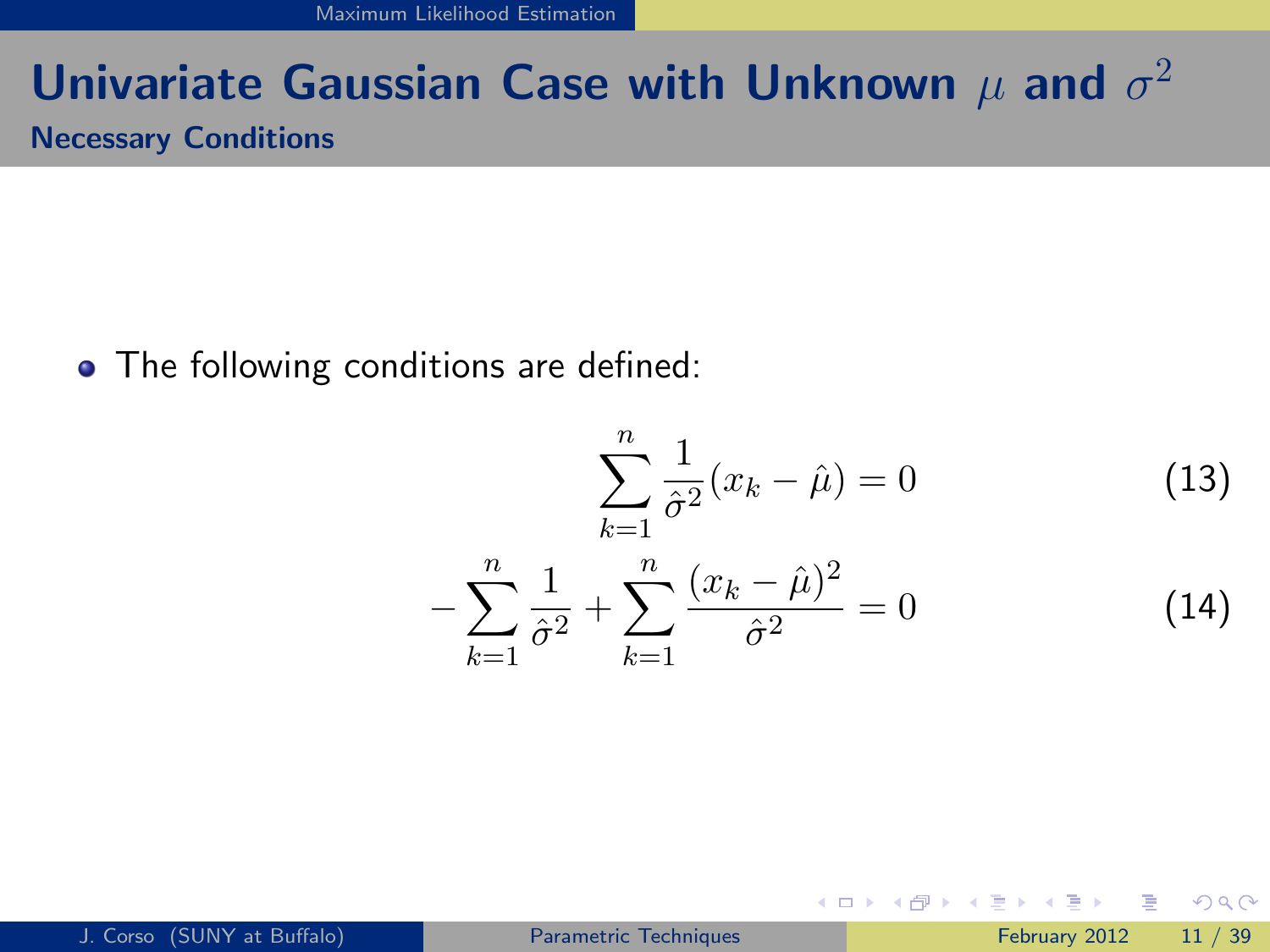### Univariate Gaussian Case with Unknown  $\mu$  and  $\sigma^2$ ML-Estimates

After some manipulation we have the following:

$$
\hat{\mu} = \frac{1}{n} \sum_{k=1}^{n} x_k
$$
\n
$$
\hat{\sigma}^2 = \frac{1}{n} \sum_{k=1}^{n} (x_k - \hat{\mu})^2
$$
\n(15)

<span id="page-23-0"></span>4 D F

• These are encouraging results – even in the case of unknown  $\mu$  and  $\sigma^2$  the ML-estimate of  $\mu$  corresponds to the sample mean.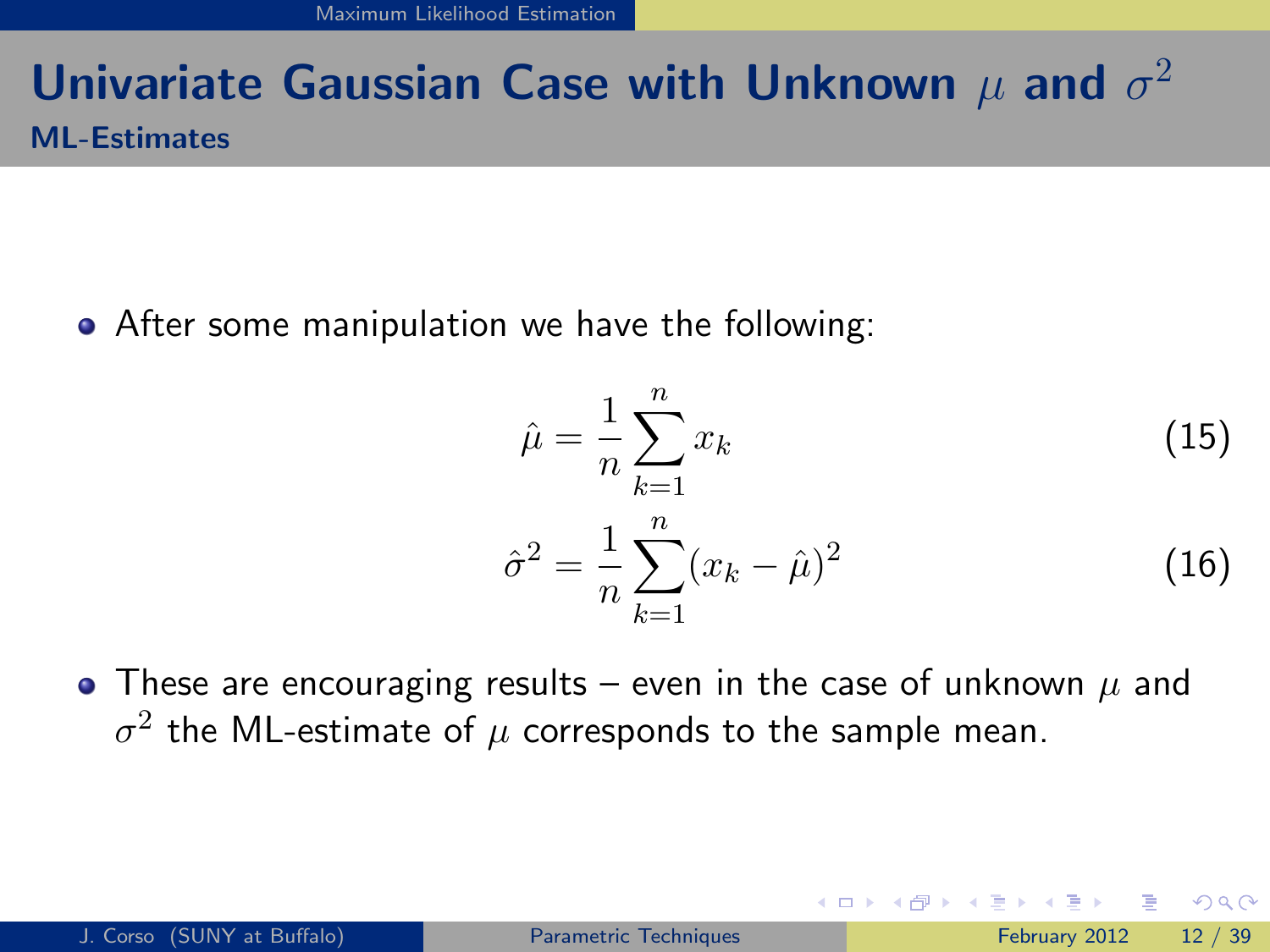#### Bias

- The maximum likelihood estimate for the variance  $\sigma^2$  is  $\boldsymbol{\mathrm{biased}}$ .
- The expected value over datasets of size  $n$  of the sample variance is not equal to the true variance

$$
\mathcal{E}\left[\frac{1}{n}\sum_{i=1}^{n}(x_i-\hat{\mu})^2\right]=\frac{n-1}{n}\sigma^2\neq\sigma^2\tag{17}
$$

- In other words, the ML-estimate of the variance systematically underestimates the variance of the distribution.
- As  $n \to \infty$  the problem of bias is reduced or removed, but bias remains a problem of the ML-estimator.
- An unbiased ML-estimator of the variance is

<span id="page-24-0"></span>
$$
\hat{\sigma}_{\text{unbiased}}^2 = \frac{1}{n-1} \sum_{k=1}^n (x_k - \hat{\mu})^2
$$
 (18)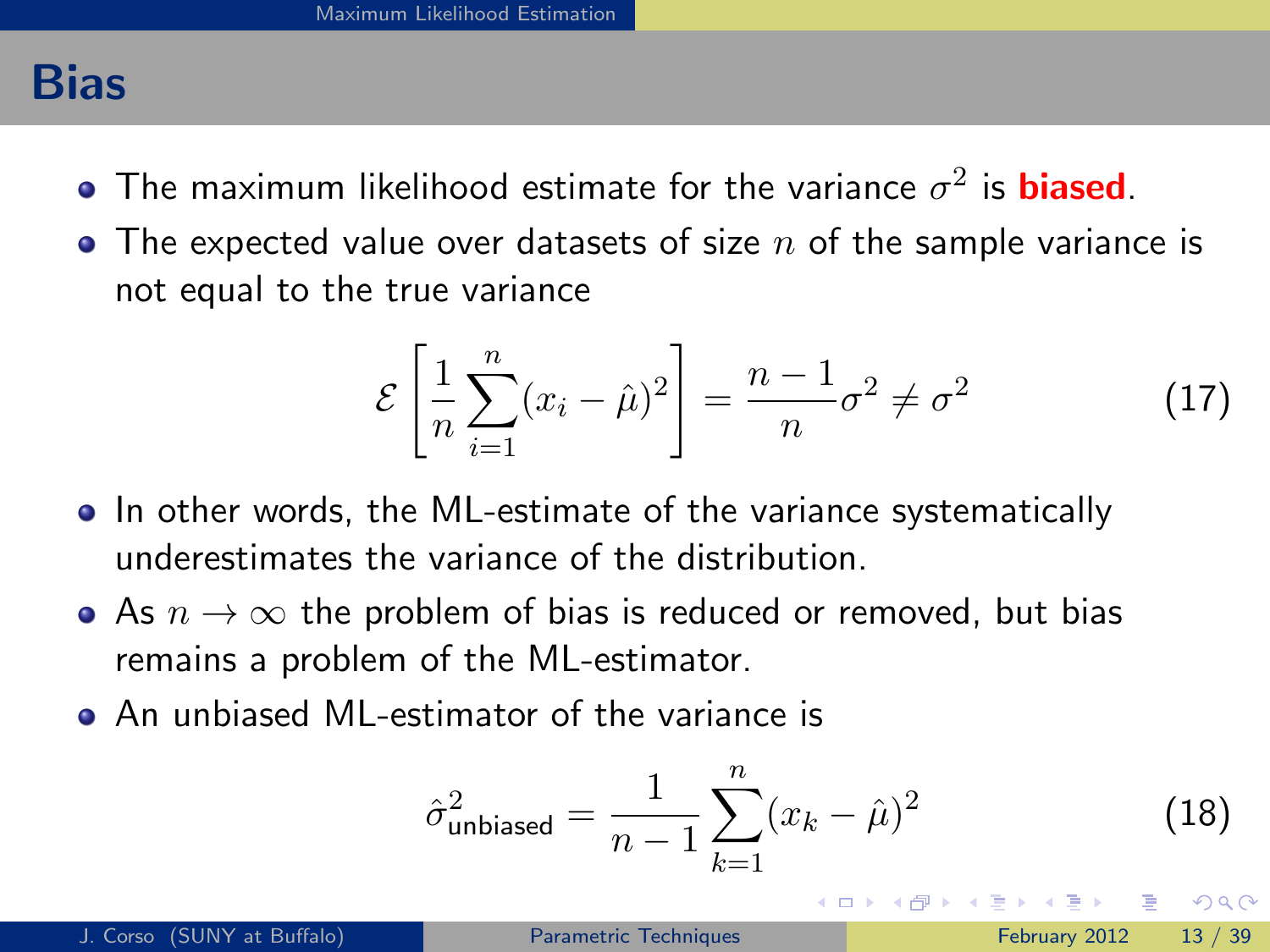<span id="page-25-0"></span>[Bayesian Parameter Estimation](#page-25-0)

# Bayesian Parameter Estimation Intuition

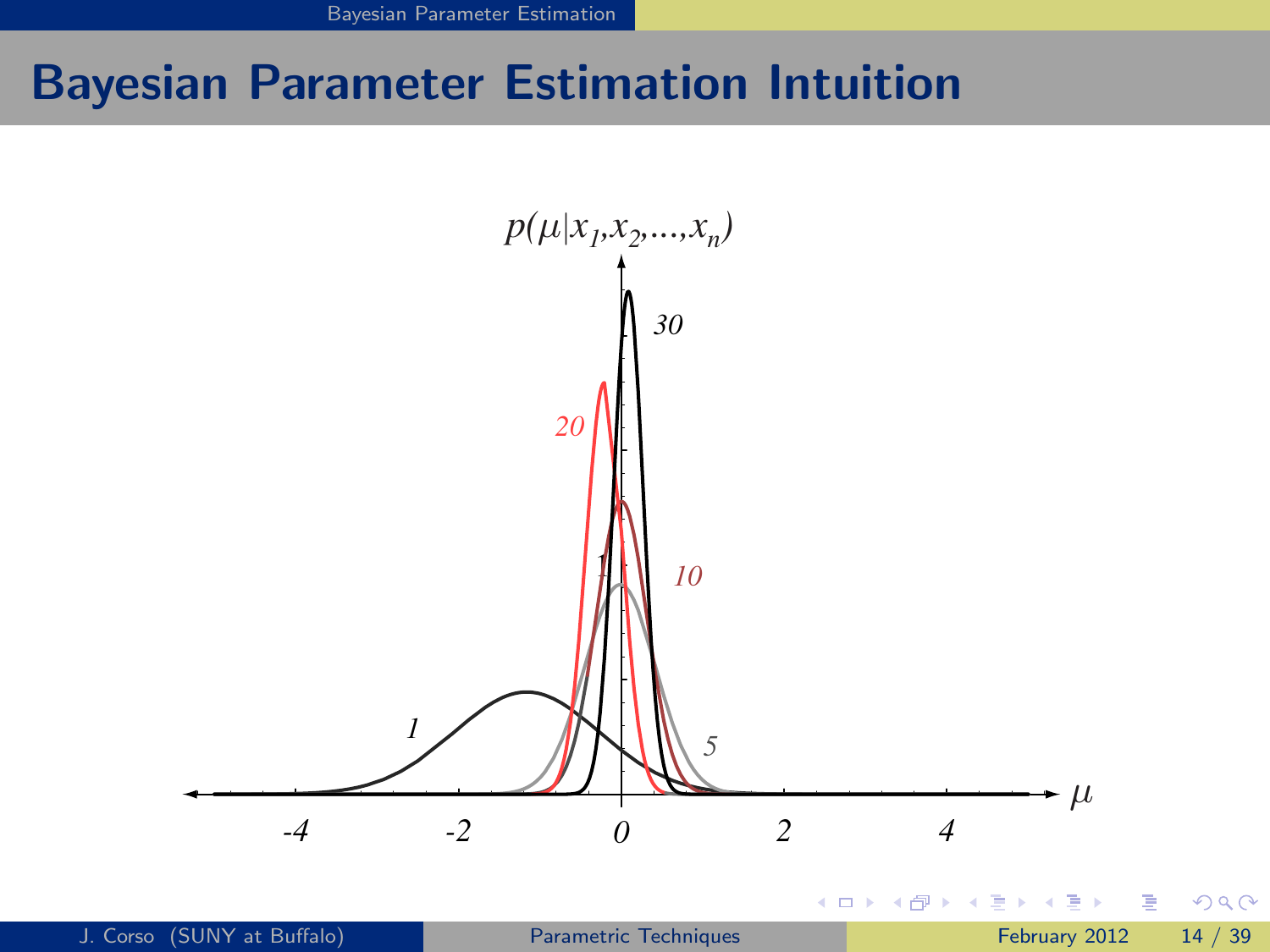Bayesian Parameter Estimation

• The form of the density  $p(x|\theta)$  is assumed to be known (e.g., it is a Gaussian).

4 日下

→ 何 ▶ → ヨ ▶ → ヨ

<span id="page-26-0"></span>目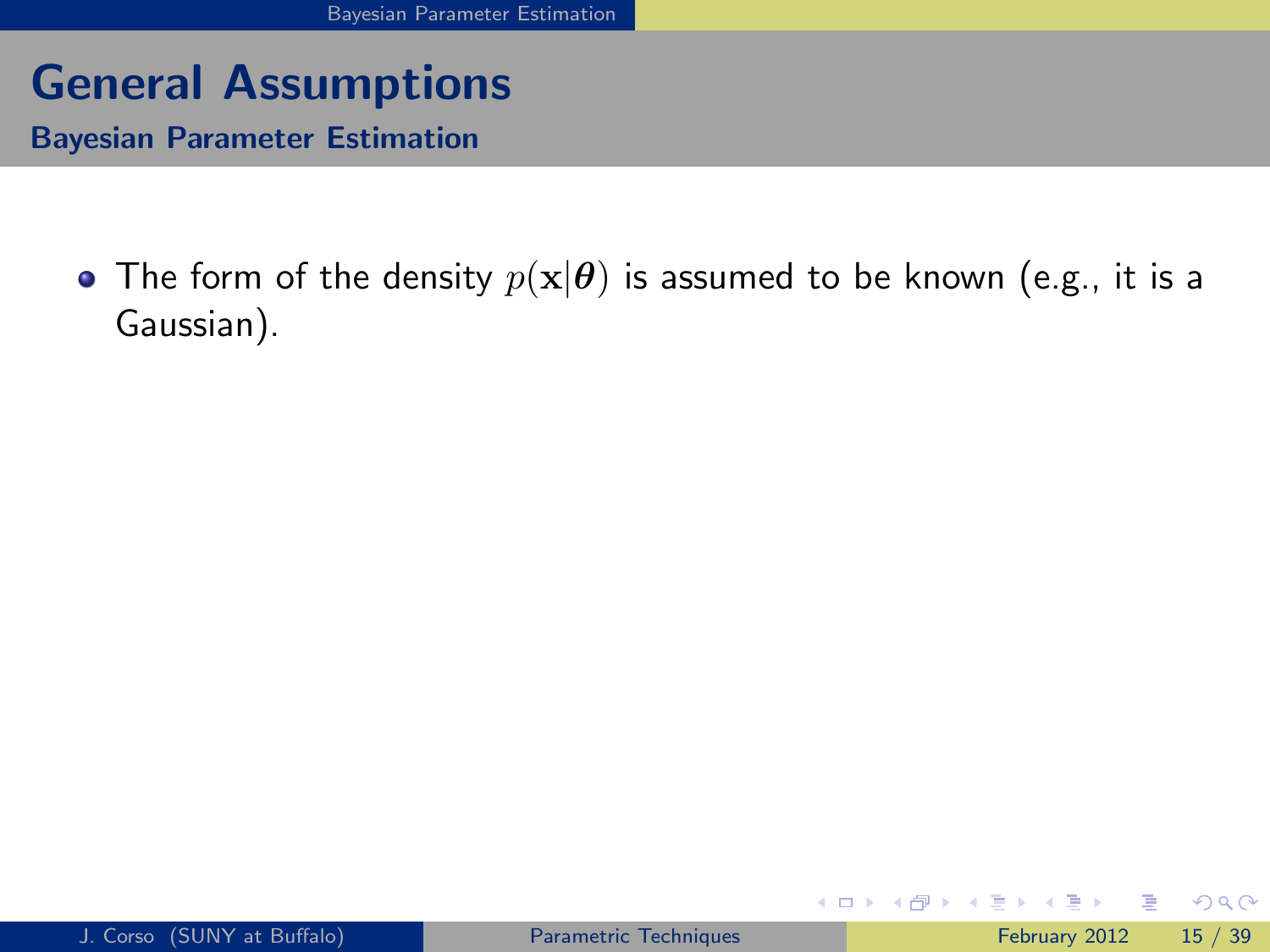Bayesian Parameter Estimation

- The form of the density  $p(x|\theta)$  is assumed to be known (e.g., it is a Gaussian).
- The values of the parameter vector  $\theta$  are not exactly known.

4 0 8

<span id="page-27-0"></span> $QQ$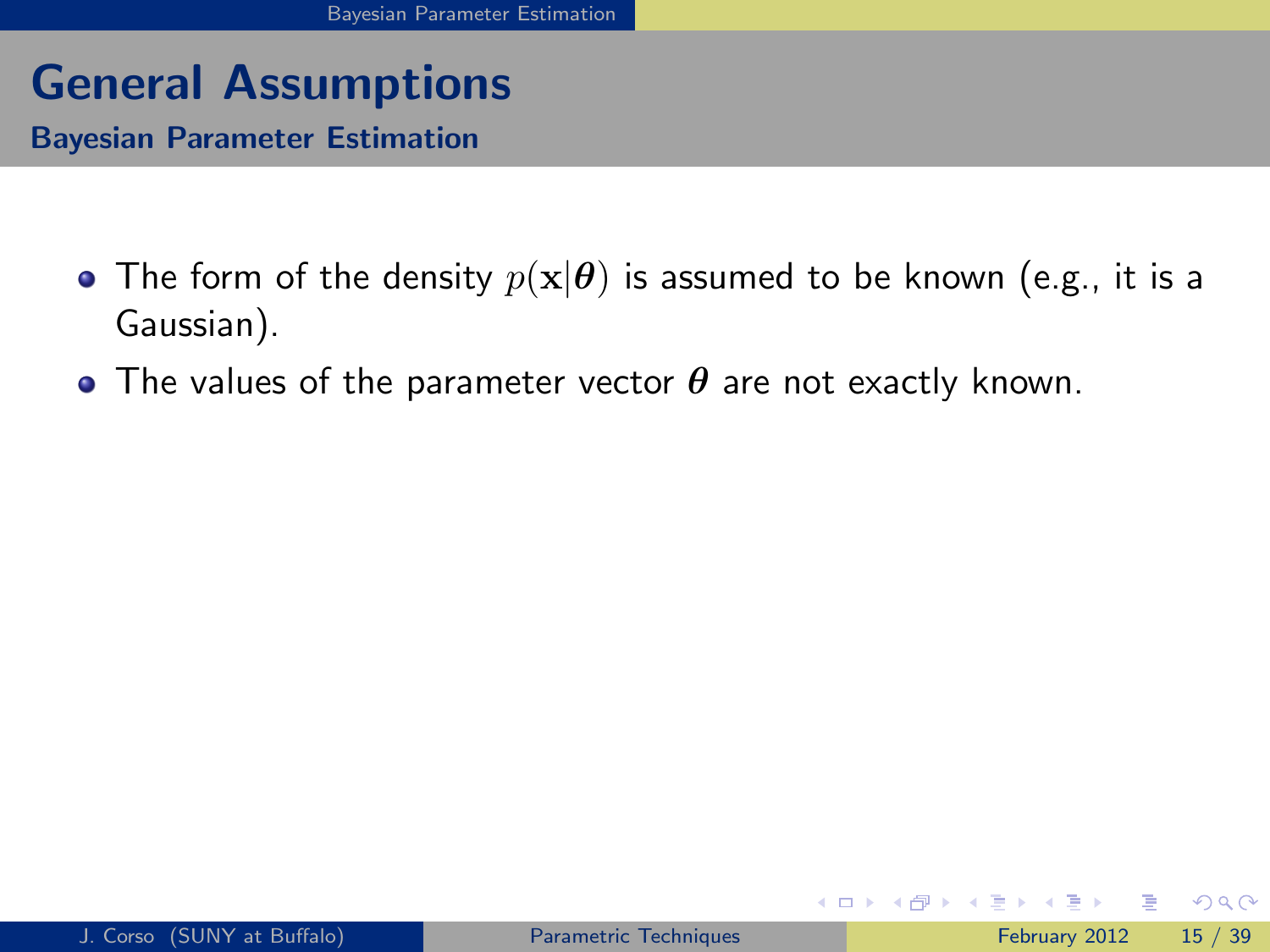Bayesian Parameter Estimation

- The form of the density  $p(x|\theta)$  is assumed to be known (e.g., it is a Gaussian).
- The values of the parameter vector  $\theta$  are not exactly known.
- Our initial knowledge about the parameters is summarized in a prior distribution  $p(\theta)$ .

<span id="page-28-0"></span> $QQ$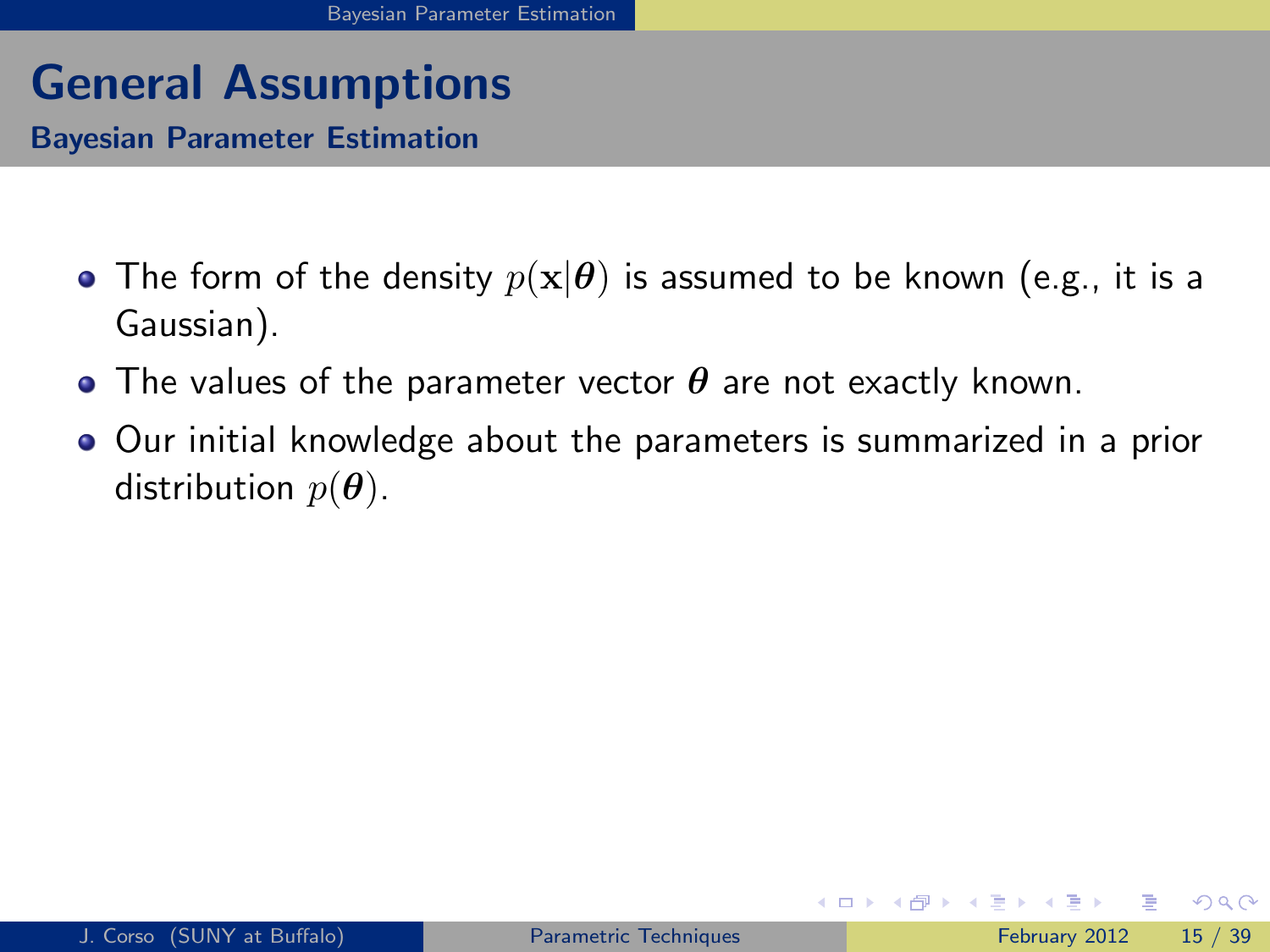Bayesian Parameter Estimation

- The form of the density  $p(x|\theta)$  is assumed to be known (e.g., it is a Gaussian).
- The values of the parameter vector  $\theta$  are not exactly known.
- Our initial knowledge about the parameters is summarized in a prior distribution  $p(\theta)$ .
- <span id="page-29-0"></span>**•** The rest of our knowledge about  $\theta$  is contained in a set  $\mathcal D$  of  $n$  i.i.d. samples  $x_1, \ldots, x_n$  drawn according to fixed  $p(x)$ .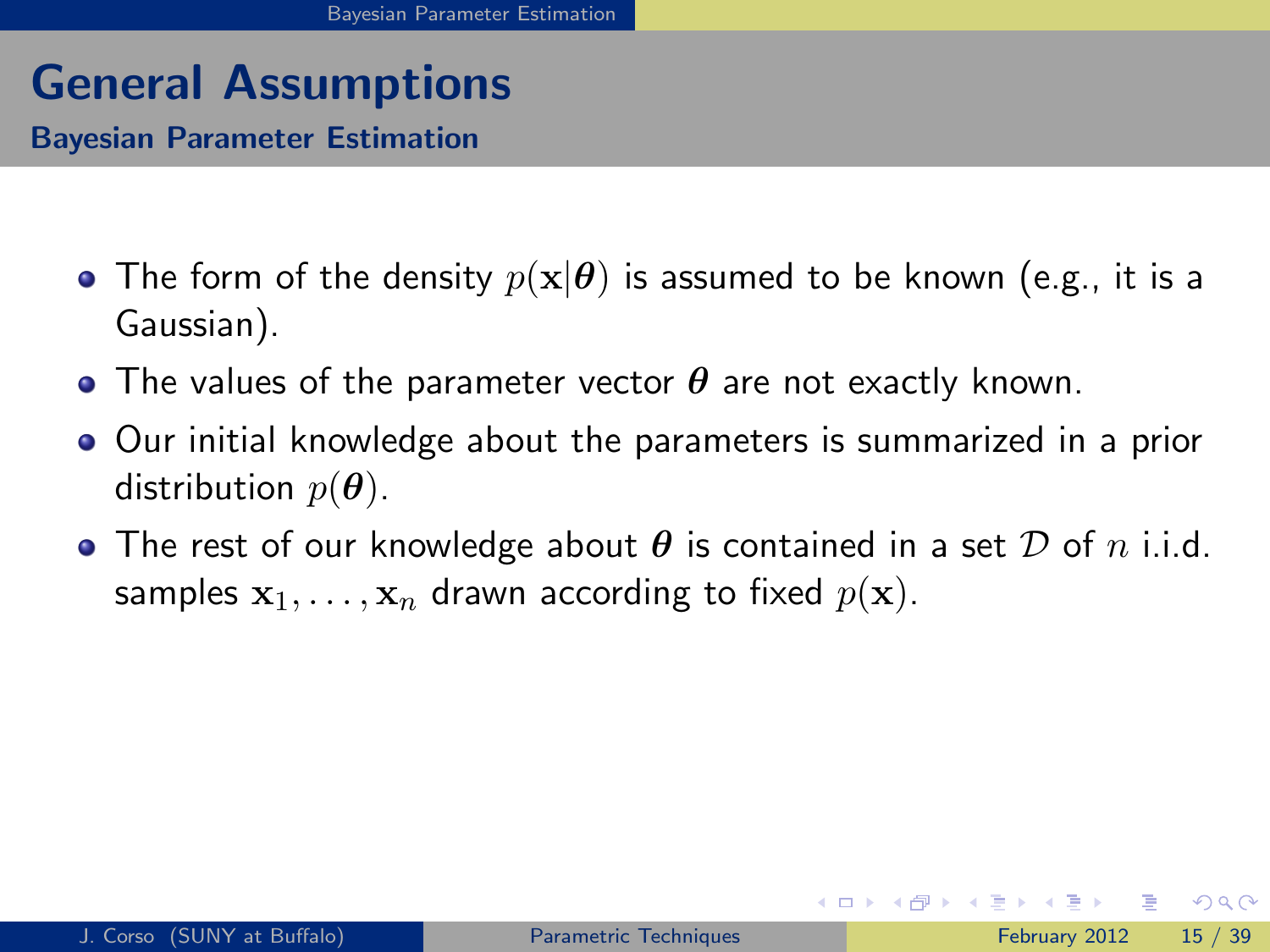Bayesian Parameter Estimation

- The form of the density  $p(x|\theta)$  is assumed to be known (e.g., it is a Gaussian).
- The values of the parameter vector  $\theta$  are not exactly known.
- Our initial knowledge about the parameters is summarized in a prior distribution  $p(\theta)$ .
- **•** The rest of our knowledge about  $\theta$  is contained in a set  $\mathcal D$  of  $n$  i.i.d. samples  $x_1, \ldots, x_n$  drawn according to fixed  $p(x)$ .

#### Goal

Our ultimate goal is to estimate  $p(x|\mathcal{D})$ , which is as close as we can come to estimating the unknown  $p(\mathbf{x})$ .

<span id="page-30-0"></span> $\Omega$ 

**K ロ ト K 何 ト K ヨ ト K ヨ**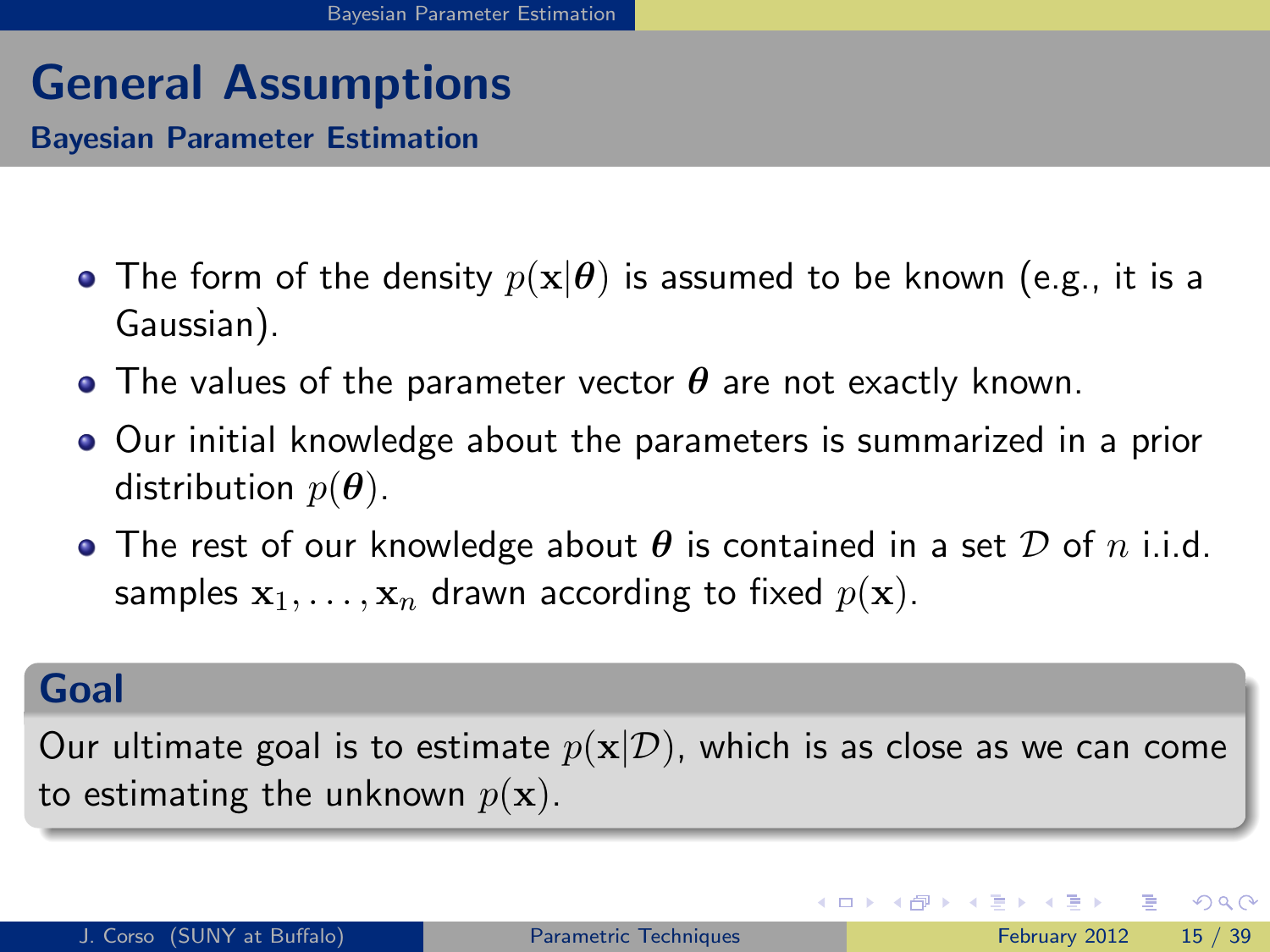How do we relate the prior distribution on the parameters to the samples?

<span id="page-31-0"></span> $\Omega$ 

イロト イ押 トイヨト イヨ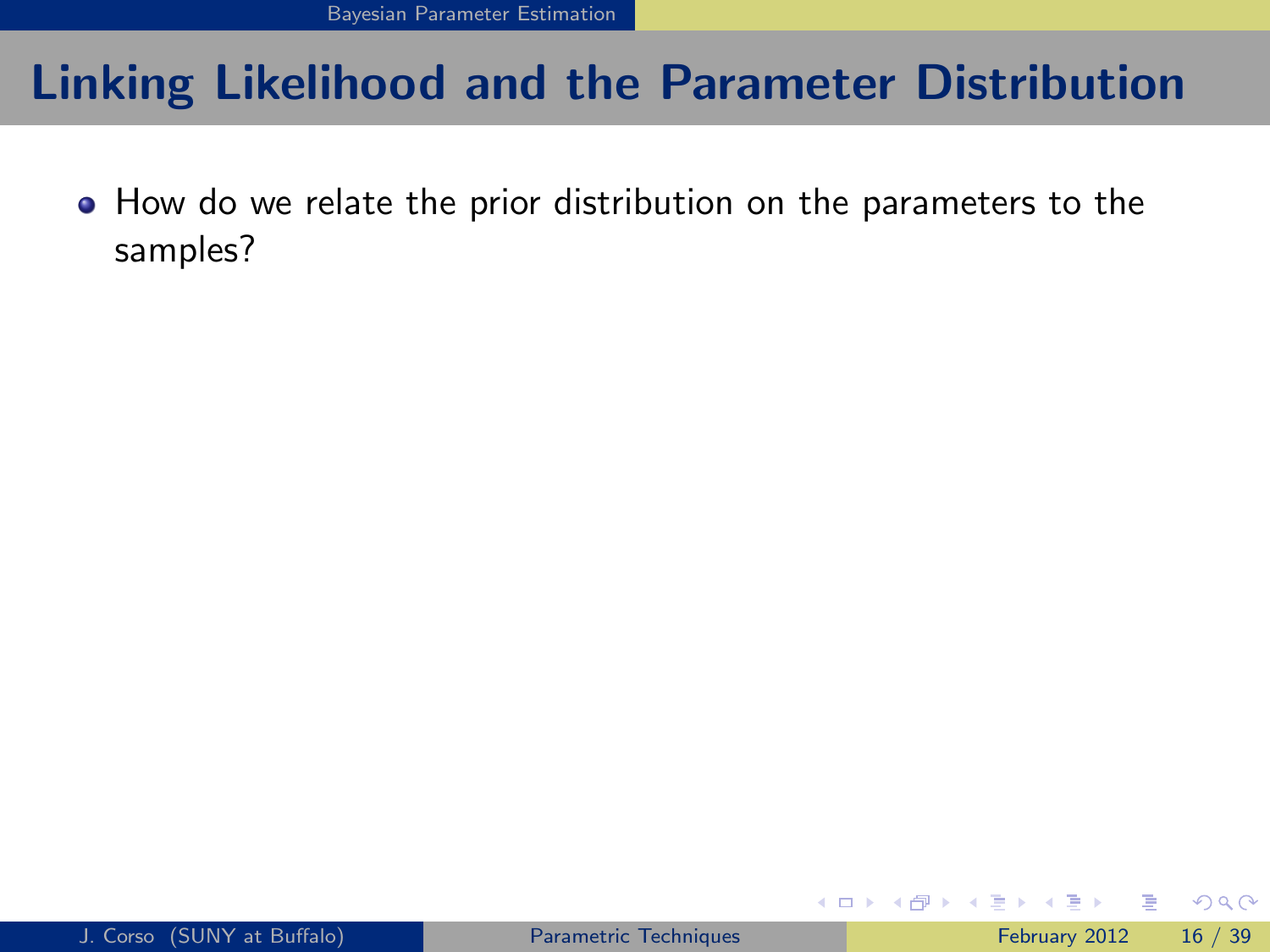- How do we relate the prior distribution on the parameters to the samples?
- Missing Data! The samples will convert our prior  $p(\theta)$  to a posterior  $p(\theta|\mathcal{D})$ , by integrating the joint density over  $\theta$ :

<span id="page-32-0"></span>
$$
p(\mathbf{x}|\mathcal{D}) = \int p(\mathbf{x}, \theta|\mathcal{D}) d\theta
$$
 (19)  
= 
$$
\int p(\mathbf{x}|\theta, \mathcal{D}) p(\theta|\mathcal{D}) d\theta
$$
 (20)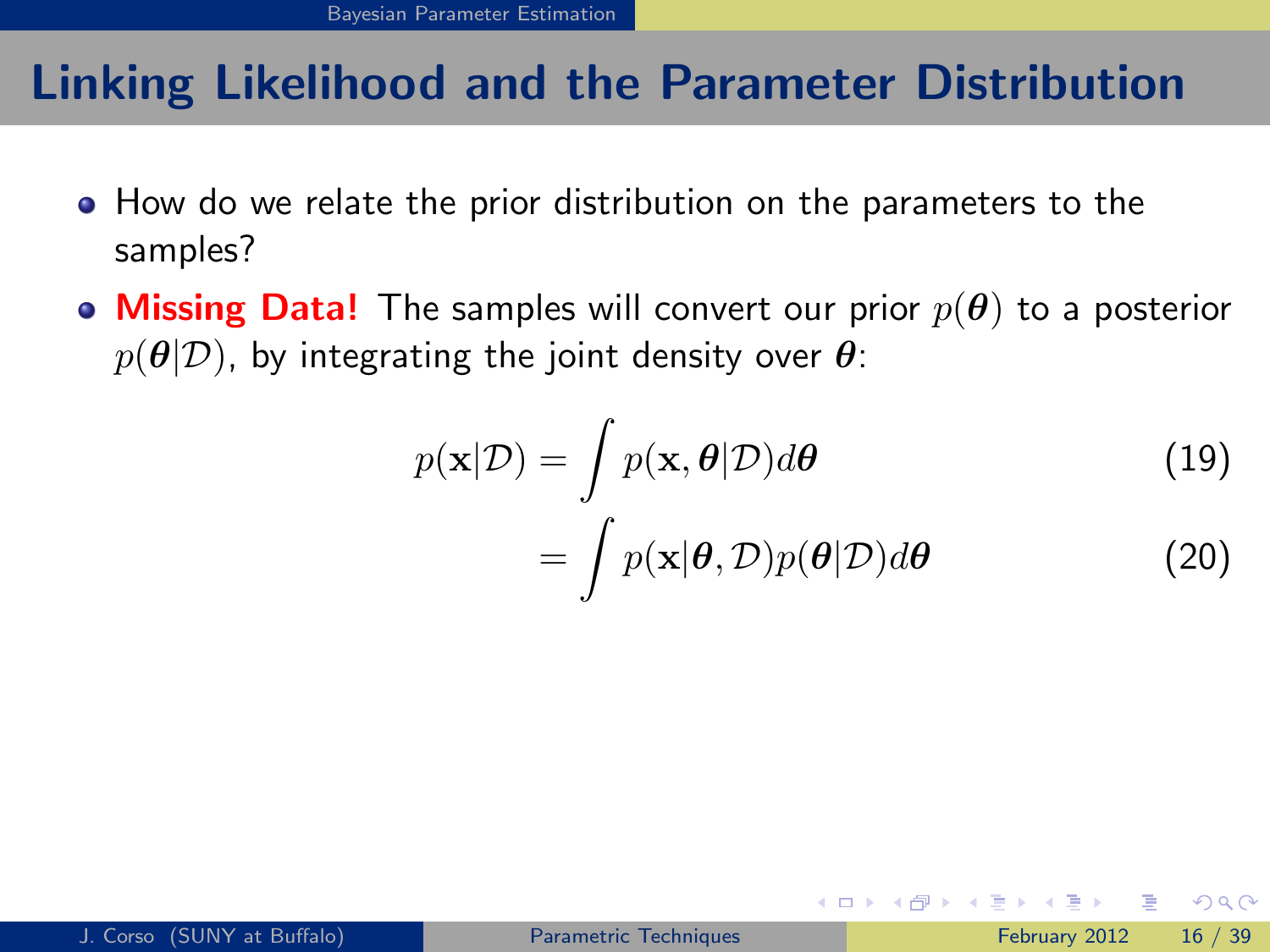- How do we relate the prior distribution on the parameters to the samples?
- Missing Data! The samples will convert our prior  $p(\theta)$  to a posterior  $p(\theta|\mathcal{D})$ , by integrating the joint density over  $\theta$ :

$$
p(\mathbf{x}|\mathcal{D}) = \int p(\mathbf{x}, \boldsymbol{\theta}|\mathcal{D}) d\boldsymbol{\theta}
$$
 (19)

$$
= \int p(\mathbf{x}|\boldsymbol{\theta}, \mathcal{D}) p(\boldsymbol{\theta}|\mathcal{D}) d\boldsymbol{\theta}
$$
 (20)

• And, because the distribution of x is known given the parameters  $\theta$ , we simplify to

<span id="page-33-0"></span>
$$
p(\mathbf{x}|\mathcal{D}) = \int p(\mathbf{x}|\boldsymbol{\theta})p(\boldsymbol{\theta}|\mathcal{D})d\boldsymbol{\theta}
$$
 (21)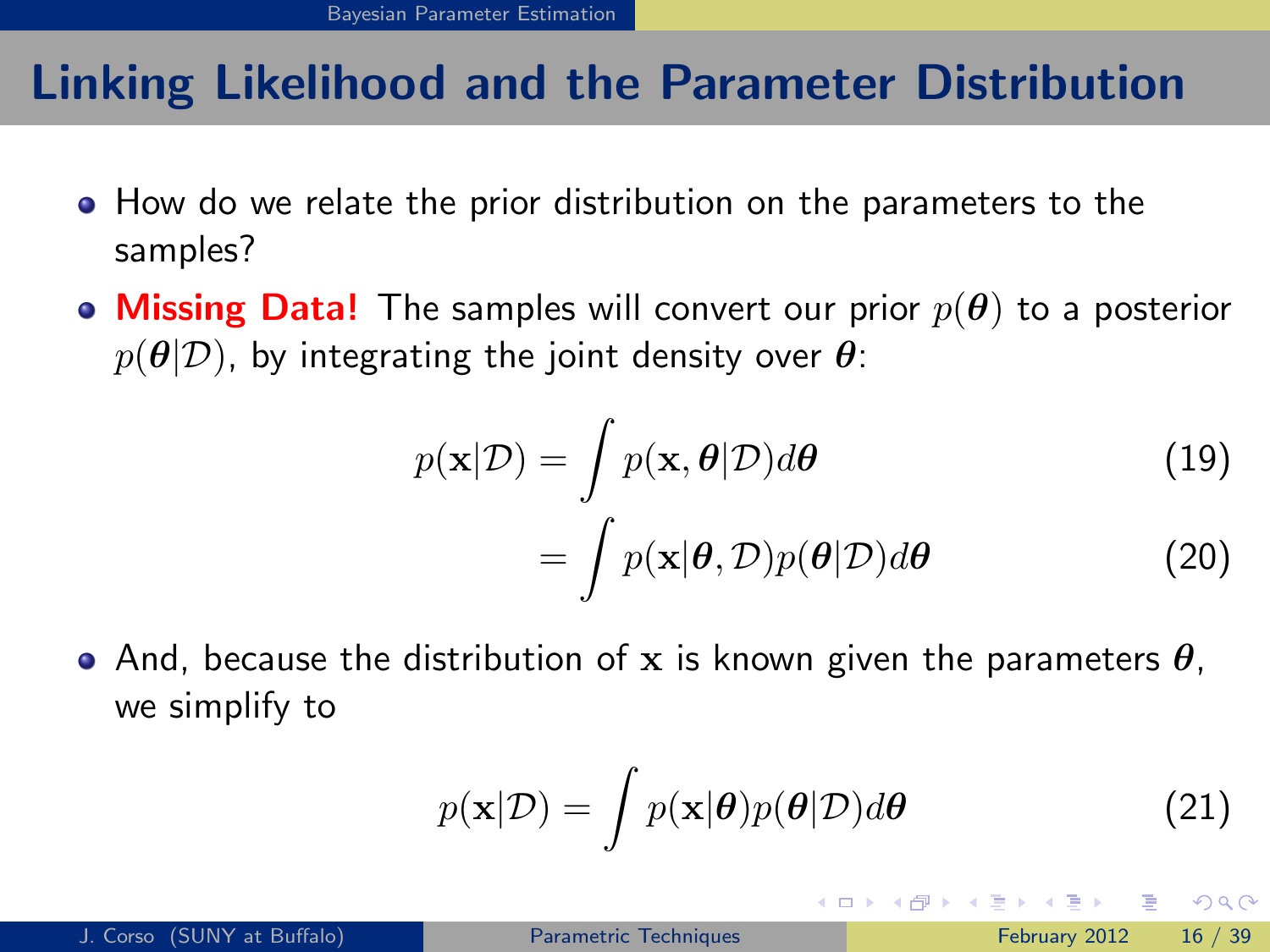$$
p(\mathbf{x}|\mathcal{D}) = \int p(\mathbf{x}|\boldsymbol{\theta})p(\boldsymbol{\theta}|\mathcal{D})d\boldsymbol{\theta}
$$

• We can see the link between the likelihood  $p(\mathbf{x}|\boldsymbol{\theta})$  and the posterior for the unknown parameters  $p(\theta|\mathcal{D})$ .

4 0 8

<span id="page-34-0"></span>→ 何 ▶ → ヨ ▶ → ヨ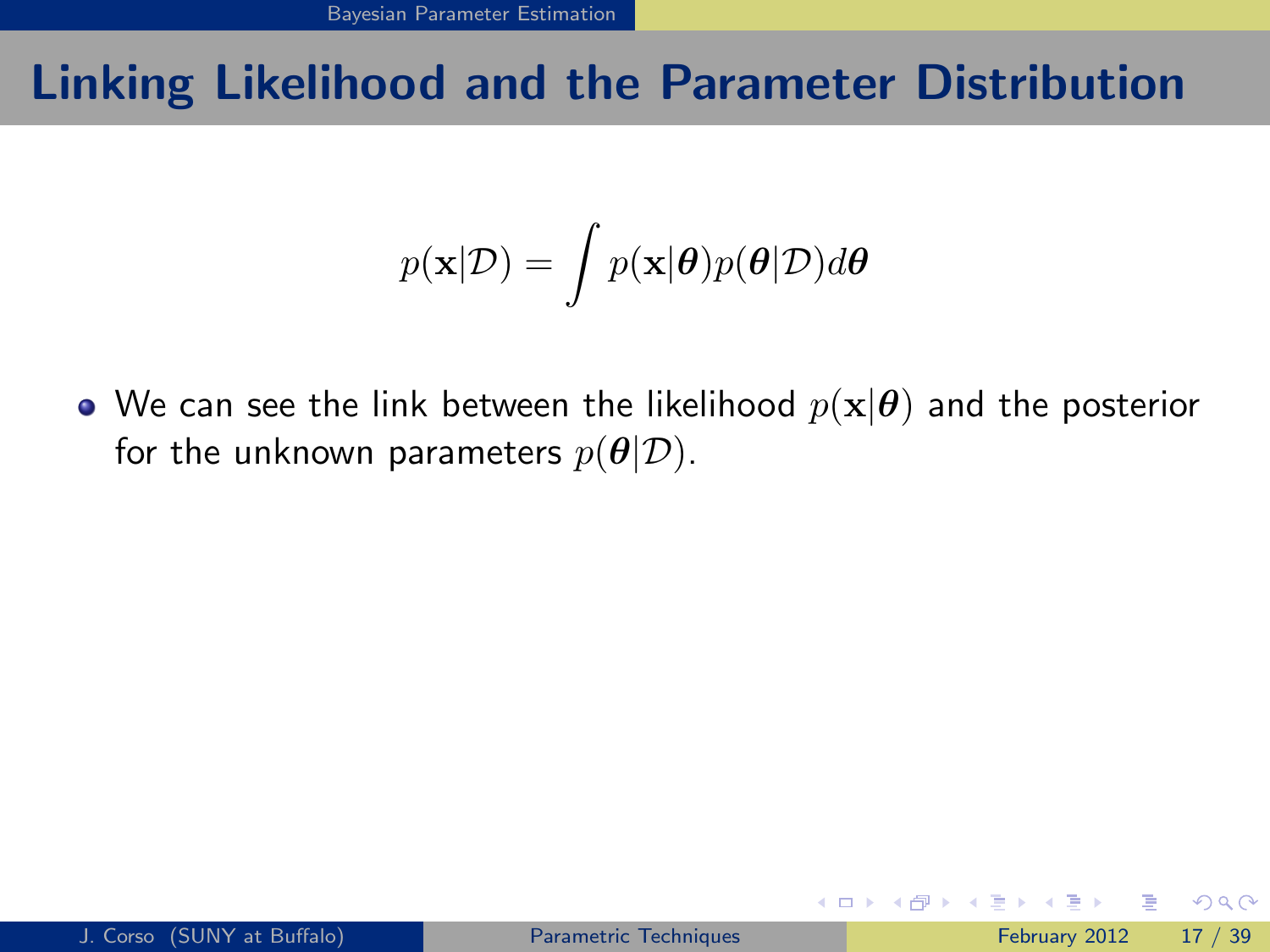$$
p(\mathbf{x}|\mathcal{D}) = \int p(\mathbf{x}|\boldsymbol{\theta})p(\boldsymbol{\theta}|\mathcal{D})d\boldsymbol{\theta}
$$

- We can see the link between the likelihood  $p(\mathbf{x}|\boldsymbol{\theta})$  and the posterior for the unknown parameters  $p(\theta|\mathcal{D})$ .
- **If the posterior**  $p(\theta|\mathcal{D})$  peaks very sharply for sample point  $\hat{\theta}$ , then we obtain

<span id="page-35-0"></span>
$$
p(\mathbf{x}|\mathcal{D}) \simeq p(\mathbf{x}|\hat{\boldsymbol{\theta}}) \tag{22}
$$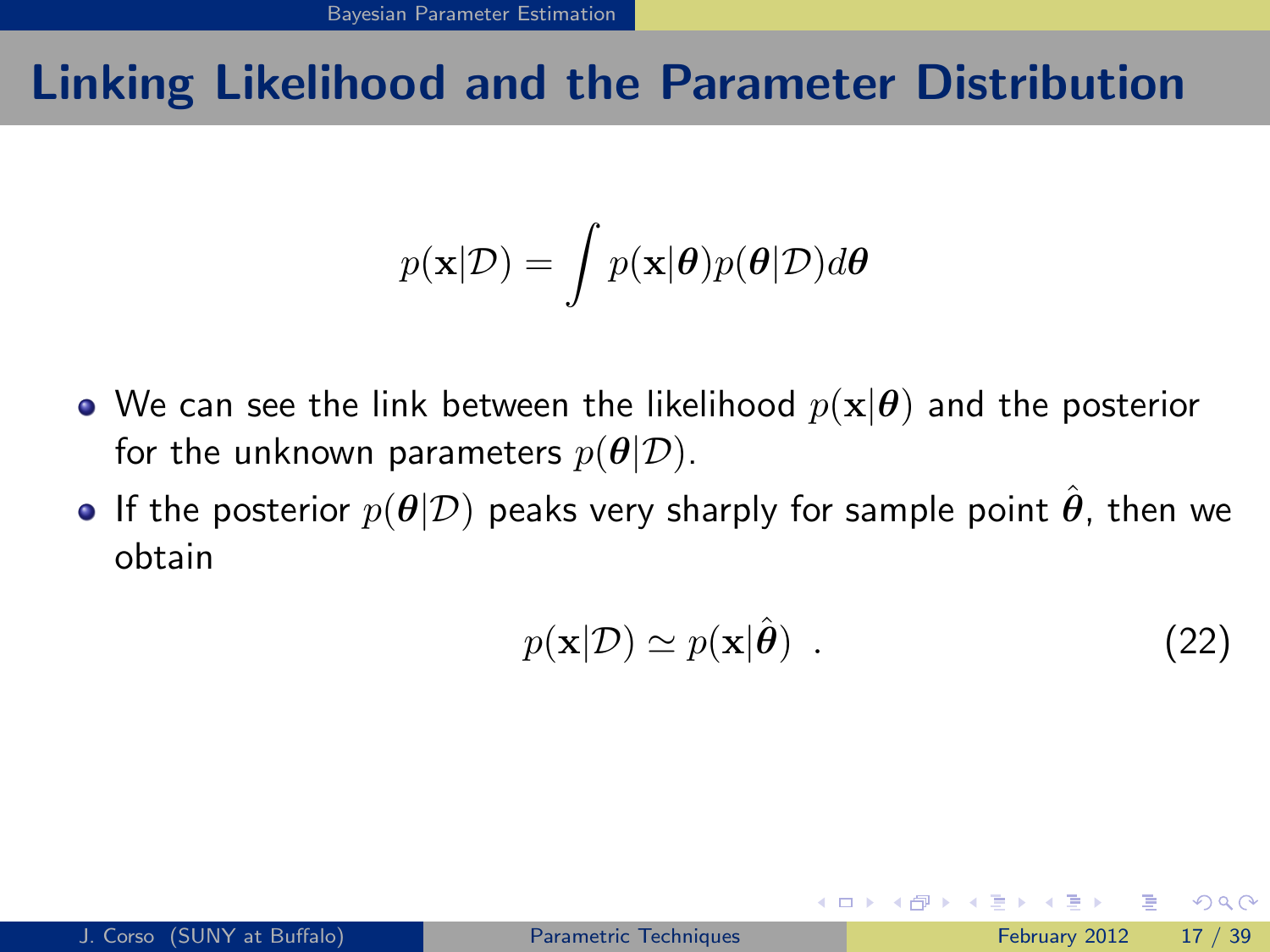# Linking Likelihood and the Parameter Distribution

$$
p(\mathbf{x}|\mathcal{D}) = \int p(\mathbf{x}|\boldsymbol{\theta})p(\boldsymbol{\theta}|\mathcal{D})d\boldsymbol{\theta}
$$

- We can see the link between the likelihood  $p(\mathbf{x}|\boldsymbol{\theta})$  and the posterior for the unknown parameters  $p(\theta|\mathcal{D})$ .
- **If the posterior**  $p(\theta|\mathcal{D})$  peaks very sharply for sample point  $\theta$ , then we obtain

$$
p(\mathbf{x}|\mathcal{D}) \simeq p(\mathbf{x}|\hat{\boldsymbol{\theta}}) \tag{22}
$$

And, we will see that during Bayesian parameter estimation, the distribution over the parameters will get increasingly "peaky" as the number of samples increases.

<span id="page-36-0"></span> $QQQ$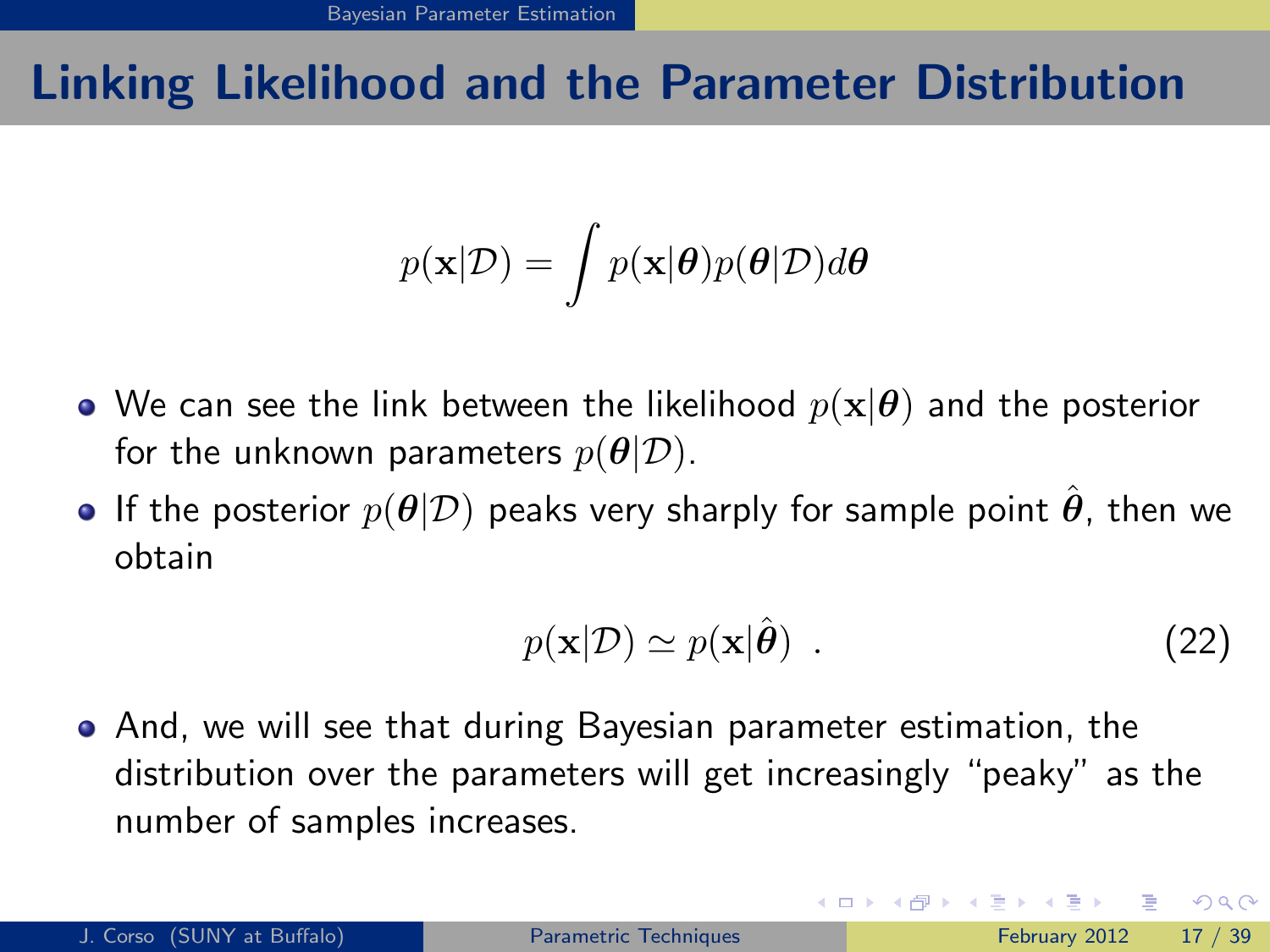# Linking Likelihood and the Parameter Distribution

$$
p(\mathbf{x}|\mathcal{D}) = \int p(\mathbf{x}|\boldsymbol{\theta})p(\boldsymbol{\theta}|\mathcal{D})d\boldsymbol{\theta}
$$

- We can see the link between the likelihood  $p(\mathbf{x}|\boldsymbol{\theta})$  and the posterior for the unknown parameters  $p(\theta|\mathcal{D})$ .
- If the posterior  $p(\theta|\mathcal{D})$  peaks very sharply for sample point  $\theta$ , then we obtain

$$
p(\mathbf{x}|\mathcal{D}) \simeq p(\mathbf{x}|\hat{\boldsymbol{\theta}}) \tag{22}
$$

- And, we will see that during Bayesian parameter estimation, the distribution over the parameters will get increasingly "peaky" as the number of samples increases.
- What if the integral is not readily analytica[lly](#page-36-0) [co](#page-38-0)[m](#page-33-0)[p](#page-37-0)[u](#page-38-0)[te](#page-24-0)[d](#page-63-0)[?](#page-64-0)

<span id="page-37-0"></span> $200$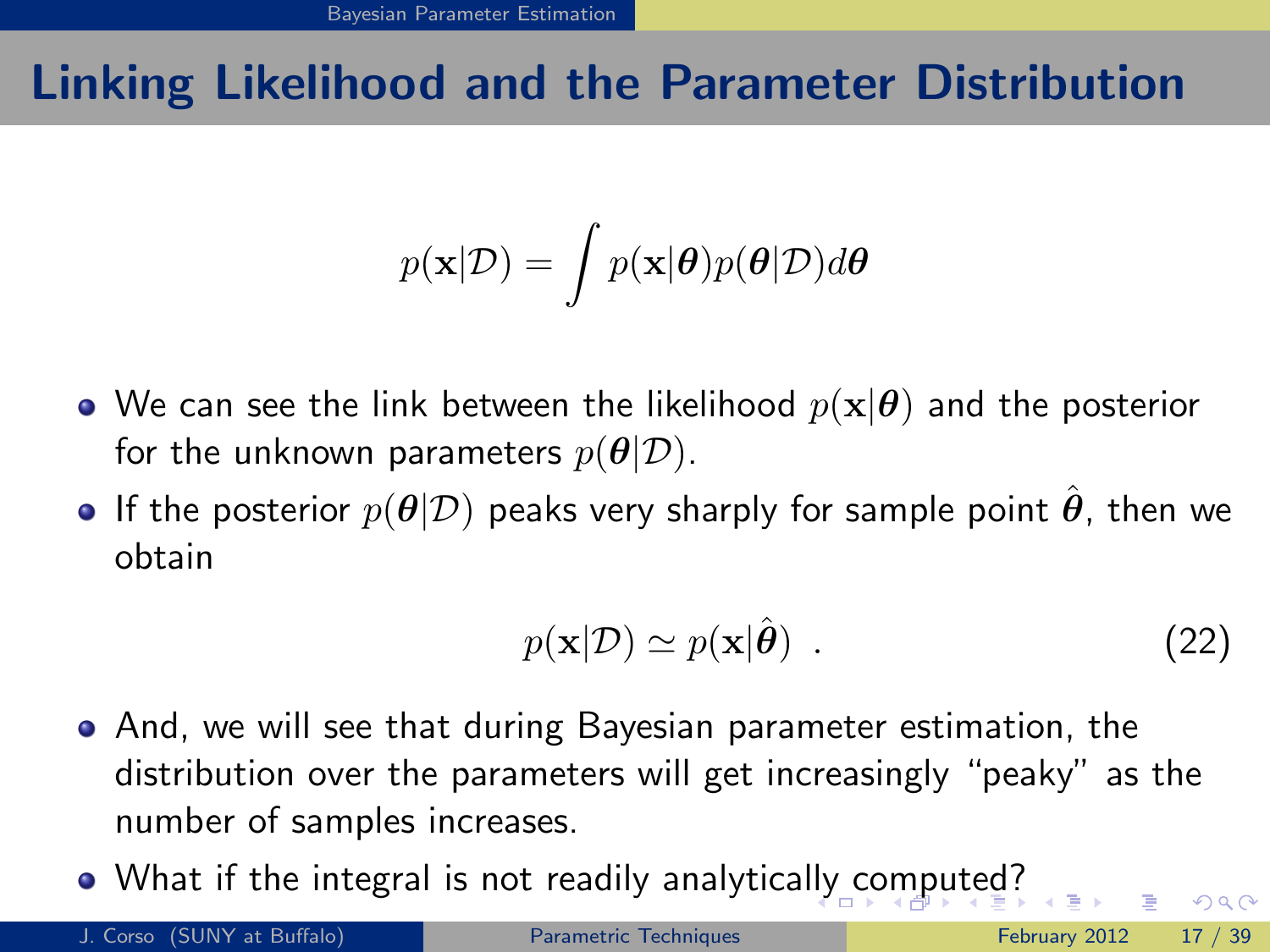### The Posterior Density on the Parameters

- The primary task in Bayesian Parameter Estimation is the computation of the posterior density  $p(\theta|\mathcal{D})$ .
- By Bayes formula

$$
p(\theta|\mathcal{D}) = \frac{1}{Z}p(\mathcal{D}|\theta)p(\theta)
$$
 (23)

 $\bullet$  Z is a normalizing constant:

$$
Z = \int p(\mathcal{D}|\boldsymbol{\theta})p(\boldsymbol{\theta})d\boldsymbol{\theta}
$$
 (24)

<span id="page-38-0"></span> $QQQ$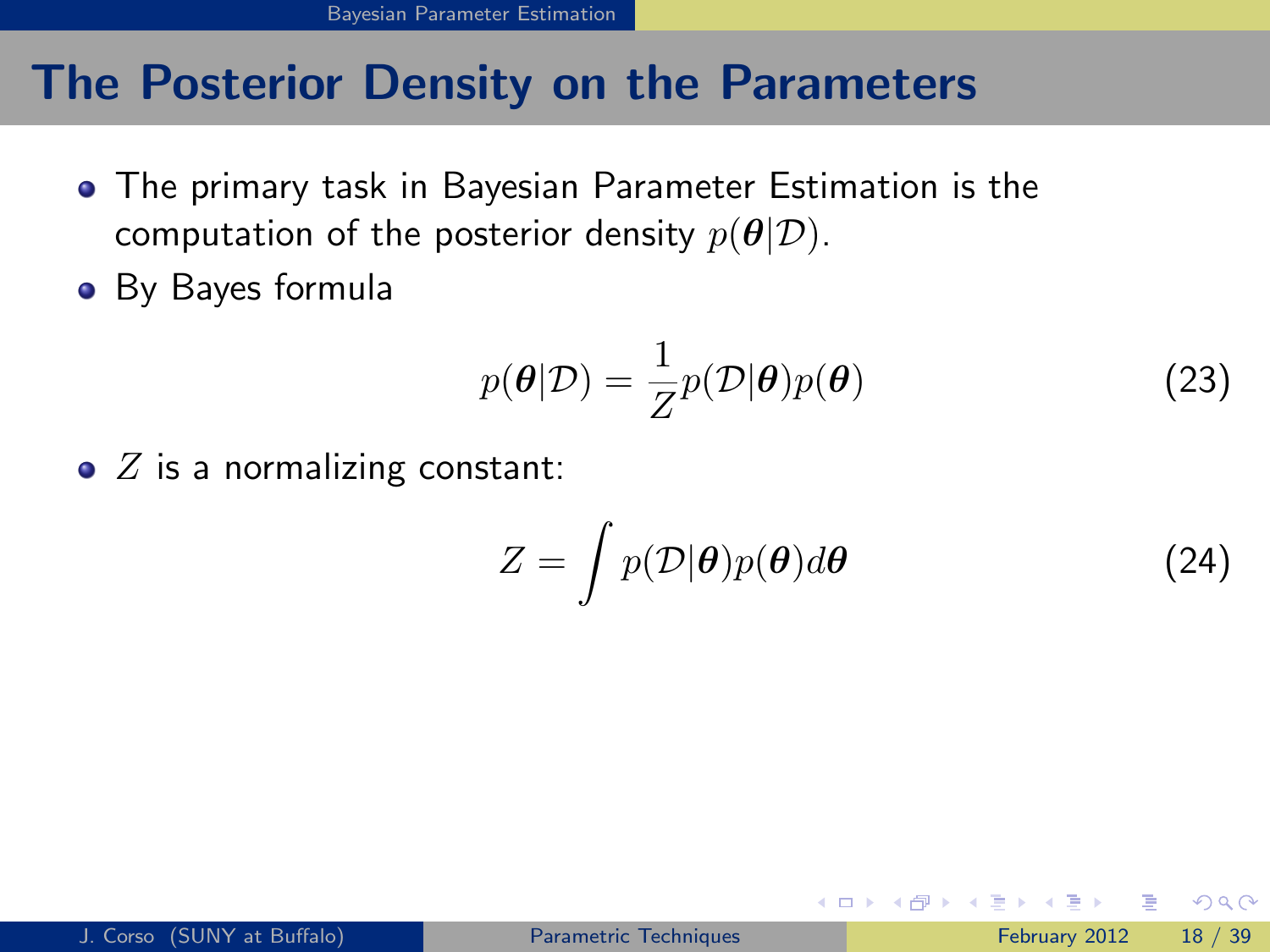### The Posterior Density on the Parameters

- The primary task in Bayesian Parameter Estimation is the computation of the posterior density  $p(\theta|\mathcal{D})$ .
- By Bayes formula

$$
p(\theta|\mathcal{D}) = \frac{1}{Z}p(\mathcal{D}|\theta)p(\theta)
$$
 (23)

 $\bullet$  Z is a normalizing constant:

$$
Z = \int p(\mathcal{D}|\boldsymbol{\theta})p(\boldsymbol{\theta})d\boldsymbol{\theta}
$$
 (24)

• And, by the independence assumption on  $\mathcal{D}$ :

<span id="page-39-0"></span>
$$
p(\mathcal{D}|\boldsymbol{\theta}) = \prod_{k=1}^{n} p(\mathbf{x}_k|\boldsymbol{\theta})
$$
 (25)

Let's see an example now.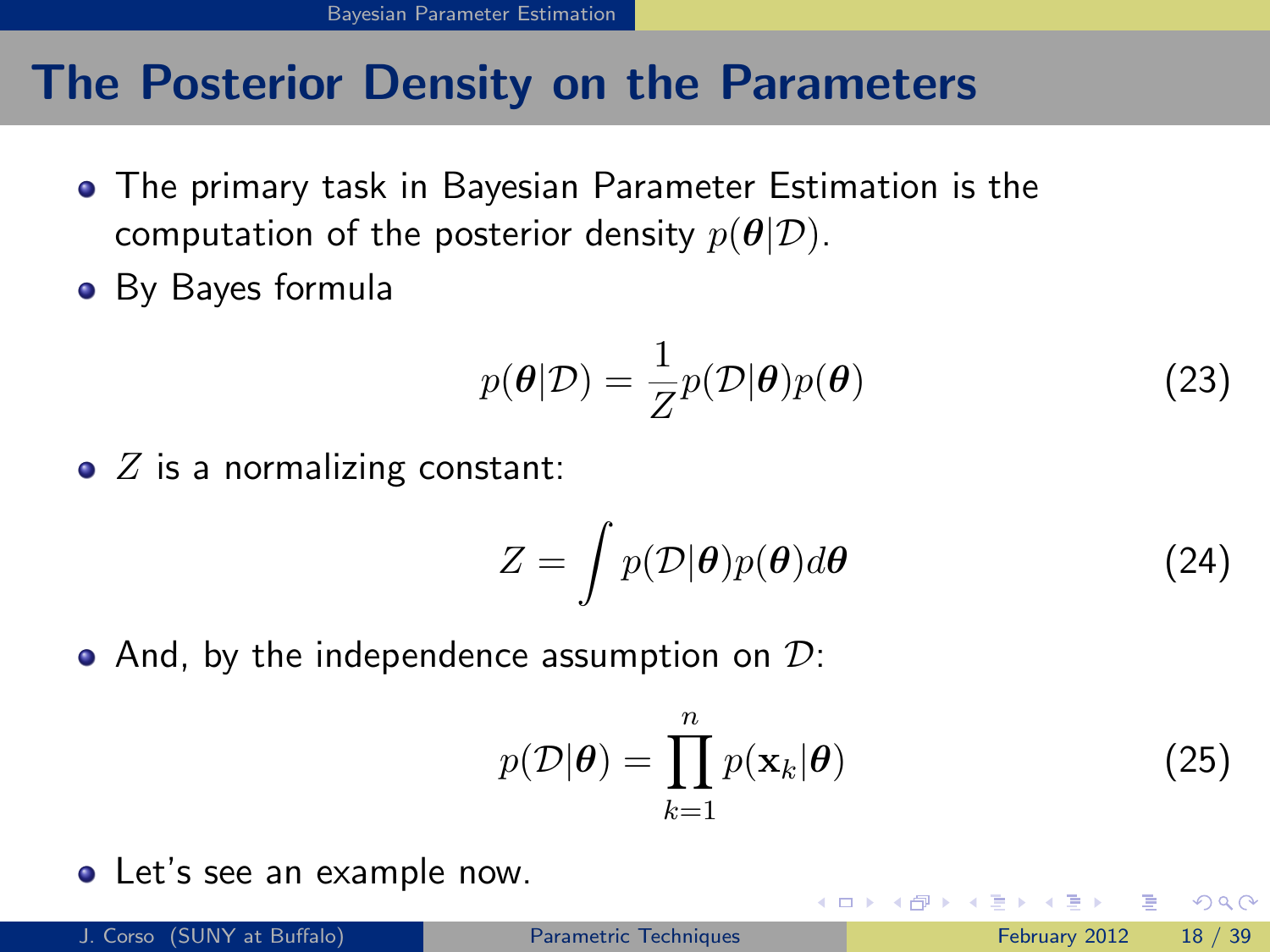- Assume  $p(x|\mu) \sim N(\mu, \sigma^2)$  with known  $\sigma^2.$
- Whatever prior knowledge we know about  $\mu$  is expressed in  $p(\mu)$ , which is known.

<span id="page-40-0"></span> $\Omega$ 

→ 何 ▶ → ヨ ▶ → ヨ

4 0 8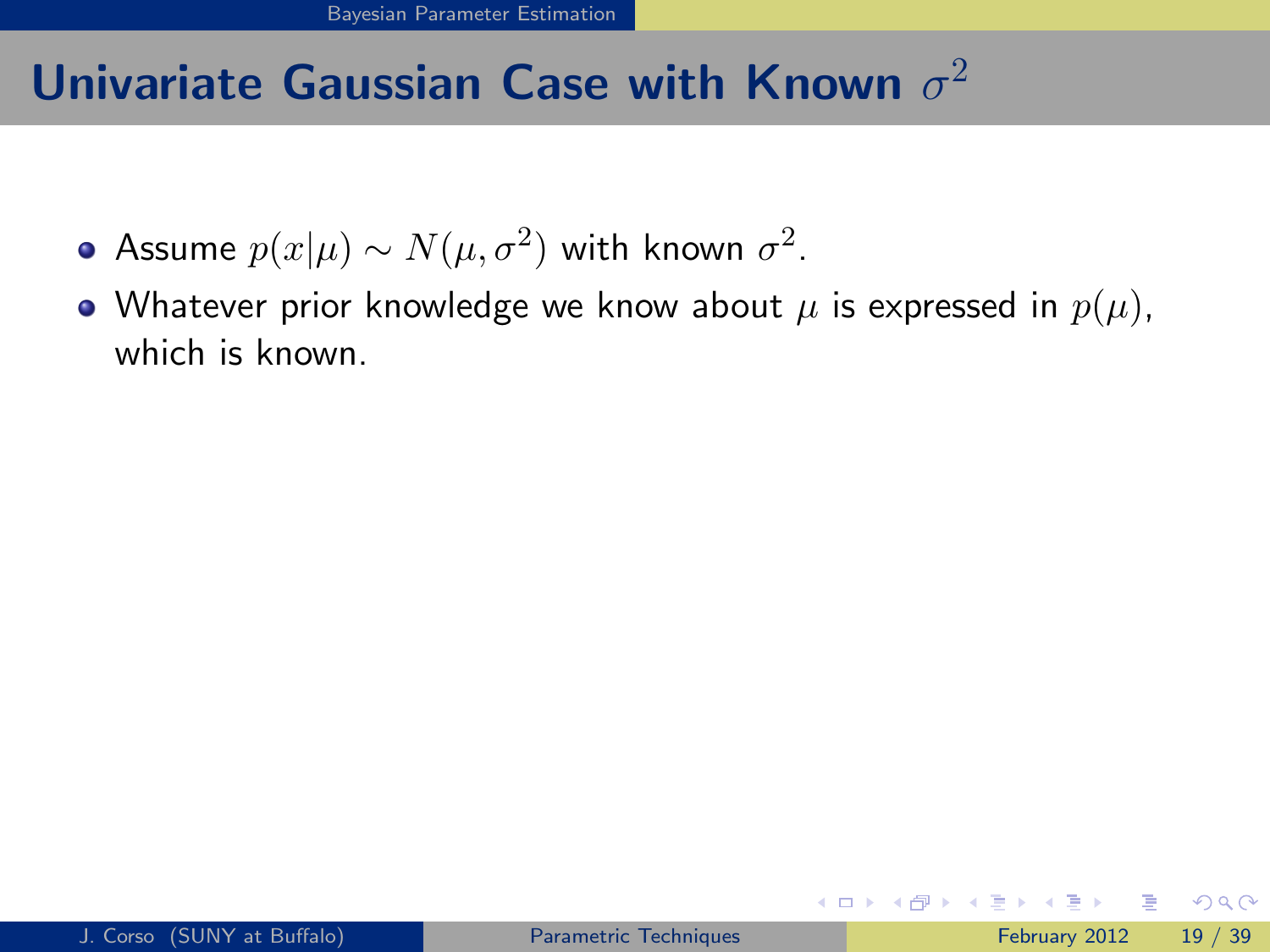- Assume  $p(x|\mu) \sim N(\mu, \sigma^2)$  with known  $\sigma^2.$
- Whatever prior knowledge we know about  $\mu$  is expressed in  $p(\mu)$ , which is known.
- **Indeed, we assume it too is a Gaussian**

$$
p(\mu) \sim N(\mu_0, \sigma_0^2) \tag{26}
$$

 $\mu_0$  represents our best guess of the value of the mean and  $\sigma_0^2$ represents our uncertainty about this guess.

<span id="page-41-0"></span> $QQQ$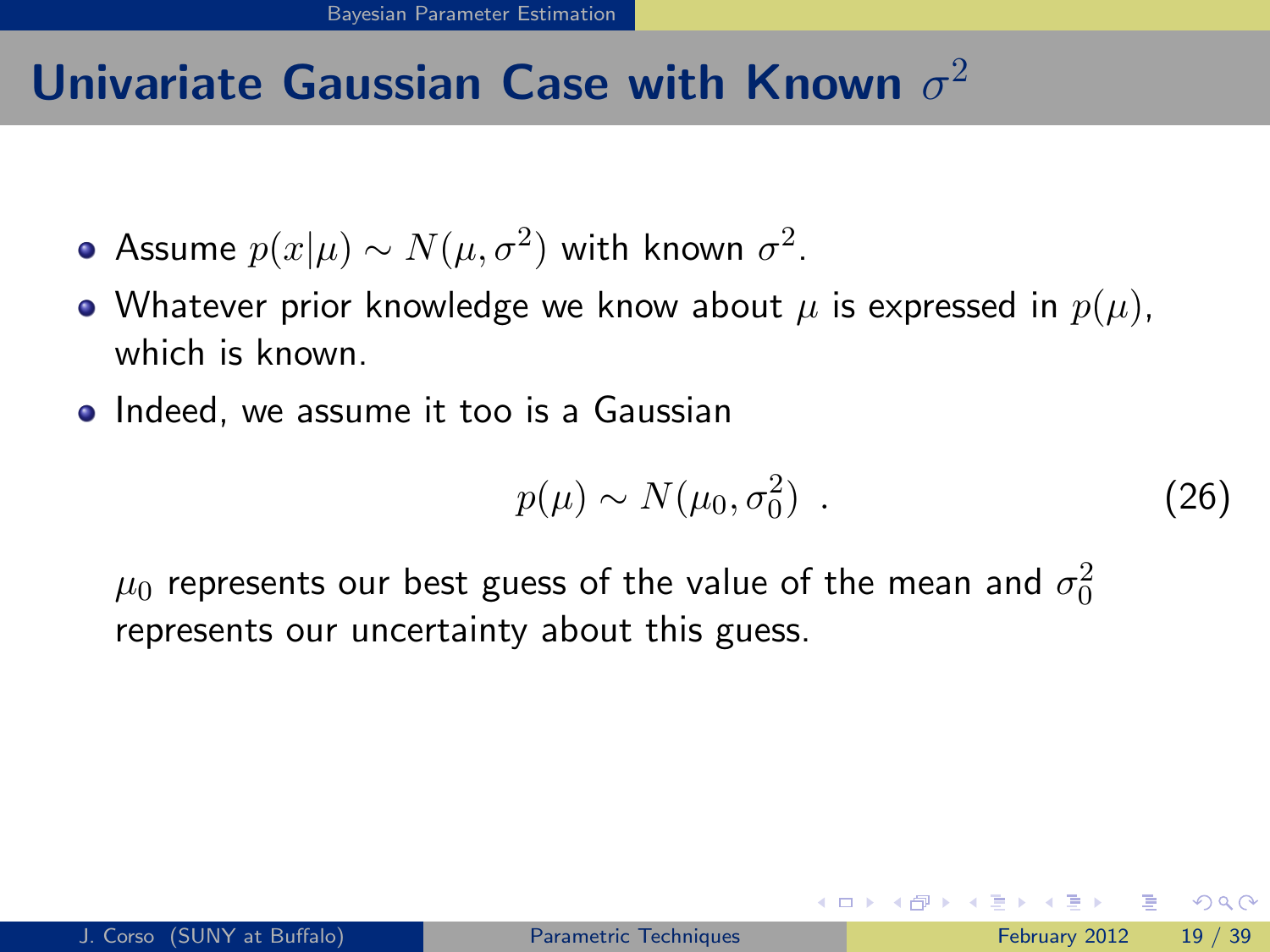- Assume  $p(x|\mu) \sim N(\mu, \sigma^2)$  with known  $\sigma^2.$
- Whatever prior knowledge we know about  $\mu$  is expressed in  $p(\mu)$ , which is known.
- **Indeed, we assume it too is a Gaussian**

$$
p(\mu) \sim N(\mu_0, \sigma_0^2) \tag{26}
$$

 $\mu_0$  represents our best guess of the value of the mean and  $\sigma_0^2$ represents our uncertainty about this guess.

Note: the choice of the prior as a Gaussian is not so crucial—it will simplify the mathematics. Rather, the more important assumption is that we know the prior.

<span id="page-42-0"></span> $\Omega$ 

イロト イ部 トメ ヨ トメ ヨト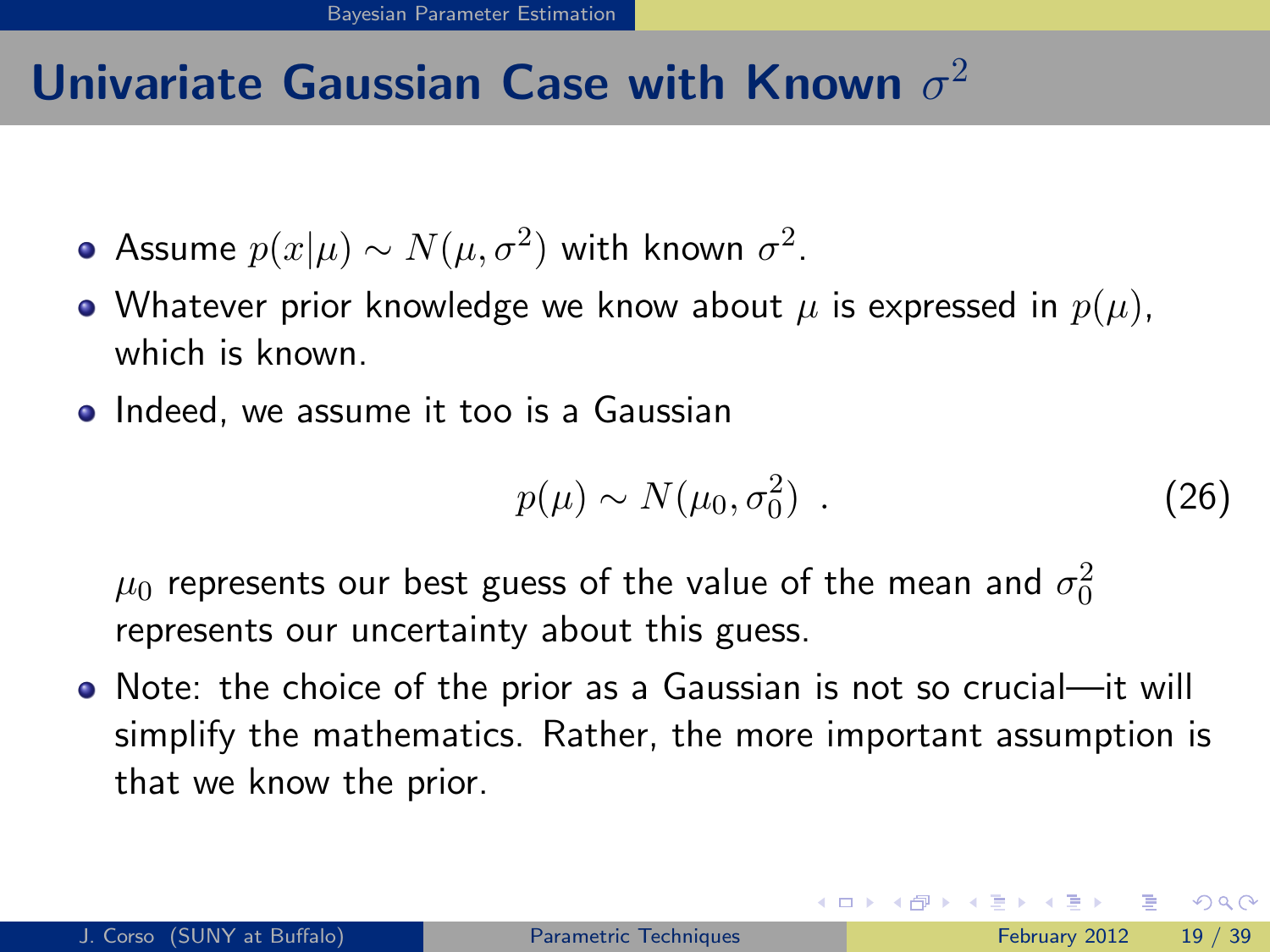### Univariate Gaussian Case with Known  $\sigma^2$ Training samples

- We assume that we are given samples  $\mathcal{D} = \{x_1, \ldots, x_n\}$  from  $p(x, \mu)$ .
- Take some time to think through this point—unlike in MLE, we cannot assume that we have a single value of the parameter in the underlying distribution.

<span id="page-43-0"></span> $QQ$ 

イロト イ母 トイヨ トイヨト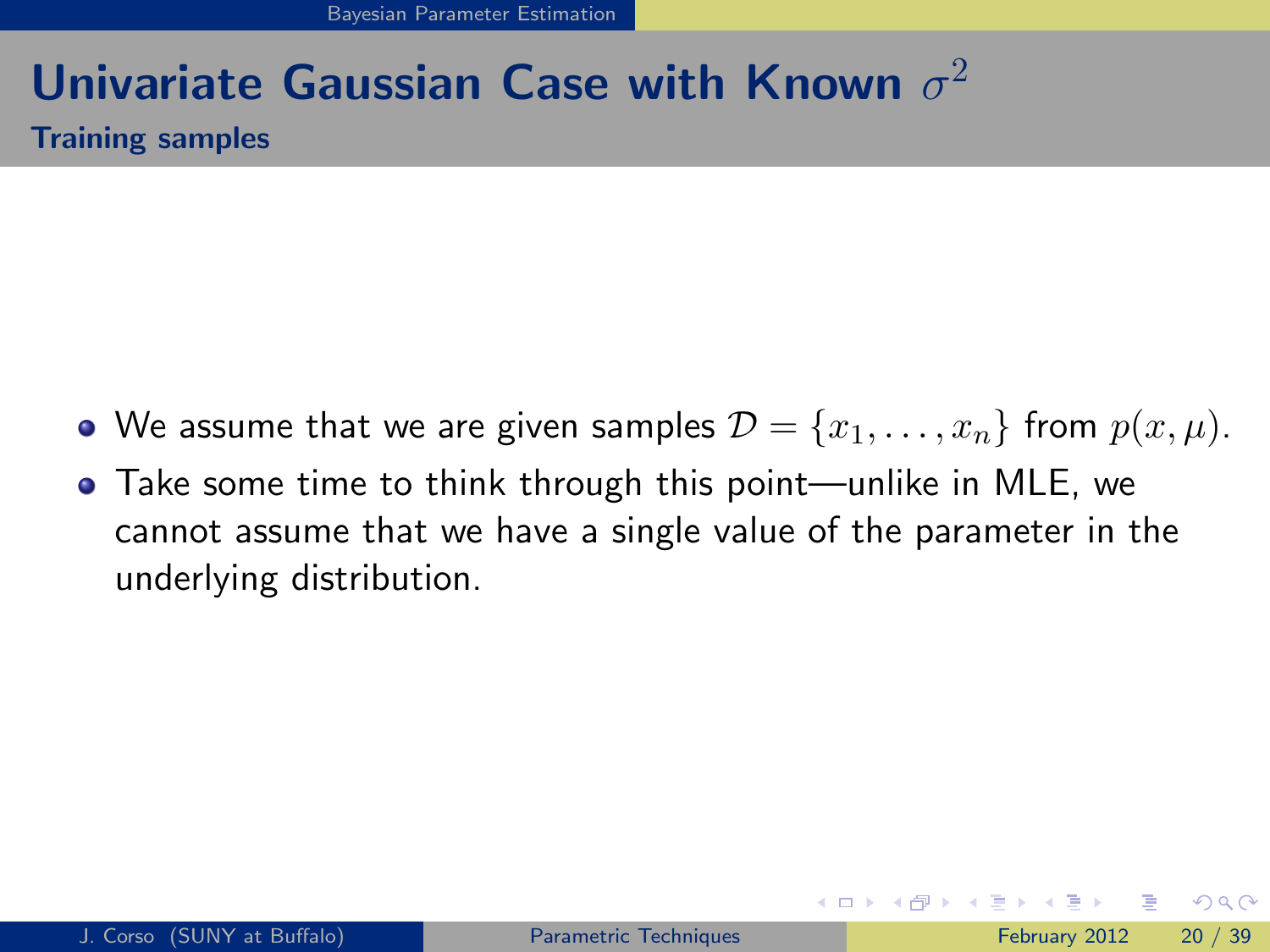[Bayesian Parameter Estimation](#page-44-0)

### Univariate Gaussian Case with Known  $\sigma^2$ Bayes Rule

 $\bullet$ 

$$
p(\mu|\mathcal{D}) = \frac{1}{Z}p(\mathcal{D}|\mu)p(\mu)
$$
\n
$$
= \frac{1}{Z} \prod_{k} p(x_k|\mu)p(\mu)
$$
\n(28)

4 0 8

<span id="page-44-0"></span>→ 何 ▶ → ヨ ▶ → ヨ

• See how the training samples modulate our prior knowledge of the parameters in the posterior?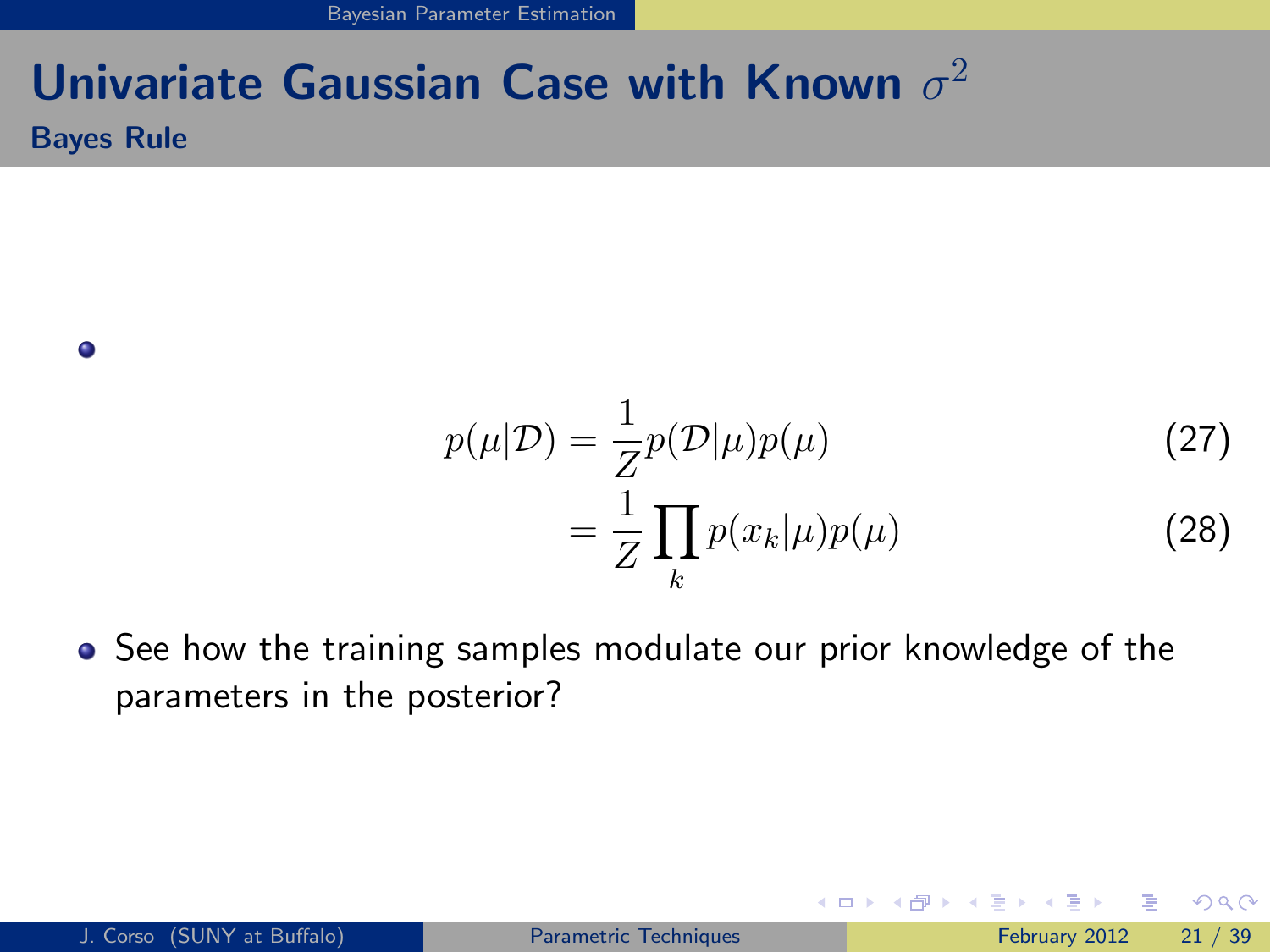[Bayesian Parameter Estimation](#page-45-0)

# Univariate Gaussian Case with Known  $\sigma^2$

Expanding...

 $\bullet$ 

$$
p(\mu|\mathcal{D}) = \frac{1}{Z} \prod_{k} \frac{1}{\sqrt{2\pi\sigma^2}} \exp\left[-\frac{1}{2} \left(\frac{x_k - \mu}{\sigma}\right)^2\right]
$$

$$
\frac{1}{\sqrt{2\pi\sigma_0^2}} \exp\left[-\frac{1}{2} \left(\frac{\mu - \mu_0}{\sigma_0}\right)^2\right]
$$

 $(29)$ 

 $\equiv$ 

<span id="page-45-0"></span> $QQ$ 

 $\left\{ \begin{array}{ccc} 1 & 0 & 0 \\ 0 & 1 & 0 \end{array} \right.$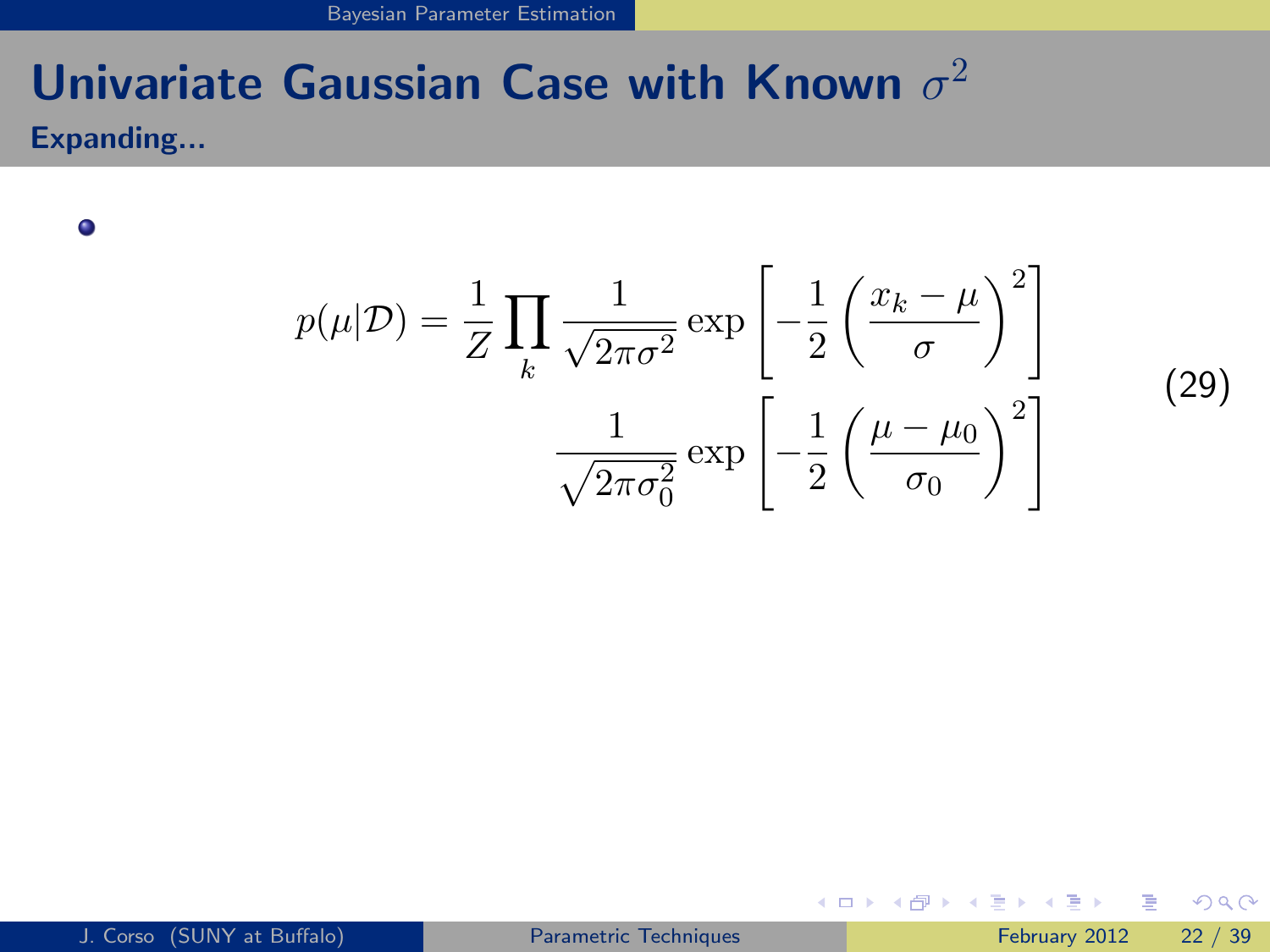Expanding...

 $\bullet$ 

$$
p(\mu|\mathcal{D}) = \frac{1}{Z} \prod_{k} \frac{1}{\sqrt{2\pi\sigma^2}} \exp\left[-\frac{1}{2} \left(\frac{x_k - \mu}{\sigma}\right)^2\right]
$$

$$
\frac{1}{\sqrt{2\pi\sigma_0^2}} \exp\left[-\frac{1}{2} \left(\frac{\mu - \mu_0}{\sigma_0}\right)^2\right]
$$
(29)

**← ロ ▶ → イ 同** 

• After some manipulation, we can see that  $p(\mu|\mathcal{D})$  is an exponential function of a quadratic of  $\mu$ , which is another way of saying a normal density.

$$
p(\mu|\mathcal{D}) = \frac{1}{Z'} \exp\left[-\frac{1}{2}\left[\left(\frac{n}{\sigma^2} + \frac{1}{\sigma_0^2}\right)\mu^2 - 2\left(\frac{1}{\sigma^2}\sum_k x_k + \frac{\mu_0}{\sigma_0^2}\right)\mu\right]\right]
$$
(30)

<span id="page-46-0"></span> $\Omega$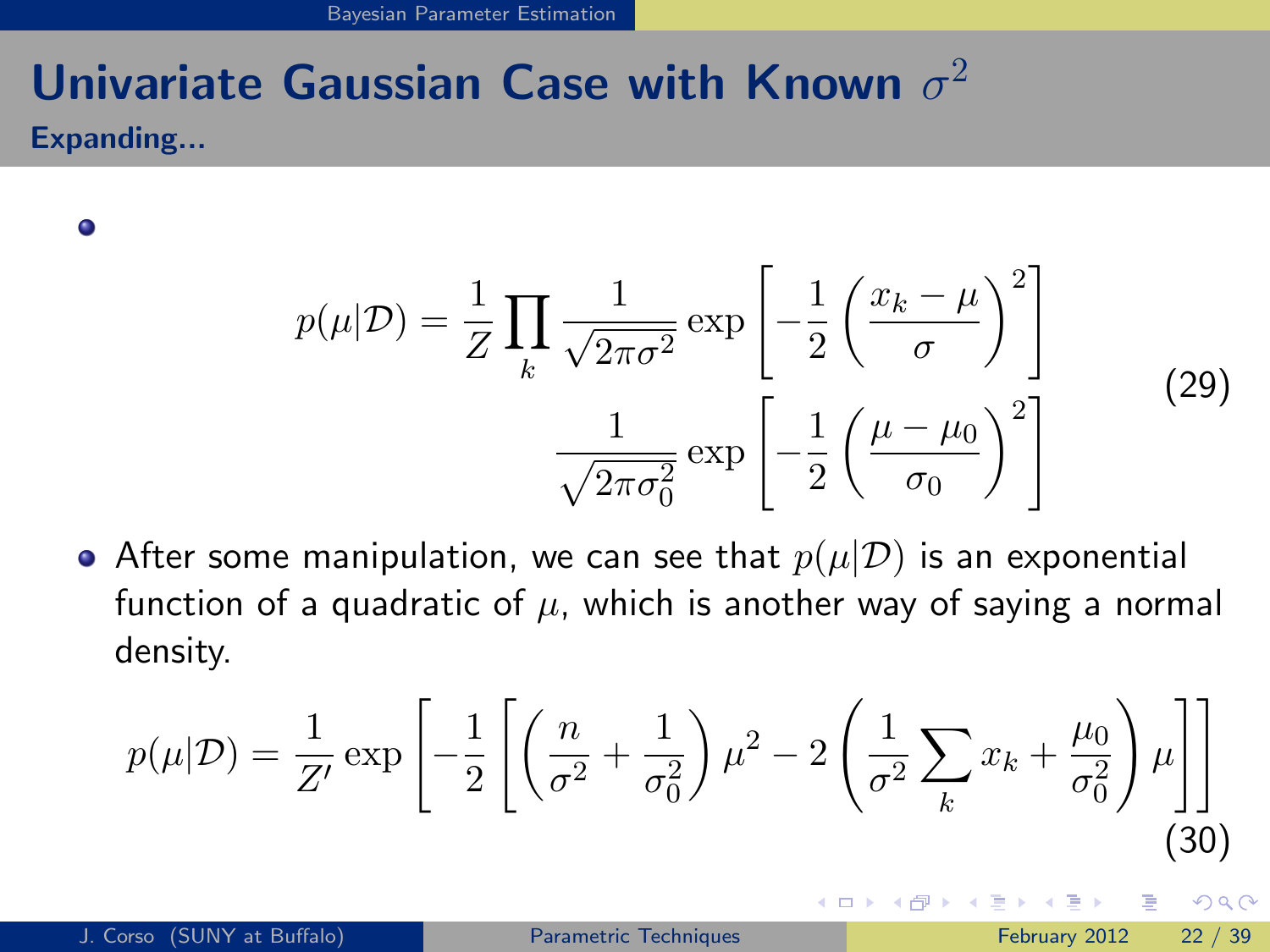Names of these convenient distributions...

- And, this will be true regardless of the number of training samples.
- In other words,  $p(\mu|\mathcal{D})$  remains a normal as the number of samples increases.
- Hence,  $p(\mu|\mathcal{D})$  is said to be a **reproducing density**.
- $p(\mu)$  is said to be a **conjugate prior**.

<span id="page-47-0"></span> $\Omega$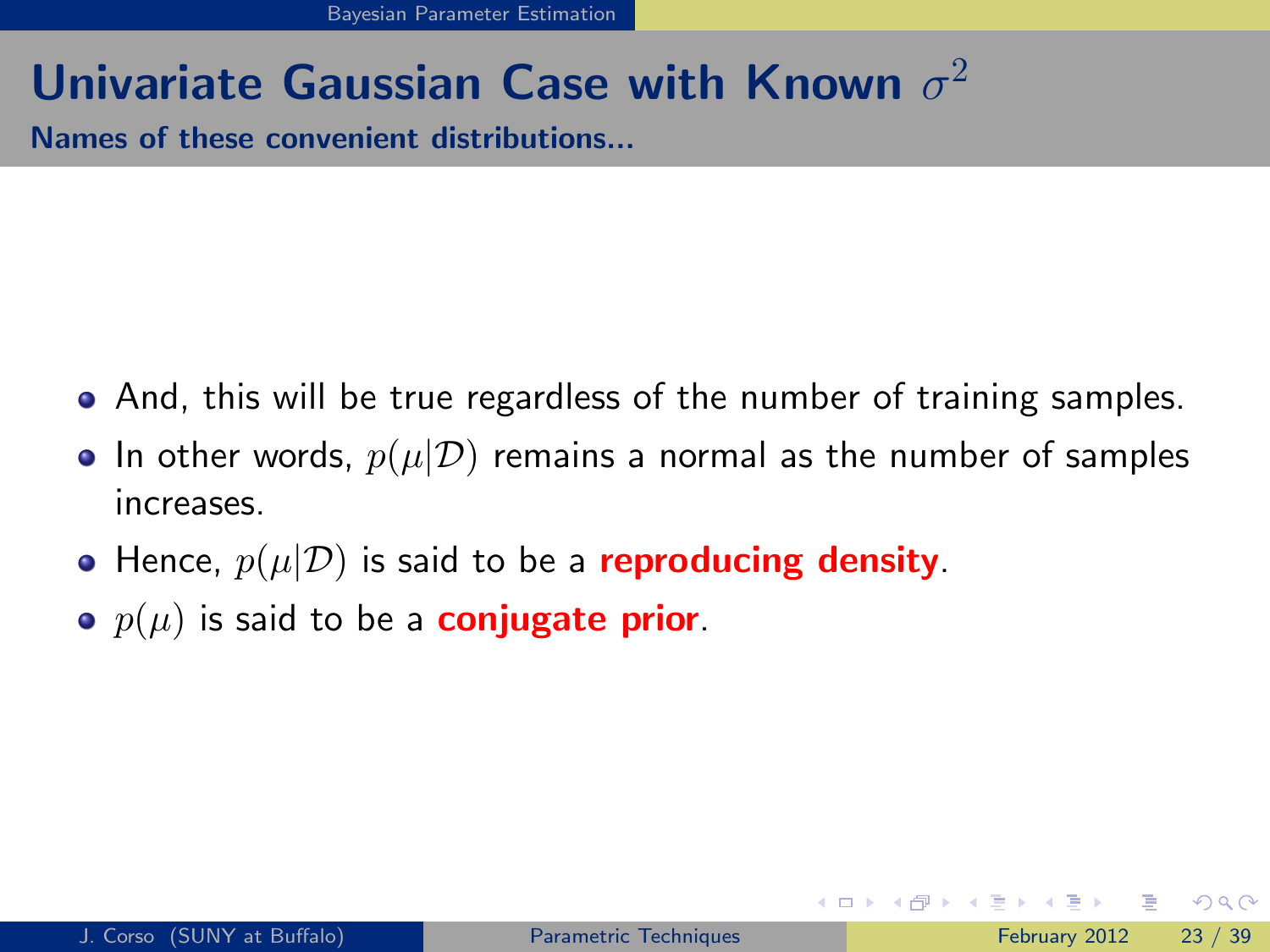### Univariate Gaussian Case with Known  $\sigma^2$ Rewriting...

We can write  $p(\mu|\mathcal{D}) \sim N(\mu_n, \sigma_n^2).$  Then, we have

$$
p(\mu|\mathcal{D}) = \frac{1}{\sqrt{2\pi\sigma_n^2}} \exp\left[-\frac{1}{2}\left(\frac{\mu-\mu_n}{\sigma_n}\right)^2\right]
$$
(31)

**• The new coefficients are** 

$$
\frac{1}{\sigma_n^2} = \frac{n}{\sigma^2} + \frac{1}{\sigma_0^2}
$$
\n
$$
\frac{\mu_n}{\sigma_n^2} = \frac{n}{\sigma^2} \overline{\mu}_n + \frac{\mu_0}{\sigma_0^2}
$$
\n(32)

<span id="page-48-0"></span>イロト イ押 トイヨト イヨ

 $\overline{\mu}_n$  is the sample mean over the  $n$  samples.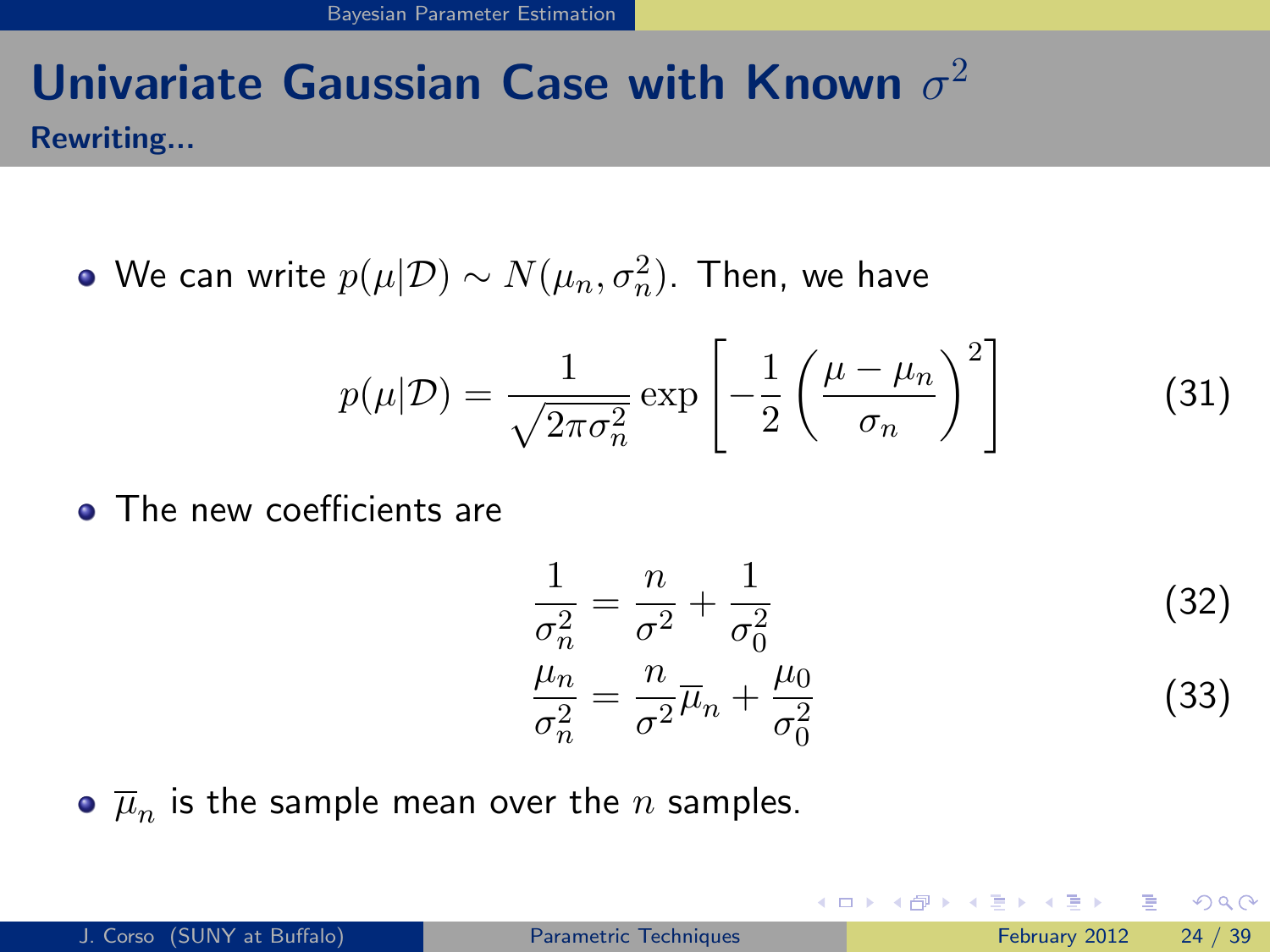### Univariate Gaussian Case with Known  $\sigma^2$ Rewriting...

Solving explicitly for  $\mu_n$  and  $\sigma_n^2$ 

$$
\mu_n = \left(\frac{n\sigma_0^2}{n\sigma_0^2 + \sigma^2}\right)\overline{\mu}_n + \frac{\sigma^2}{n\sigma_0^2 + \sigma^2}\mu_0
$$
\n
$$
\sigma_n^2 = \frac{\sigma_0^2\sigma^2}{n\sigma_0^2 + \sigma^2}
$$
\n(34)

shows explicitly how the prior information is combined with the training samples to estimate the parameters of the posterior distribution.

• After *n* samples,  $\mu_n$  is our best guess for the mean of the posterior and  $\sigma_n^2$  is our uncertainty about it.

<span id="page-49-0"></span> $QQQ$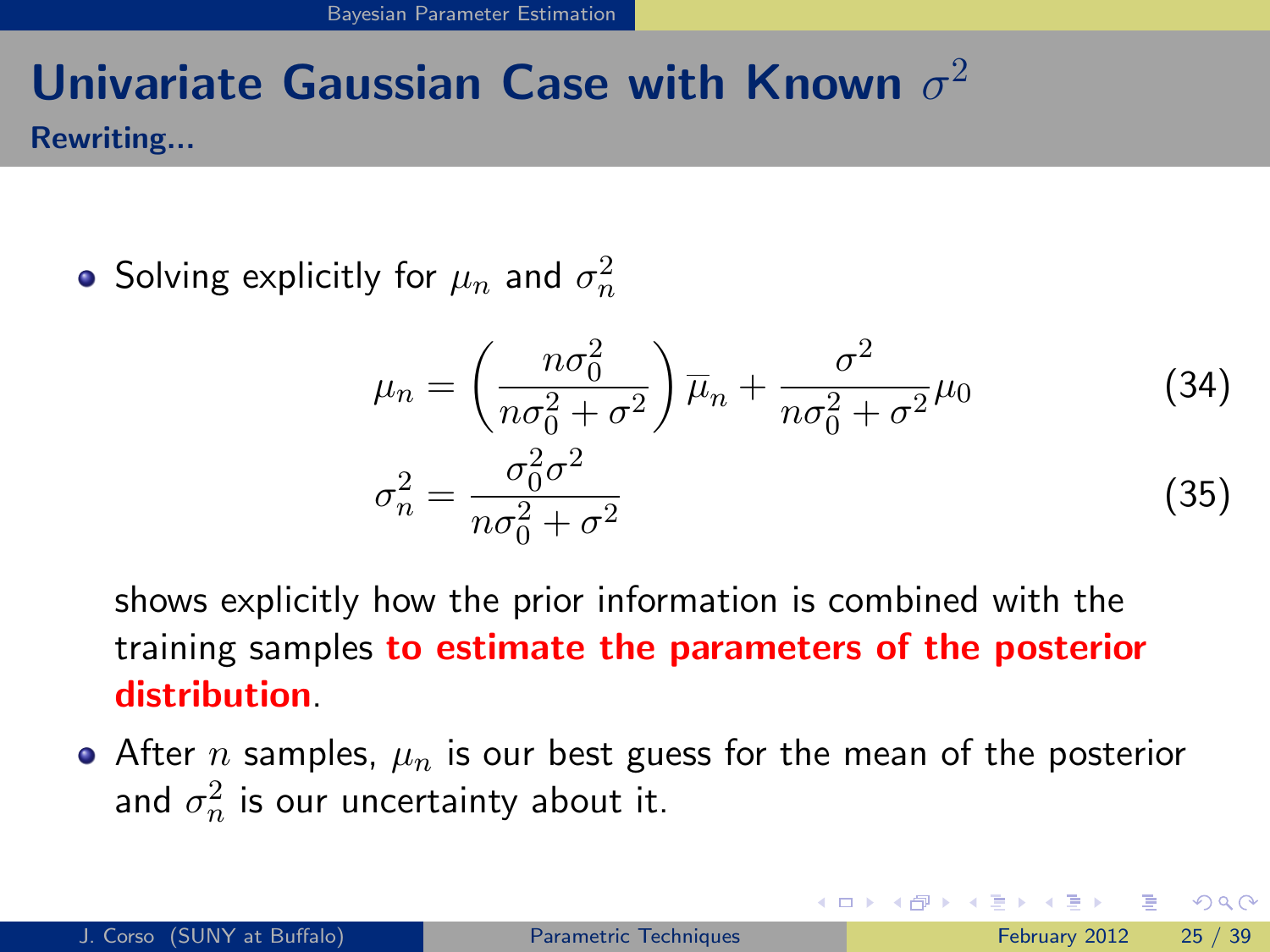### Univariate Gaussian Case with Known  $\sigma^2$ Uncertainty...

• What can we say about this uncertainty as  $n$  increases?

$$
\sigma_n^2 = \frac{\sigma_0^2 \sigma^2}{n \sigma_0^2 + \sigma^2}
$$

<span id="page-50-0"></span>画  $\Omega$ 

イロト イ母 トイヨ トイヨト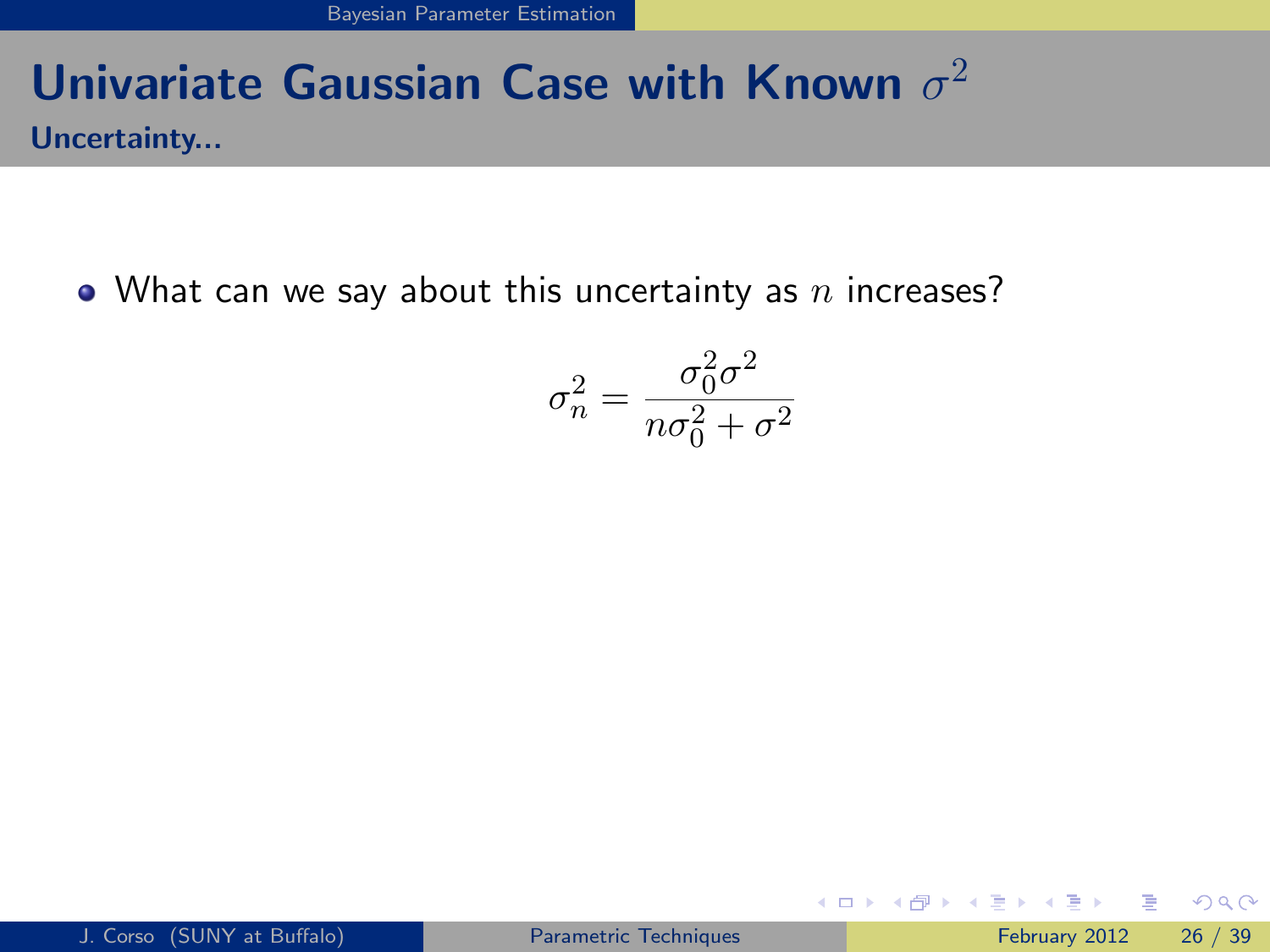### Univariate Gaussian Case with Known  $\sigma^2$ Uncertainty...

• What can we say about this uncertainty as  $n$  increases?

$$
\sigma_n^2 = \frac{\sigma_0^2 \sigma^2}{n \sigma_0^2 + \sigma^2}
$$

• That each observation **monotonically decreases our uncertainty** about the distribution.

$$
\lim_{n \to \infty} \sigma_n^2 = 0 \tag{36}
$$

• In other terms, as n increases,  $p(\mu|\mathcal{D})$  becomes more and more sharply peaked approaching a Dirac delta function.

<span id="page-51-0"></span> $QQQ$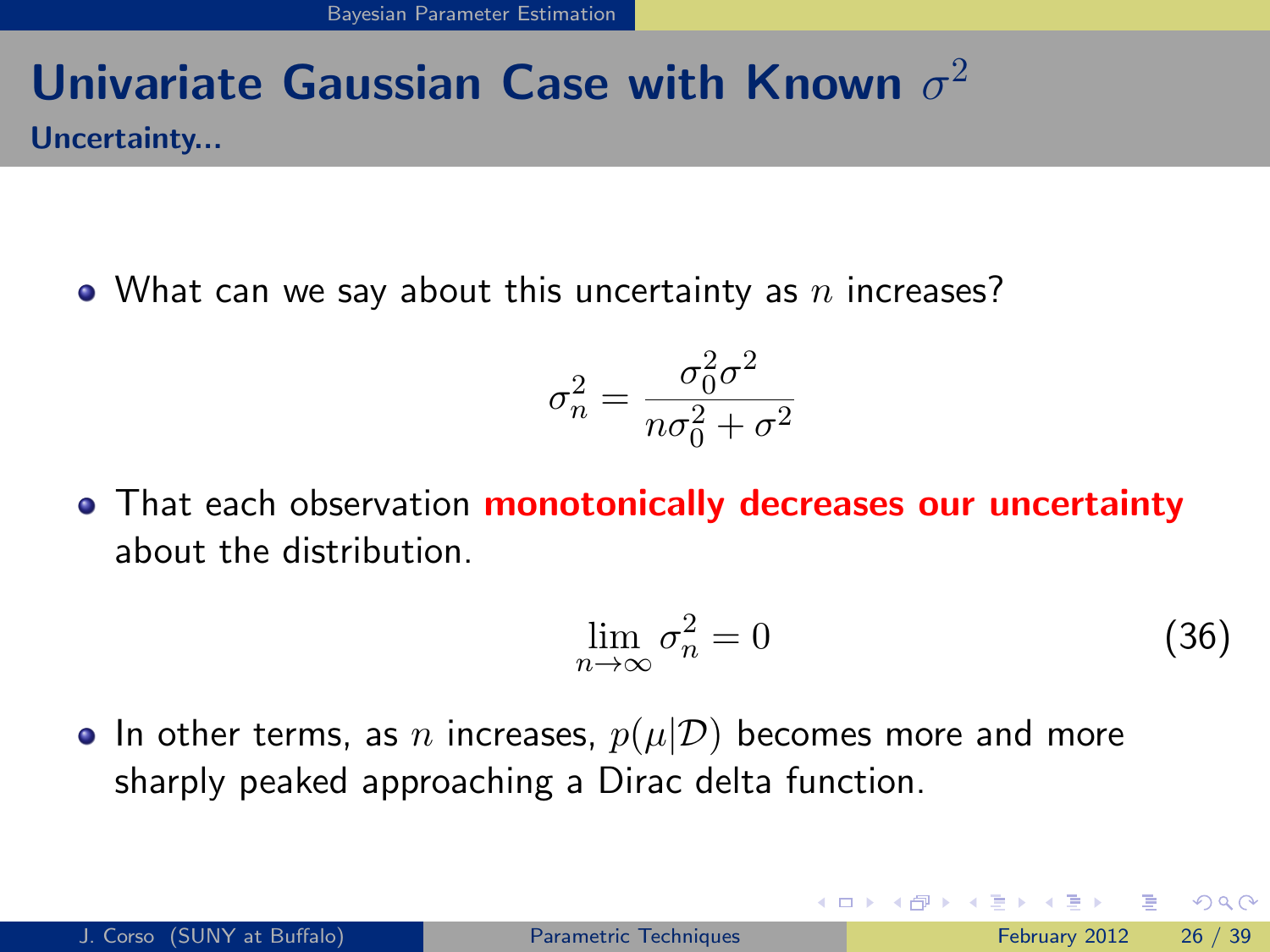• What can we say about the parameter  $\mu_n$  as n increases?

$$
\mu_n = \left(\frac{n\sigma_0^2}{n\sigma_0^2 + \sigma^2}\right)\overline{\mu}_n + \frac{\sigma^2}{n\sigma_0^2 + \sigma^2}\mu_0
$$

画

<span id="page-52-0"></span> $\Omega$ 

イロト イ押 トイヨト イヨ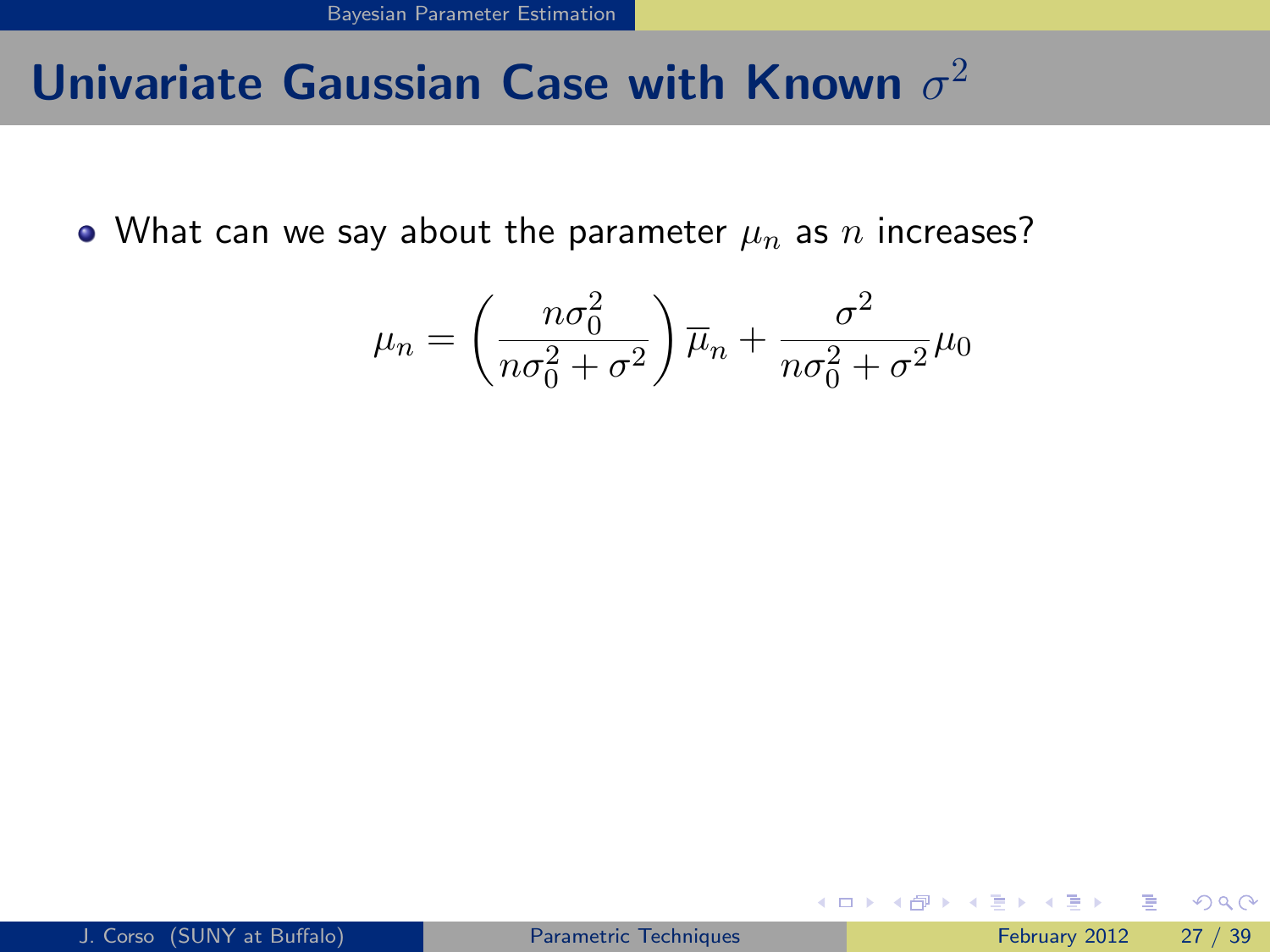• What can we say about the parameter  $\mu_n$  as n increases?

$$
\mu_n = \left(\frac{n\sigma_0^2}{n\sigma_0^2 + \sigma^2}\right)\overline{\mu}_n + \frac{\sigma^2}{n\sigma_0^2 + \sigma^2}\mu_0
$$

- It is a convex combination between the sample mean  $\overline{\mu}_n$  (from the observed data) and the prior  $\mu_0$ .
- Thus, it always lives somewhere betweens  $\overline{\mu}_n$  and  $\mu_0.$
- And, it approaches the sample mean as n approaches  $\infty$ :

$$
\lim_{n \to \infty} \mu_n = \overline{\mu}_n \equiv \frac{1}{n} \sum_{k=1}^n x_k \tag{37}
$$

<span id="page-53-0"></span>つへへ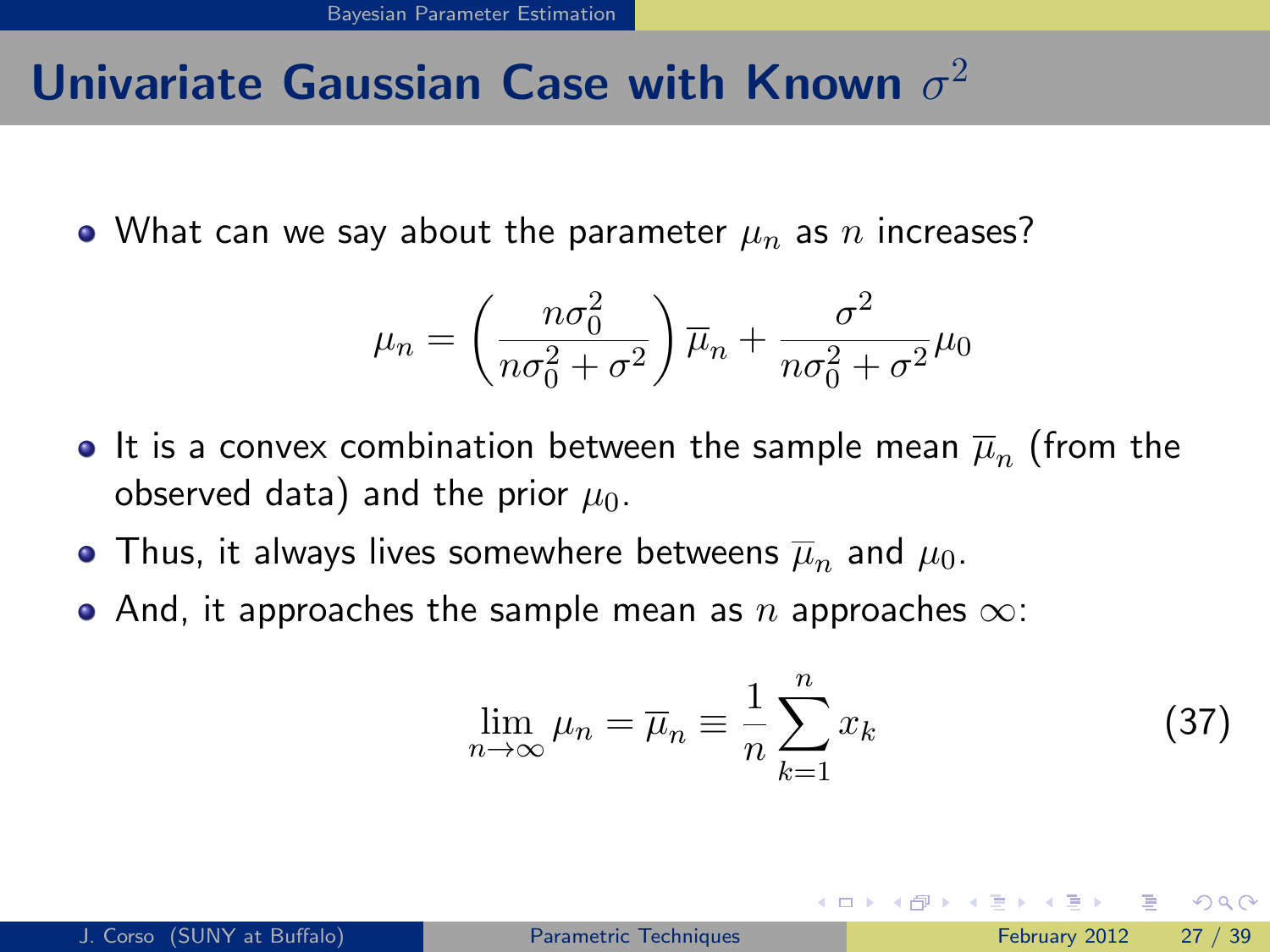### Univariate Gaussian Case with Known  $\sigma^2$ Putting it all together to obtain  $p(x|\mathcal{D})$ .

Our goal has been to obtain an estimate of how likely a novel sample x is given the entire training set  $\mathcal{D}$ :  $p(x|\mathcal{D})$ .

$$
p(x|D) = \int p(x|\mu)p(\mu|D)d\mu
$$
\n
$$
= \int \frac{1}{\sqrt{2\pi\sigma^2}} \exp\left[-\frac{1}{2}\left(\frac{x-\mu}{\sigma}\right)^2\right]
$$
\n
$$
\int \frac{1}{\sqrt{2\pi\sigma_n^2}} \exp\left[-\frac{1}{2}\left(\frac{\mu-\mu_n}{\sigma_n}\right)^2\right]
$$
\n
$$
= \frac{1}{2\pi\sigma\sigma_n} \exp\left[\frac{1}{2}\frac{(x-\mu_n)^2}{\sigma^2+\sigma_n^2}\right] f(\sigma,\sigma_n)
$$
\n(40)

Essentially,  $p(x|\mathcal{D}) \sim N(\mu_n, \sigma^2 + \sigma_n^2)$ .

<span id="page-54-0"></span> $200$ 

**K ロ ト K 何 ト K ヨ ト K**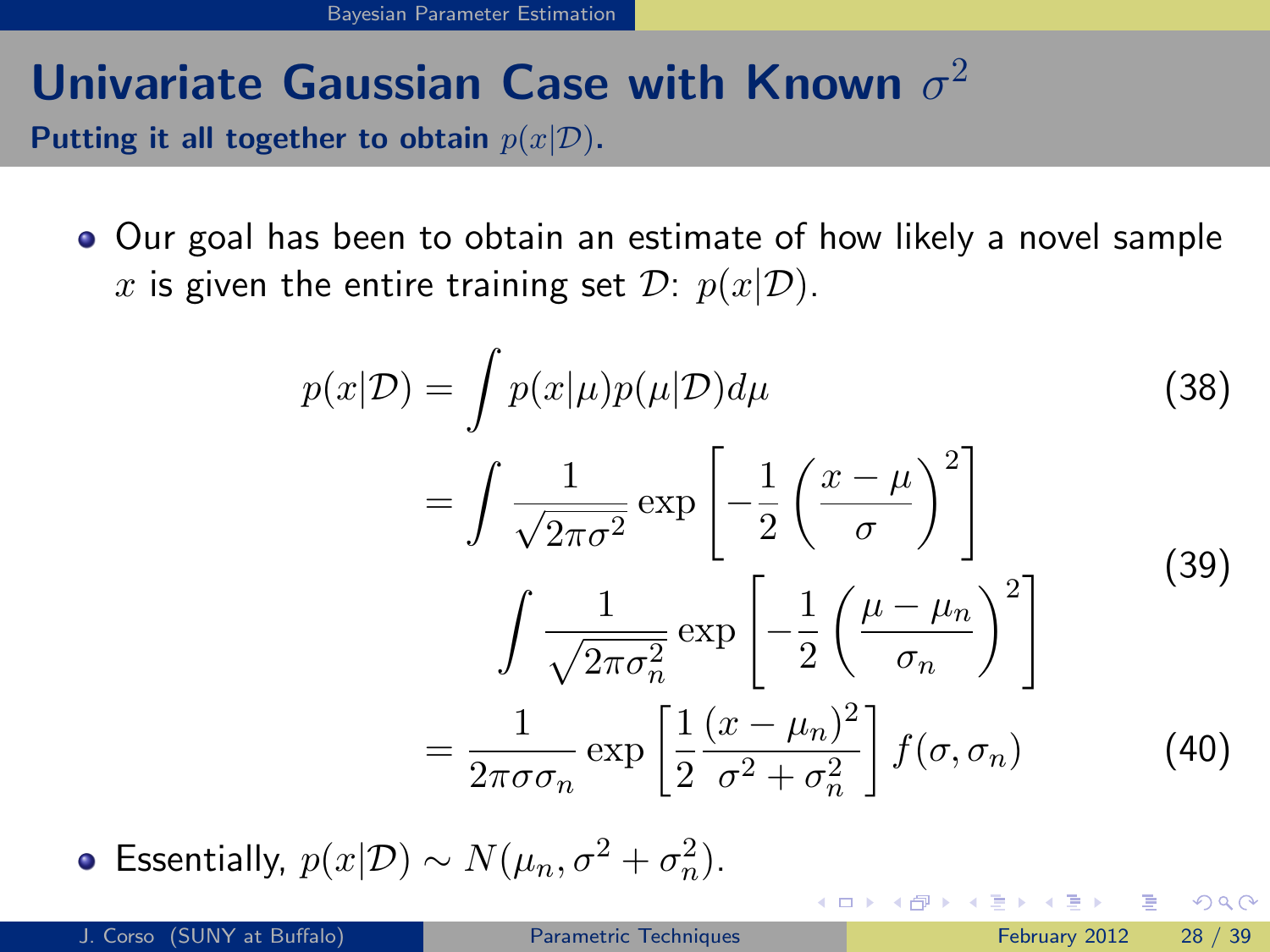### Maximum Likelihood

**Point Estimator** 

$$
p(x|\mathcal{D}) = p(x|\hat{\boldsymbol{\theta}})
$$

**• Parameter Estimate** 

$$
\hat{\boldsymbol{\theta}} = \arg\max_{\boldsymbol{\theta}} \ln p(\mathcal{D}|\boldsymbol{\theta})
$$

4 0 8

- 6

目

<span id="page-55-0"></span> $QQ$ 

医阿里氏阿里氏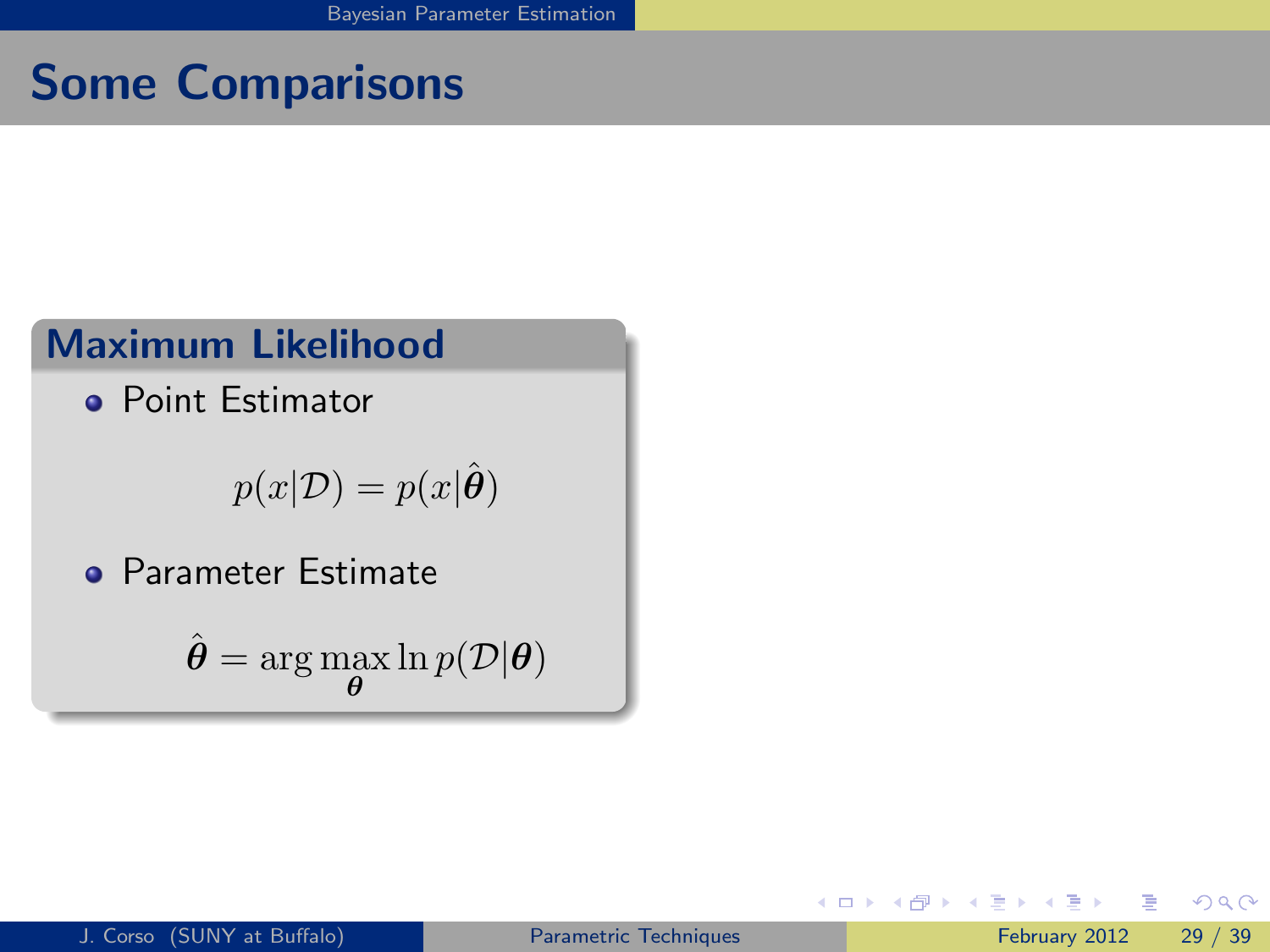### Maximum Likelihood

**Point Estimator** 

$$
p(x|\mathcal{D}) = p(x|\hat{\boldsymbol{\theta}})
$$

**• Parameter Estimate** 

 $\hat{\boldsymbol{\theta}} = \arg\max_{\boldsymbol{\theta}} \ln p(\mathcal{D}|\boldsymbol{\theta})$ 

#### Bayesian

**o** Distribution Estimator

$$
p(x|\mathcal{D}) = \int p(x|\pmb{\theta})p(\pmb{\theta}|\mathcal{D})d\pmb{\theta}
$$

**• Distribution Estimate** 

4 日下

$$
p(\pmb{\theta}|\mathcal{D}) = \frac{1}{Z} p(\mathcal{D}|\pmb{\theta}) p(\pmb{\theta})
$$

 $\triangleright$  a E  $\triangleright$  a E  $\triangleright$ 

<span id="page-56-0"></span>目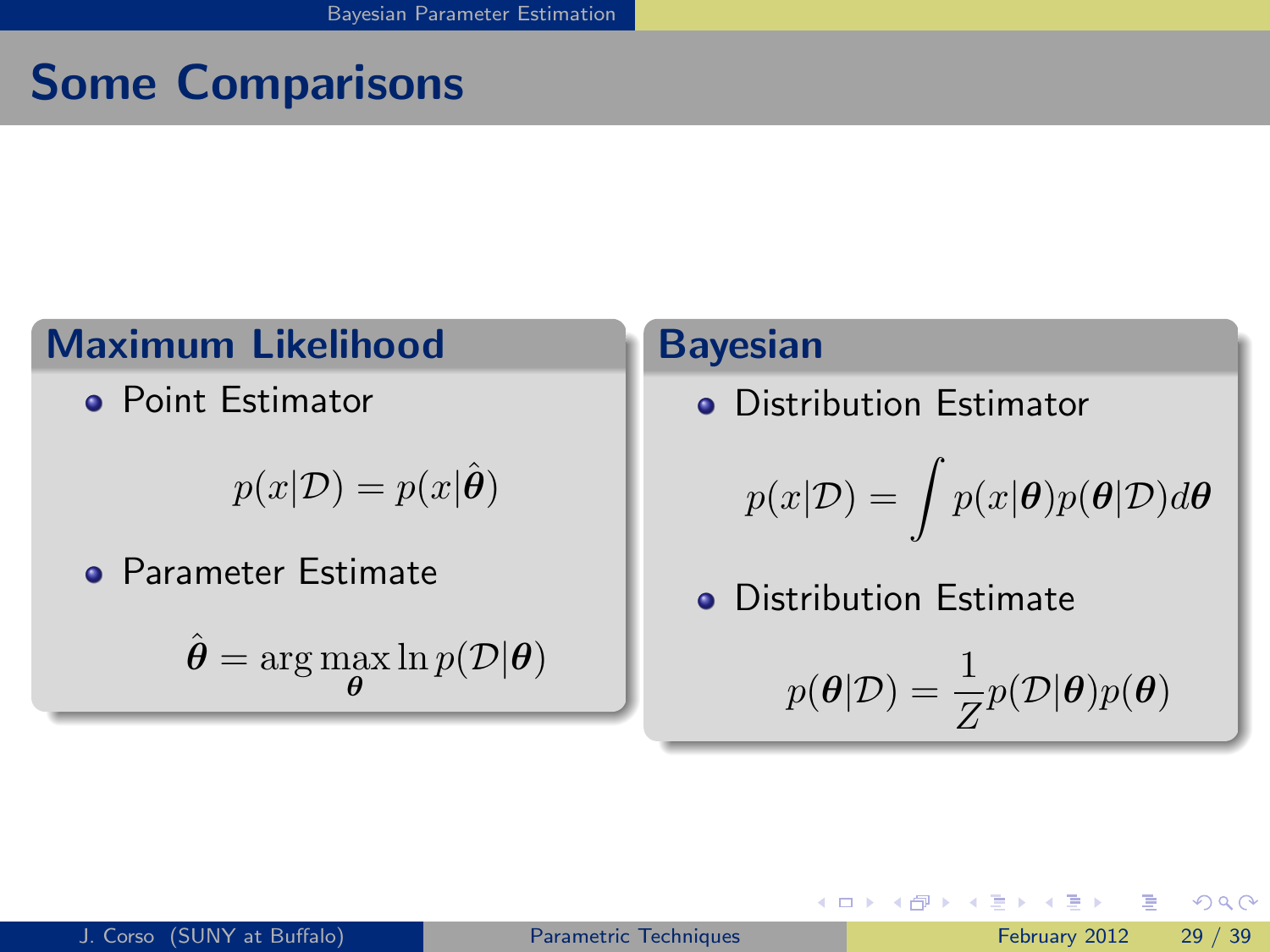So, is the Bayesian approach like Maximum Likelihood with a prior?

 $\sim$  40

目

<span id="page-57-0"></span> $QQ$ 

**K ロ ▶ | K 伺 ▶ | K ヨ ▶**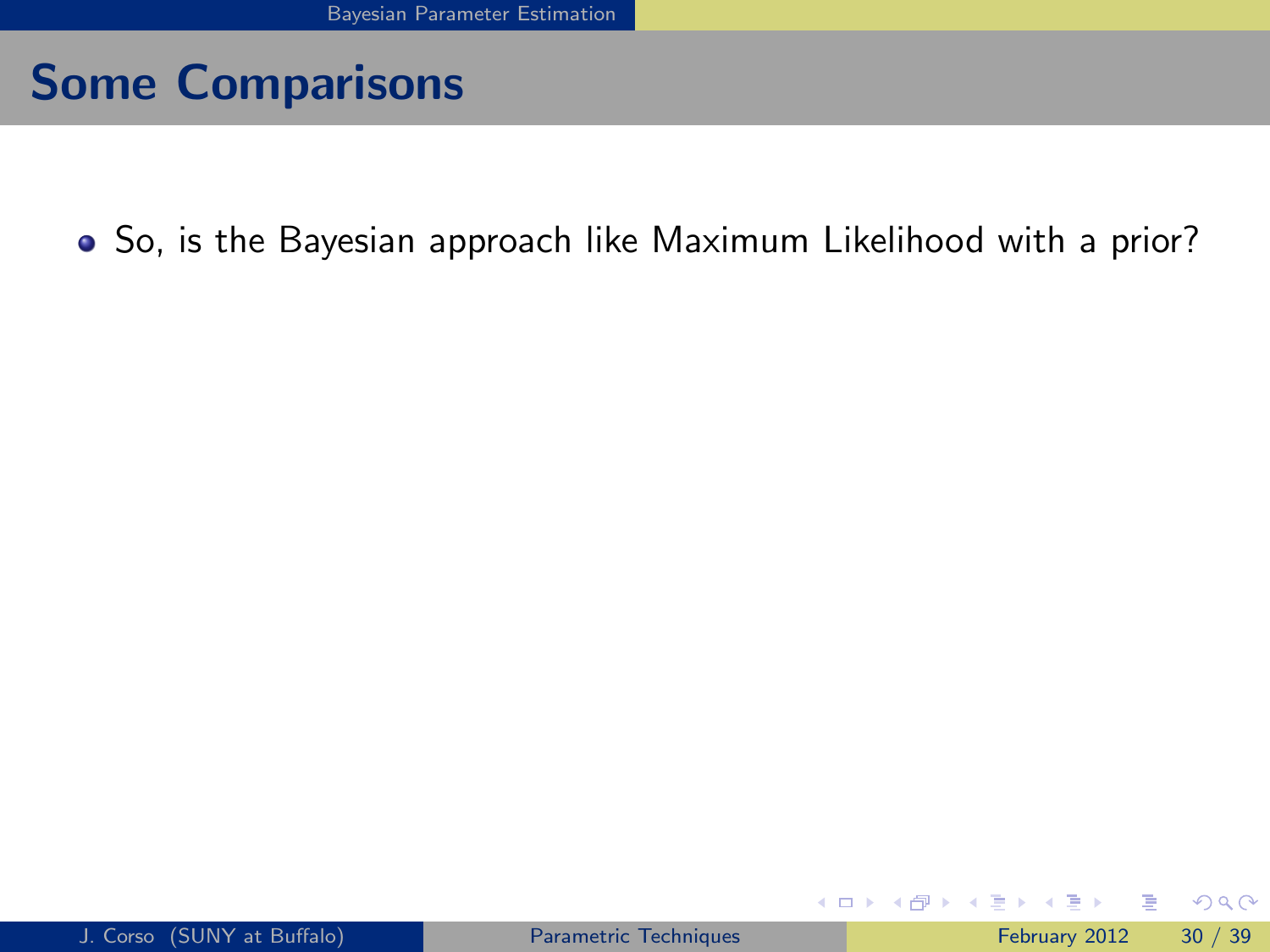So, is the Bayesian approach like Maximum Likelihood with a prior? NO!

#### Maximum Posterior

**• Point Estimator** 

 $p(x|\mathcal{D}) = p(x|\hat{\theta})$ 

**Parameter Estimate** 

 $\hat{\boldsymbol{\theta}} = \arg \max \ln p(\mathcal{D}|\boldsymbol{\theta})p(\boldsymbol{\theta})$ θ

#### Bayesian

**o** Distribution Estimator

$$
p(x|\mathcal{D}) = \int p(x|\theta)p(\theta|\mathcal{D})d\theta
$$

**o** Distribution Estimate

$$
p(\theta|\mathcal{D}) = \frac{1}{Z}p(\mathcal{D}|\theta)p(\theta)
$$

<span id="page-58-0"></span> $200$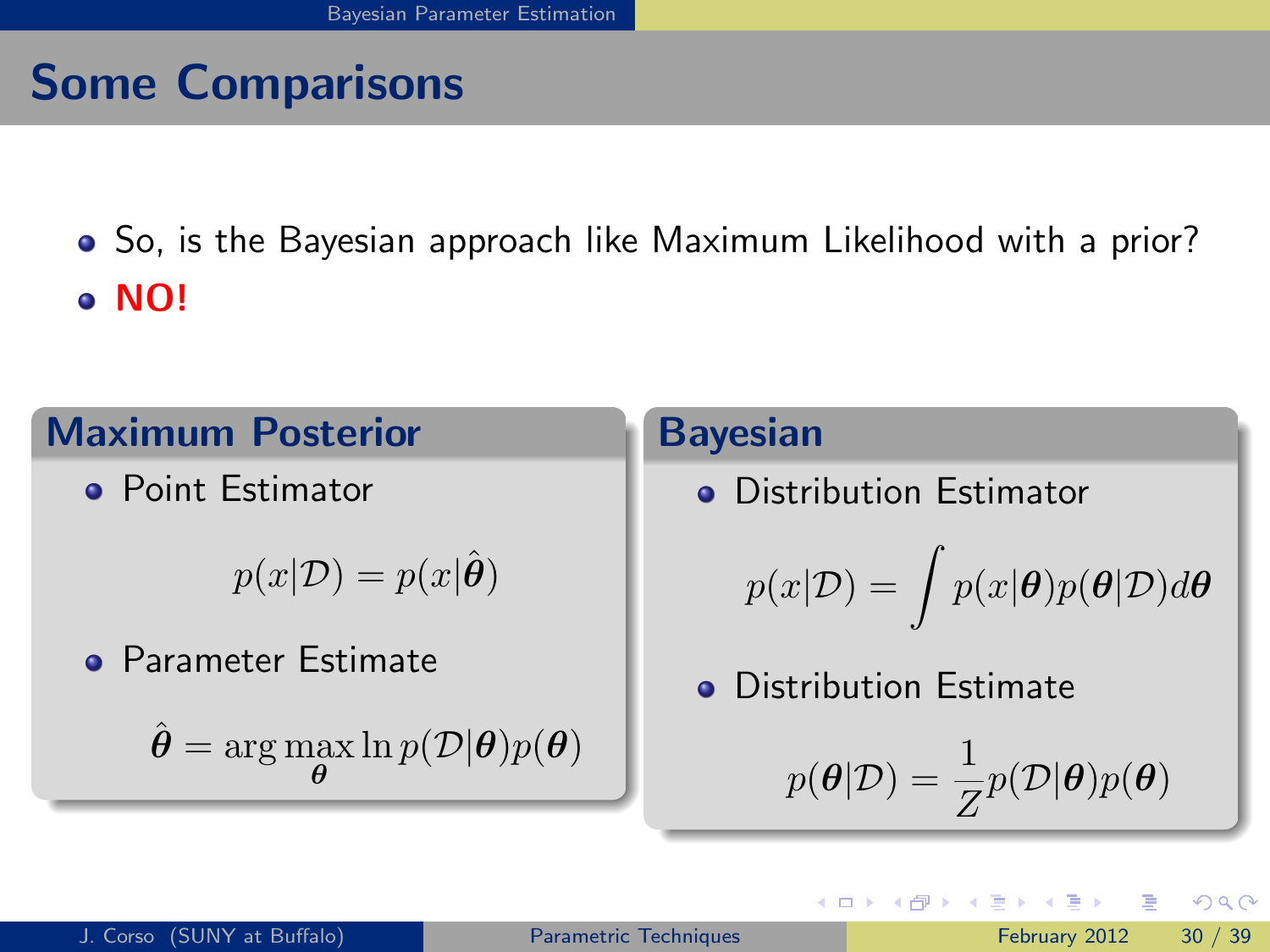Comments on the two methods

- For reasonable priors, MLE and BPE are equivalent in the asymptotic limit of infinite training data.
- <span id="page-59-0"></span>• **Computationally** – MLE methods are preferred for computational reasons because they are comparatively simpler (differential calculus versus multidimensional integration).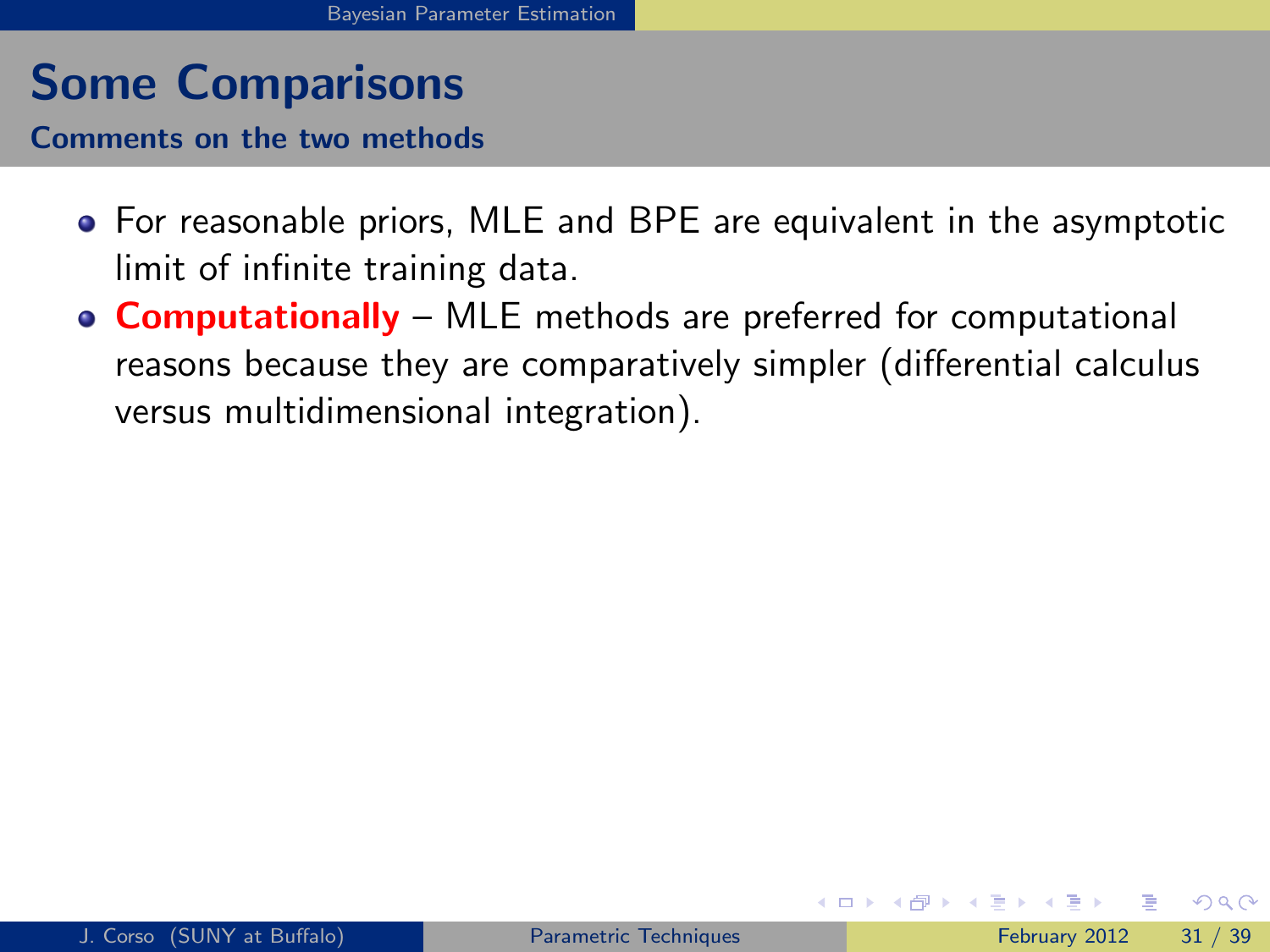Comments on the two methods

- For reasonable priors, MLE and BPE are equivalent in the asymptotic limit of infinite training data.
- **Computationally** MLE methods are preferred for computational reasons because they are comparatively simpler (differential calculus versus multidimensional integration).
- <span id="page-60-0"></span>• Interpretability – MLE methods are often more readily interpreted because they give a single point answer whereas BPE methods give a distribution over answers which can be more complicated.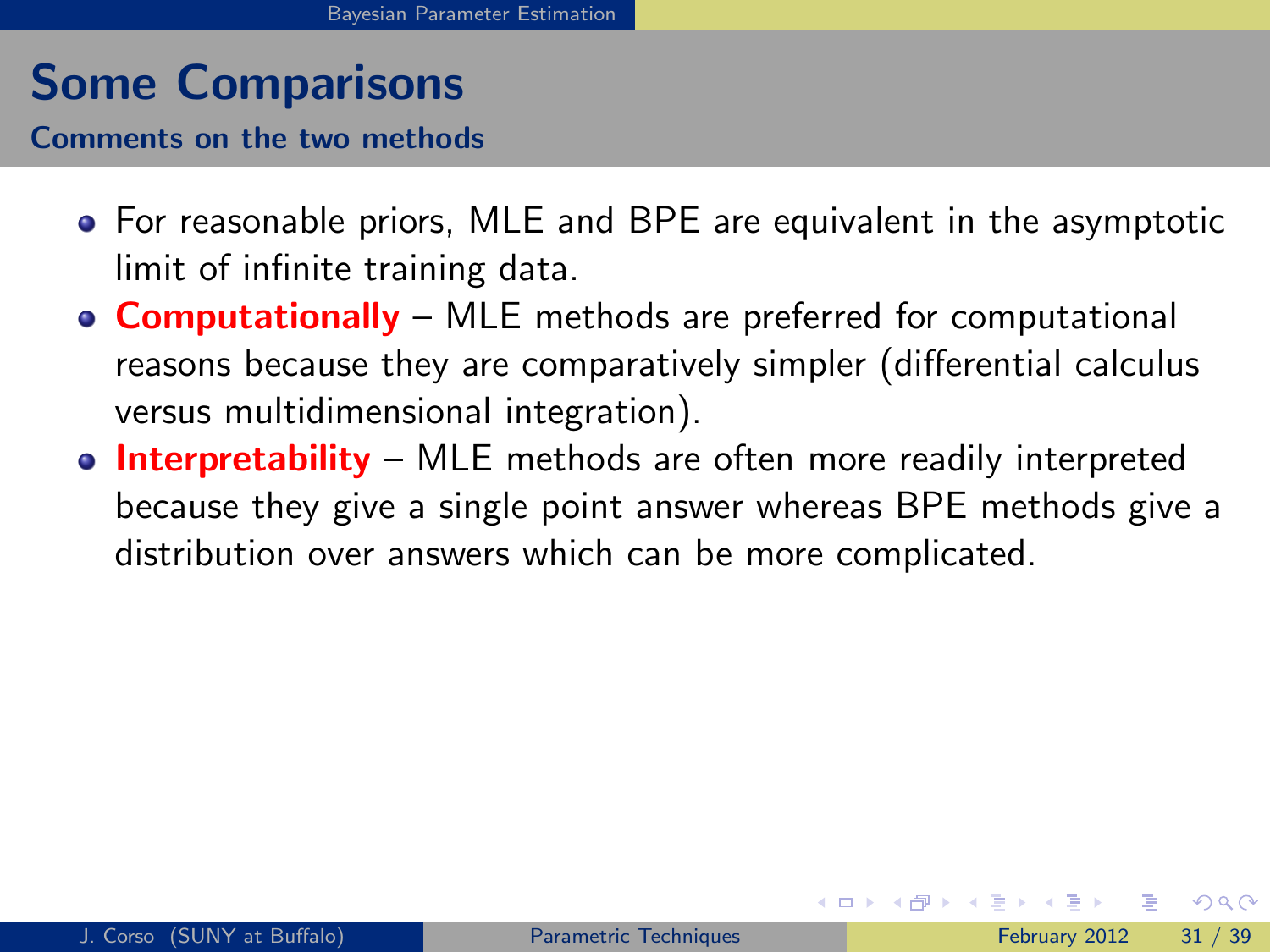Comments on the two methods

- For reasonable priors, MLE and BPE are equivalent in the asymptotic limit of infinite training data.
- **Computationally** MLE methods are preferred for computational reasons because they are comparatively simpler (differential calculus versus multidimensional integration).
- Interpretability MLE methods are often more readily interpreted because they give a single point answer whereas BPE methods give a distribution over answers which can be more complicated.
- **Confidence In Priors** But, the Bayesian methods bring more information to the table. If the underlying distribution is of a different parametric form than originally assumed, Bayesian methods will do better.

<span id="page-61-0"></span> $QQ$ 

イロト イ部 トメ ヨ トメ ヨト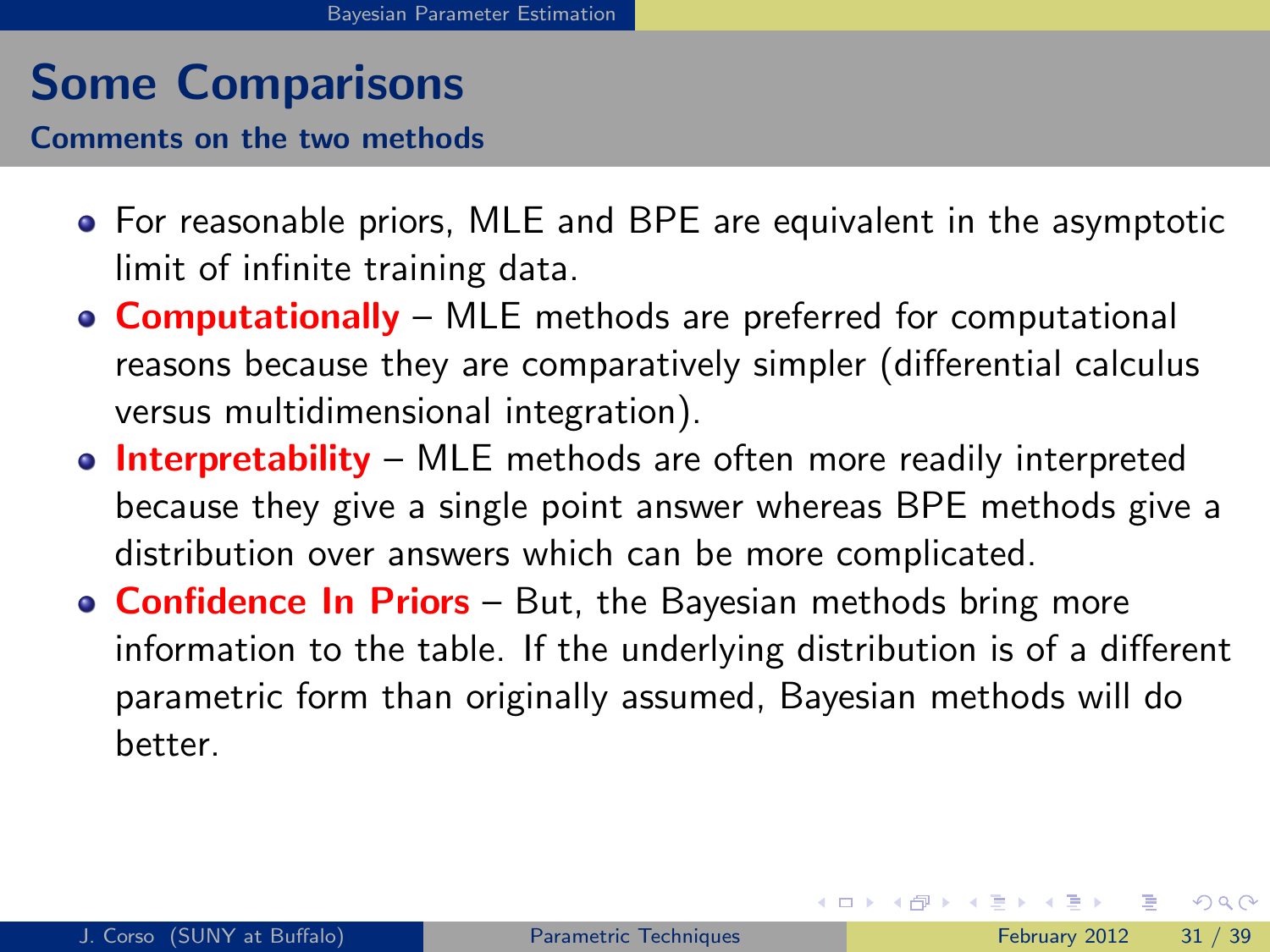Comments on the two methods

- For reasonable priors, MLE and BPE are equivalent in the asymptotic limit of infinite training data.
- **Computationally** MLE methods are preferred for computational reasons because they are comparatively simpler (differential calculus versus multidimensional integration).
- Interpretability MLE methods are often more readily interpreted because they give a single point answer whereas BPE methods give a distribution over answers which can be more complicated.
- **Confidence In Priors** But, the Bayesian methods bring more information to the table. If the underlying distribution is of a different parametric form than originally assumed, Bayesian methods will do better.
- Bias-Variance Bayesian methods make the bias-variance tradeoff more explicit by directly incorporating the uncertainty in the estimates. イロト イ押ト イヨト イヨト  $QQ$

<span id="page-62-0"></span>J. Corso (SUNY at Buffalo) [Parametric Techniques](#page-0-0) February 2012 31 / 39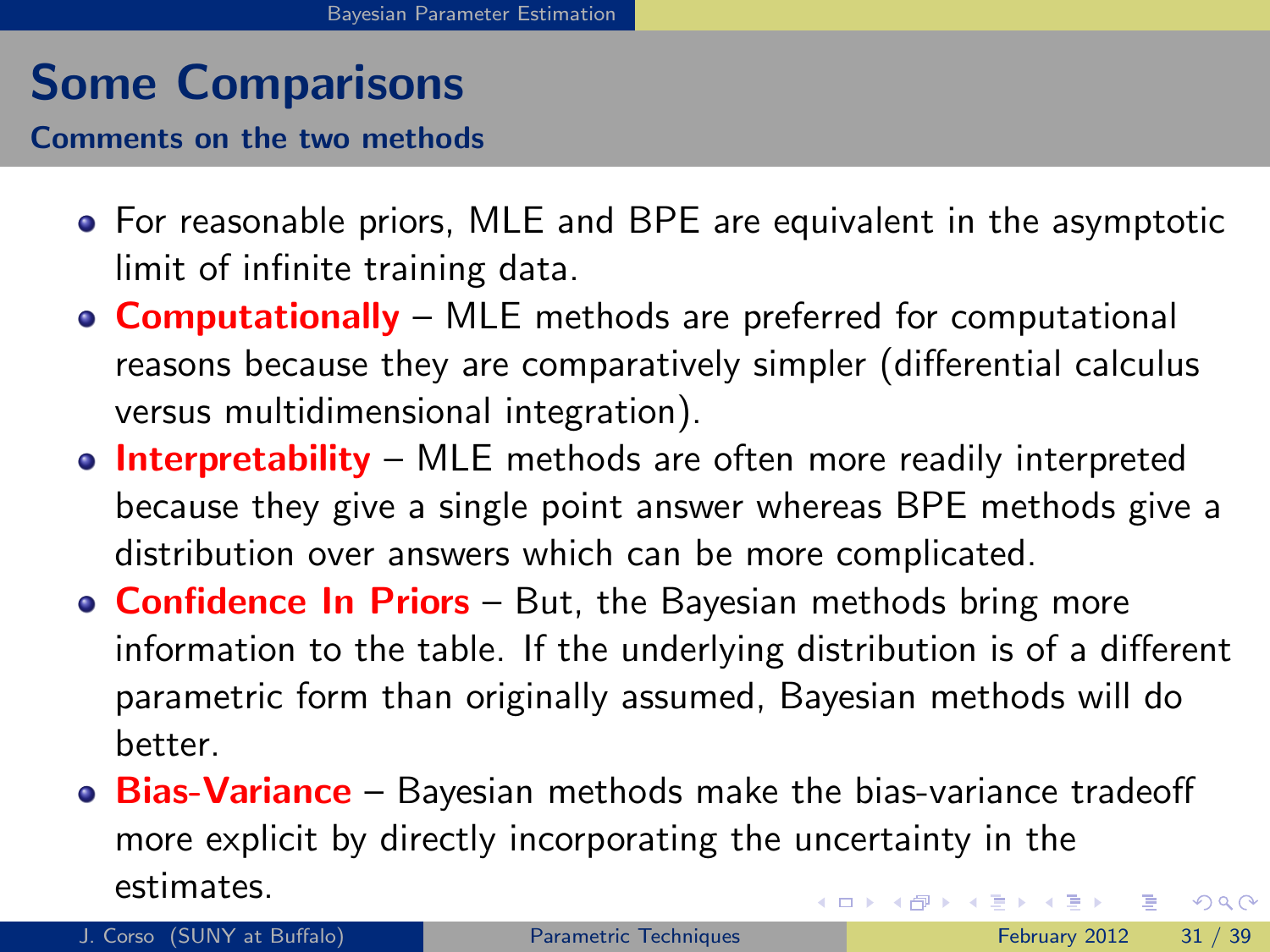Comments on the two methods

#### Take Home Message

<span id="page-63-0"></span>There are strong theoretical and methodological arguments supporting Bayesian estimation, though in practice maximum-likelihood estimation is simpler, and when used for designing classifiers, can lead to classifiers that are nearly as accurate.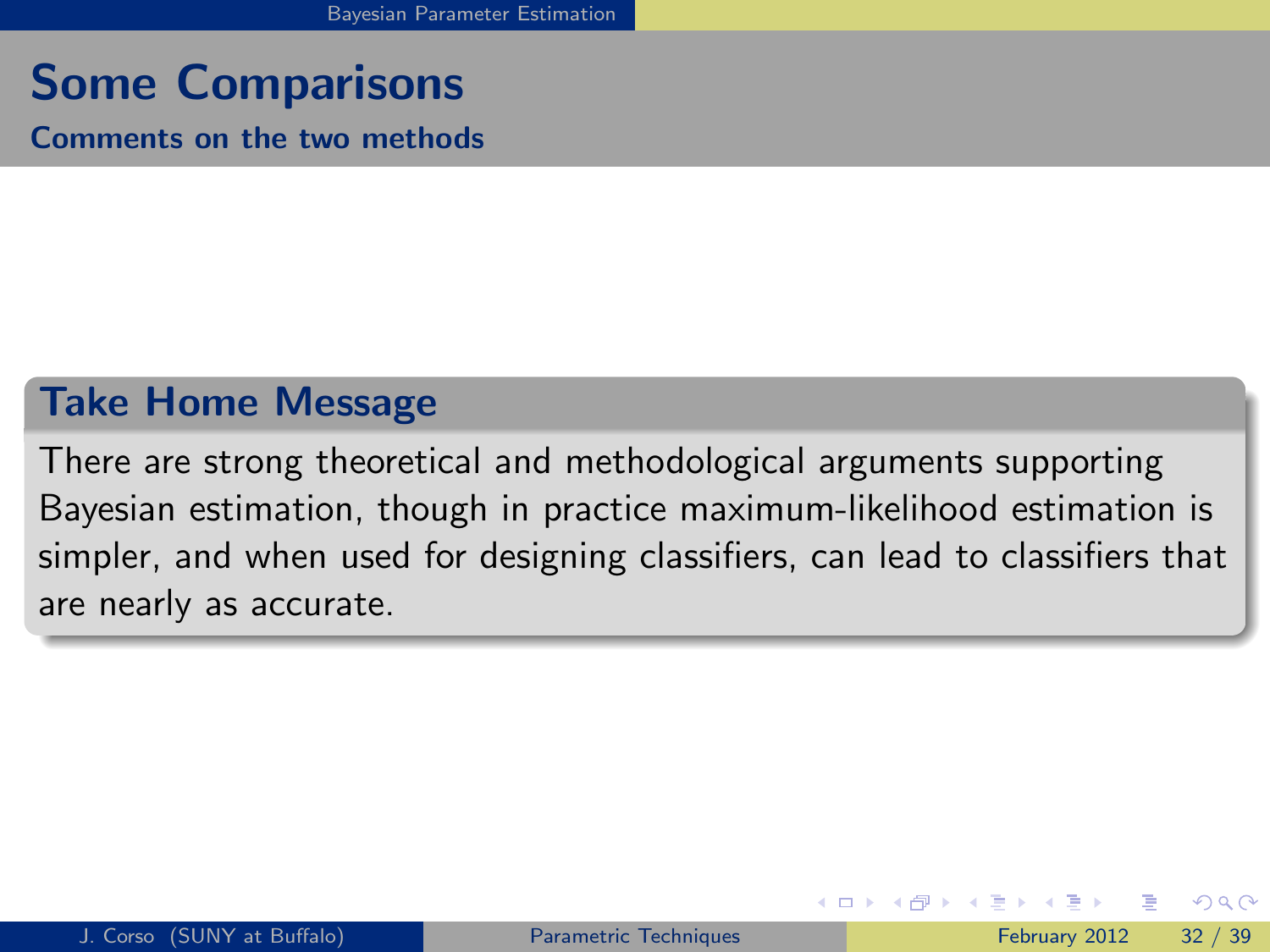- Another reason to prefer Bayesian estimation is that it provides a natural way to incorporate additional training data as it becomes available.
- <span id="page-64-0"></span>Let a training set with  $n$  samples be denoted  $\mathcal{D}^n$ .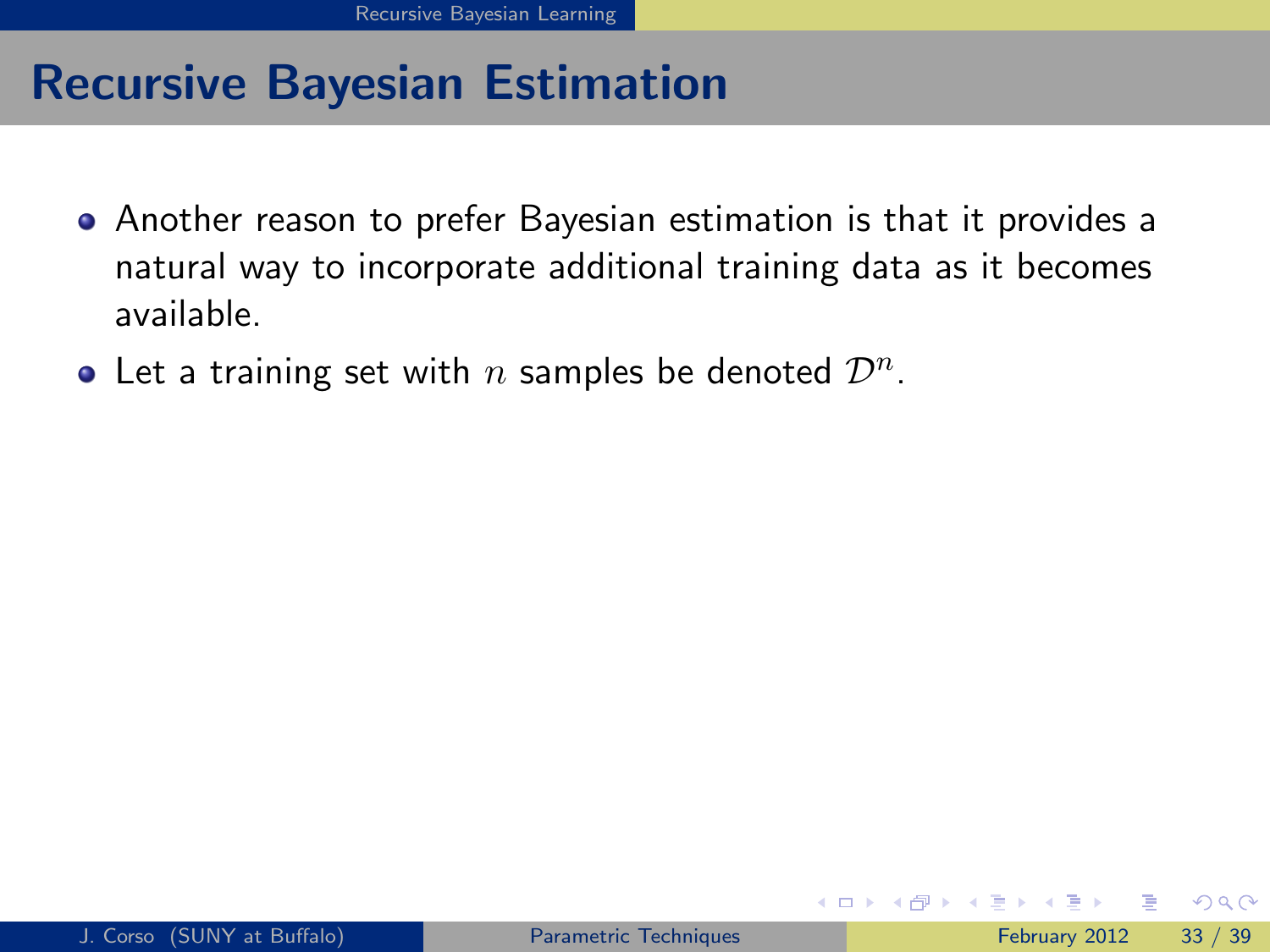- Another reason to prefer Bayesian estimation is that it provides a natural way to incorporate additional training data as it becomes available.
- Let a training set with  $n$  samples be denoted  $\mathcal{D}^n$ .
- Then, due to our independence assumption:

$$
p(\mathcal{D}|\boldsymbol{\theta}) = \prod_{k=1}^{n} p(\mathbf{x}_k|\boldsymbol{\theta})
$$
 (41)

we have

<span id="page-65-0"></span>
$$
p(\mathcal{D}^{n}|\boldsymbol{\theta}) = p(\mathbf{x}_{n}|\boldsymbol{\theta})p(\mathcal{D}^{n-1}|\boldsymbol{\theta})
$$
\n(42)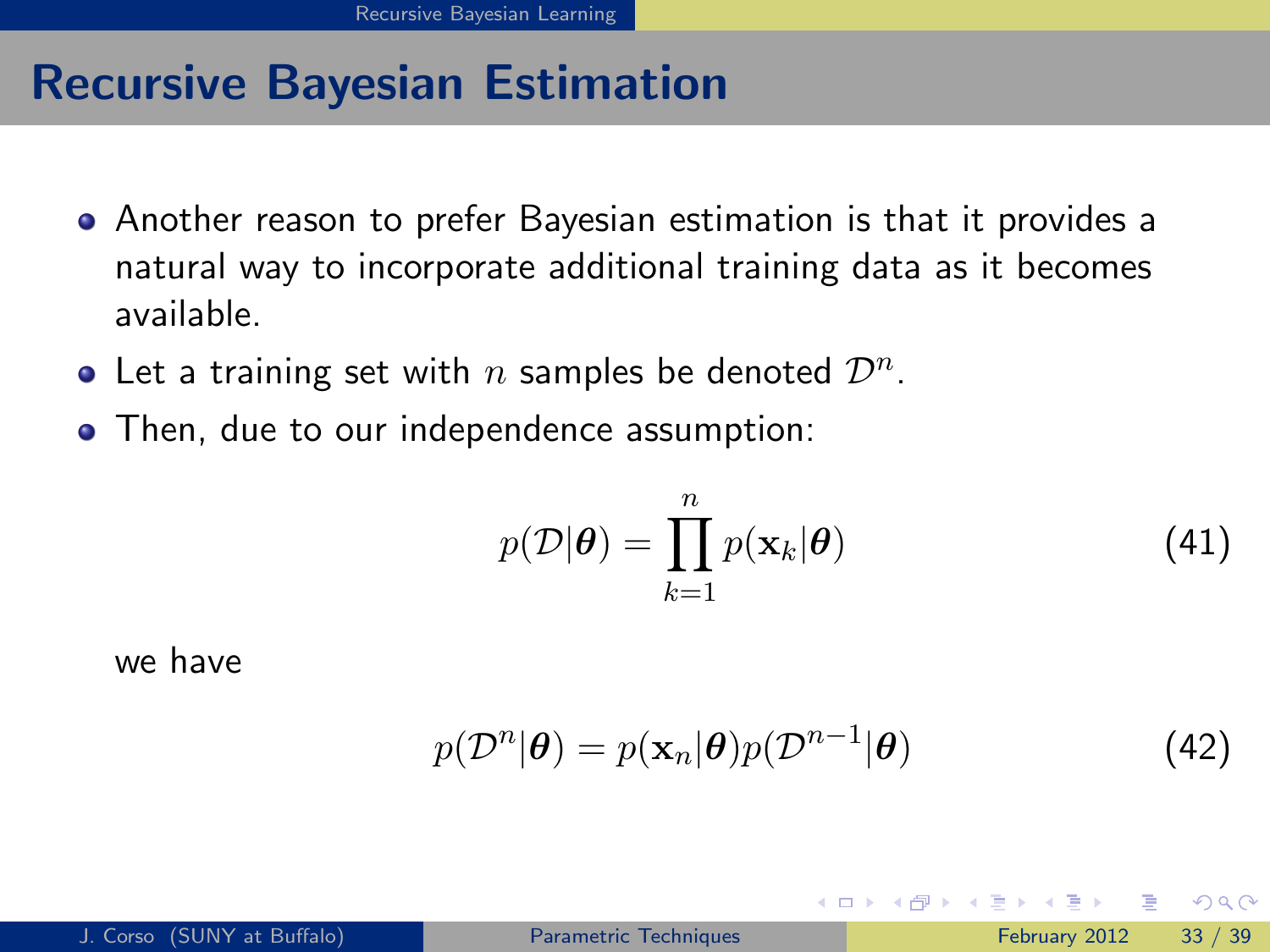And, with Bayes Formula, we see that the posterior satisfies the recursion

$$
p(\boldsymbol{\theta}|\mathcal{D}^n) = \frac{1}{Z}p(\mathbf{x}_n|\boldsymbol{\theta})p(\boldsymbol{\theta}|\mathcal{D}^{n-1})
$$
 (43)

<span id="page-66-0"></span>4 日下

• This is an instance of **on-line learning**.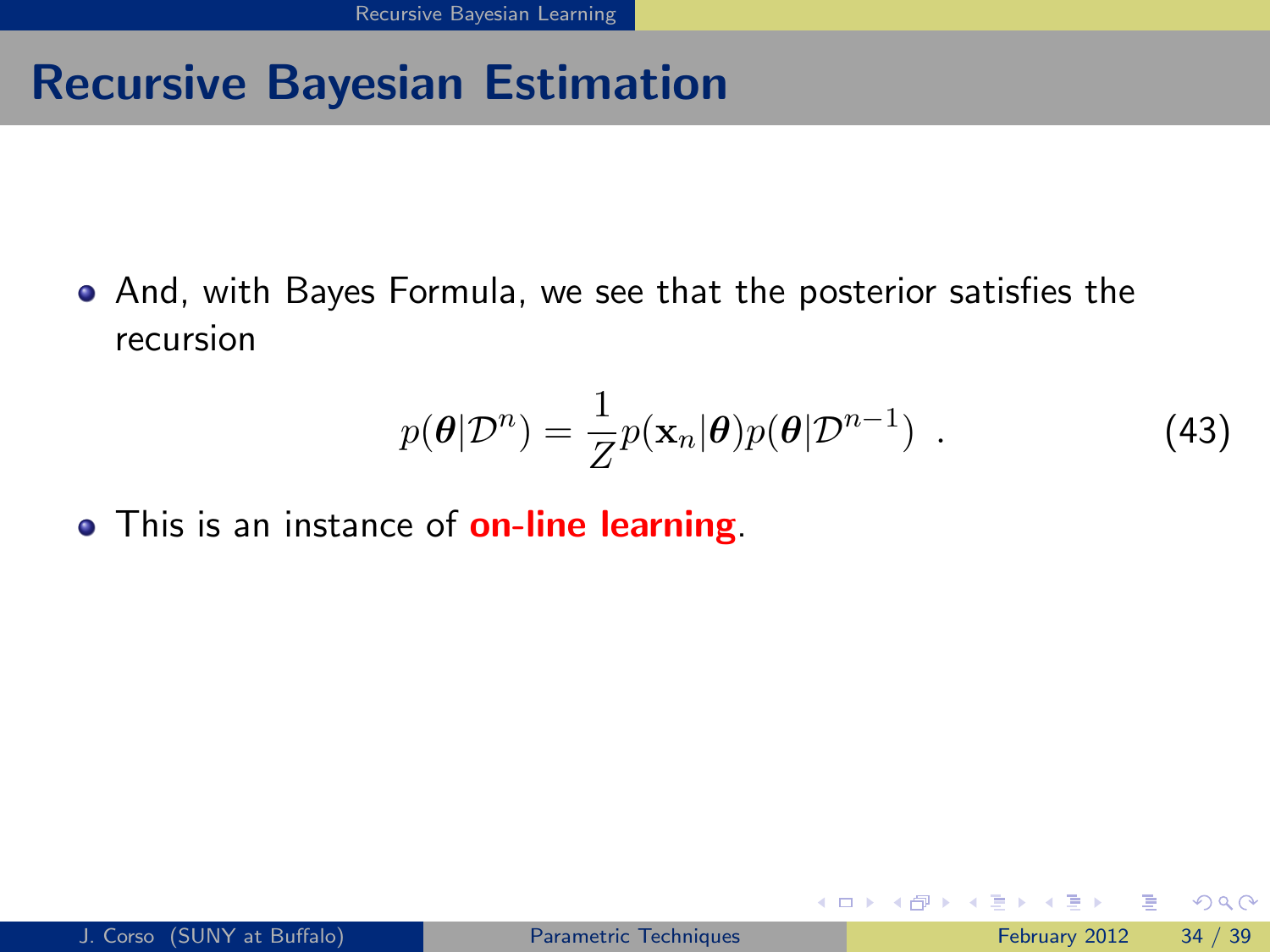And, with Bayes Formula, we see that the posterior satisfies the recursion

$$
p(\boldsymbol{\theta}|\mathcal{D}^n) = \frac{1}{Z}p(\mathbf{x}_n|\boldsymbol{\theta})p(\boldsymbol{\theta}|\mathcal{D}^{n-1})
$$
 (43)

- This is an instance of **on-line learning**.
- In principle, this derivation requires that we retain the entire training set in  $\mathcal{D}^{n-1}$  to calculate  $p(\bm{\theta}|\mathcal{D}^n)$ . But, for some distributions, we can simply retain the sufficient statistics, which contain all the information needed.

<span id="page-67-0"></span> $\Omega$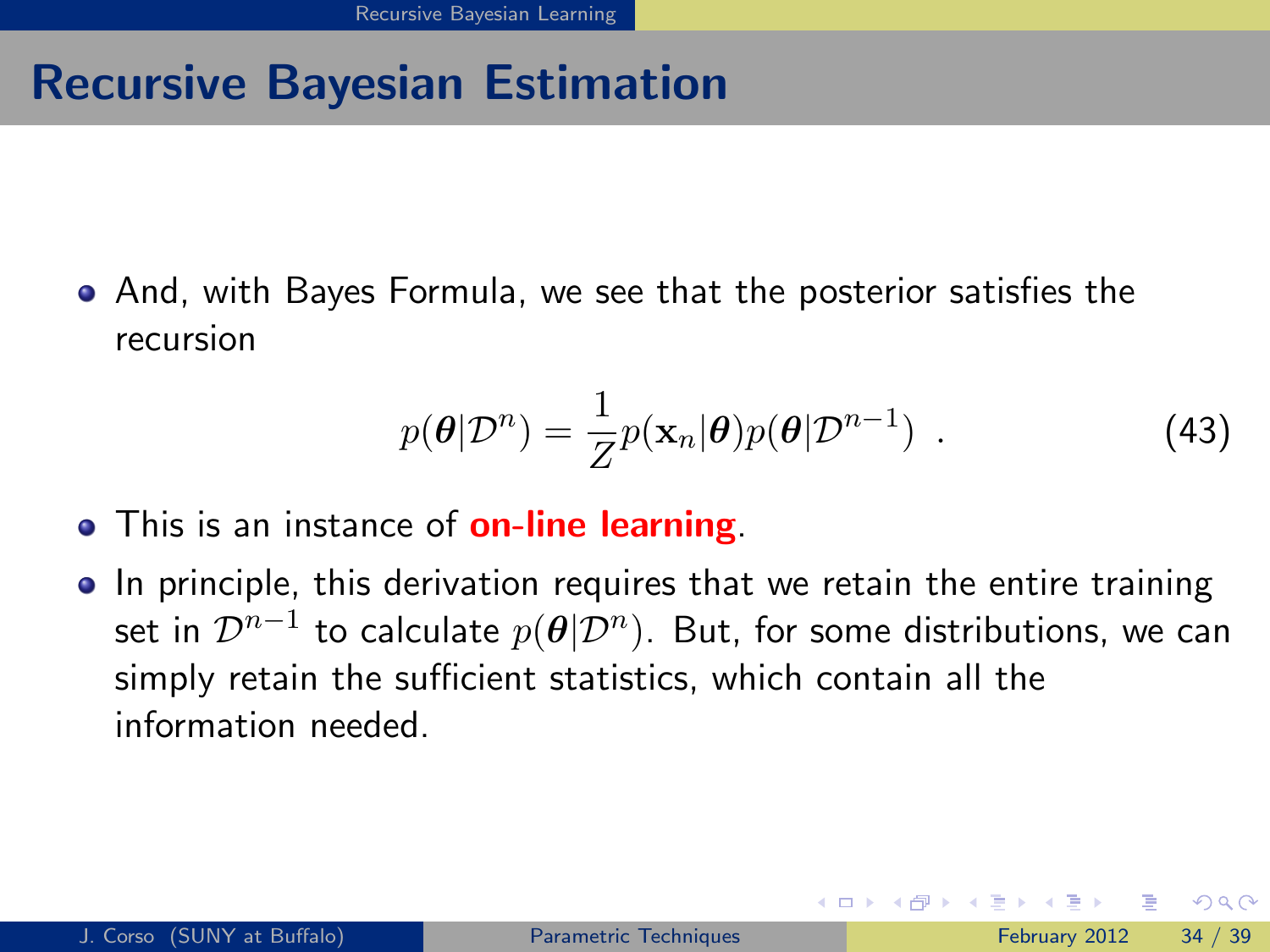[Recursive Bayesian Learning](#page-68-0)

# Recursive Bayesian Estimation



4 0 8

 $\sim$ 

E

一本 語

医尿管下

<span id="page-68-0"></span> $299$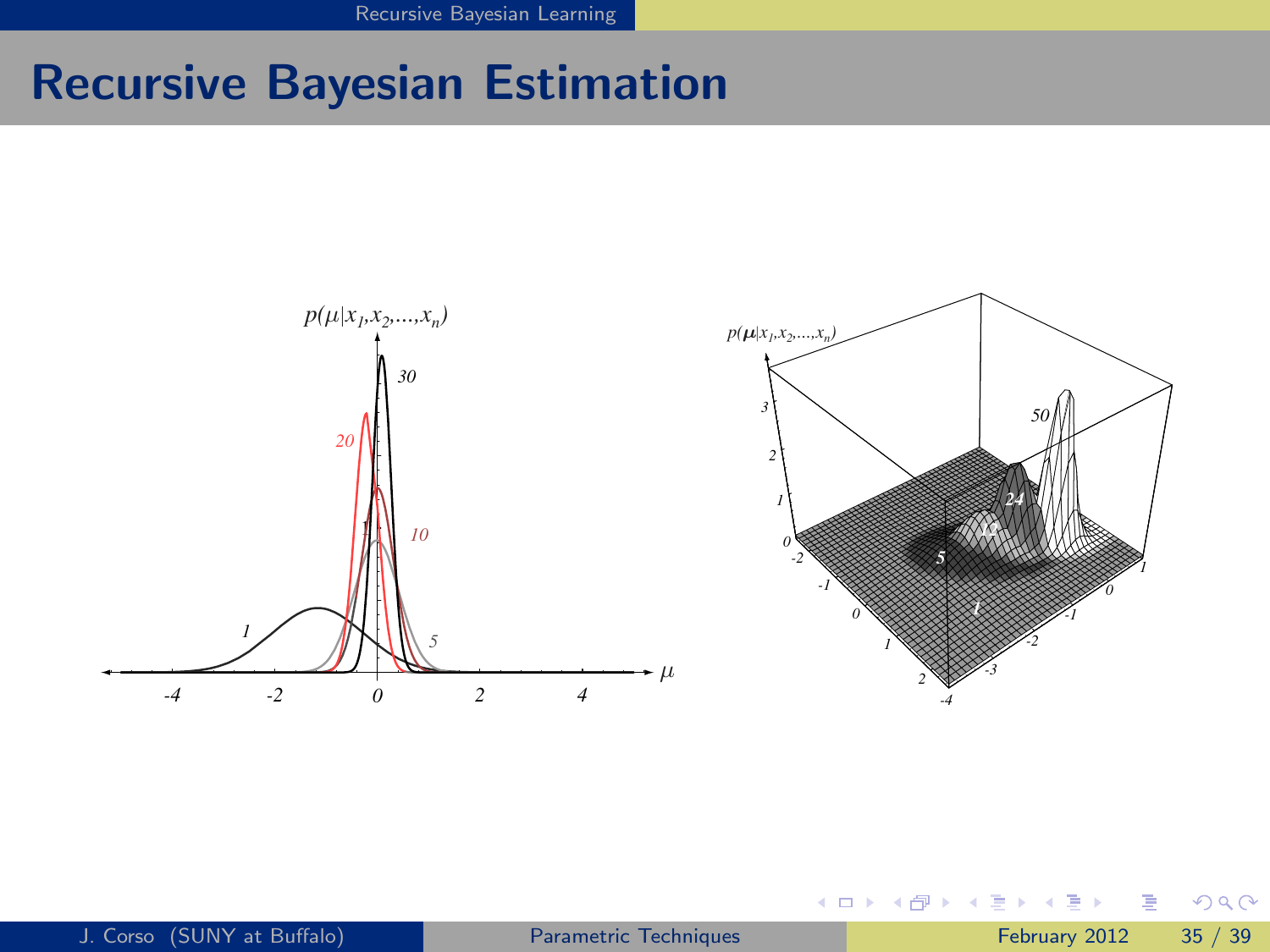## Example of Recursive Bayes

Suppose we believe our samples come from a uniform distribution:

$$
p(x|\theta) \sim U(0,\theta) = \begin{cases} 1/\theta & 0 \le x \le \theta \\ 0 & \text{otherwise} \end{cases}
$$
 (44)

• Initially, we know only that our parameter  $\theta$  is bounded by 10, i.e.,  $0 \le \theta \le 10$ .

<span id="page-69-0"></span> $QQ$ 

イロト イ押 トイヨト イヨ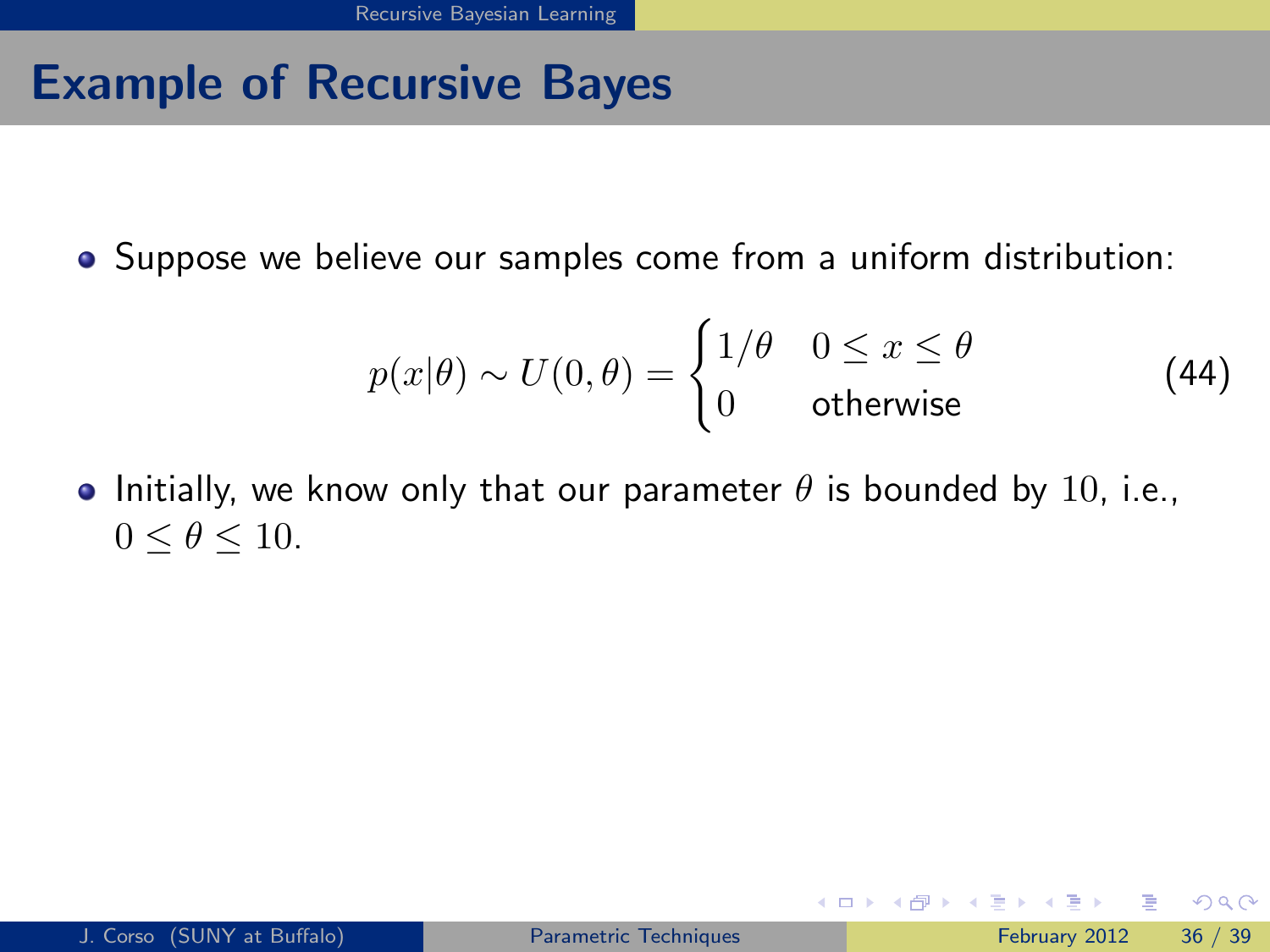# Example of Recursive Bayes

Suppose we believe our samples come from a uniform distribution:

$$
p(x|\theta) \sim U(0,\theta) = \begin{cases} 1/\theta & 0 \le x \le \theta \\ 0 & \text{otherwise} \end{cases}
$$
 (44)

- Initially, we know only that our parameter  $\theta$  is bounded by 10, i.e.,  $0 \le \theta \le 10$ .
- Before any data arrive, we have

$$
p(\theta|\mathcal{D}^0) = p(\theta) = U(0, 10) . \tag{45}
$$

4 0 8

<span id="page-70-0"></span> $200$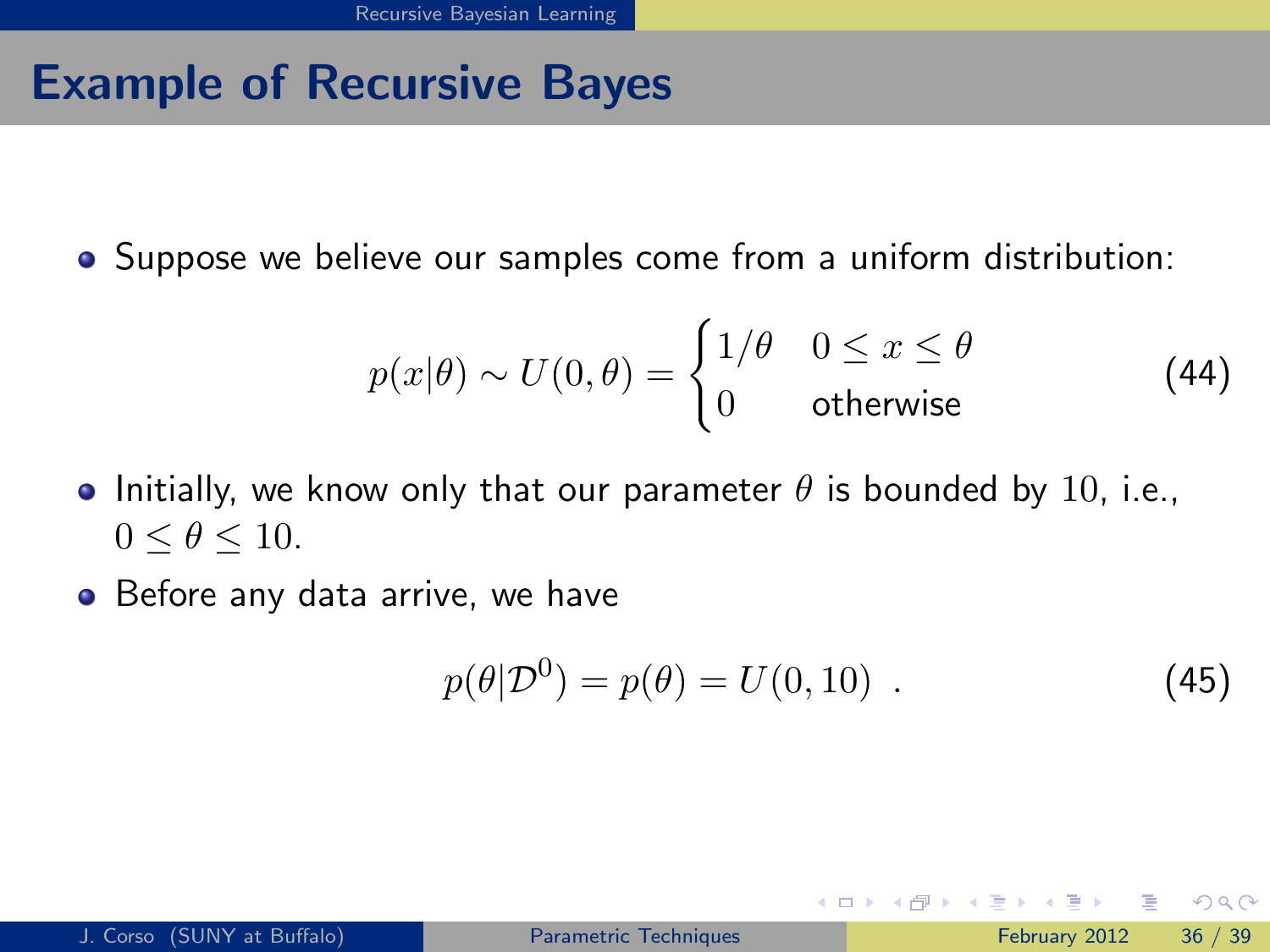# Example of Recursive Bayes

Suppose we believe our samples come from a uniform distribution:

$$
p(x|\theta) \sim U(0,\theta) = \begin{cases} 1/\theta & 0 \le x \le \theta \\ 0 & \text{otherwise} \end{cases}
$$
 (44)

- Initially, we know only that our parameter  $\theta$  is bounded by 10, i.e.,  $0 \le \theta \le 10$ .
- Before any data arrive, we have

$$
p(\theta|\mathcal{D}^0) = p(\theta) = U(0, 10) . \tag{45}
$$

イロト イ押 トイヨト イヨ

• We get a training data set  $\mathcal{D} = \{4, 7, 2, 8\}.$ 

<span id="page-71-0"></span> $QQQ$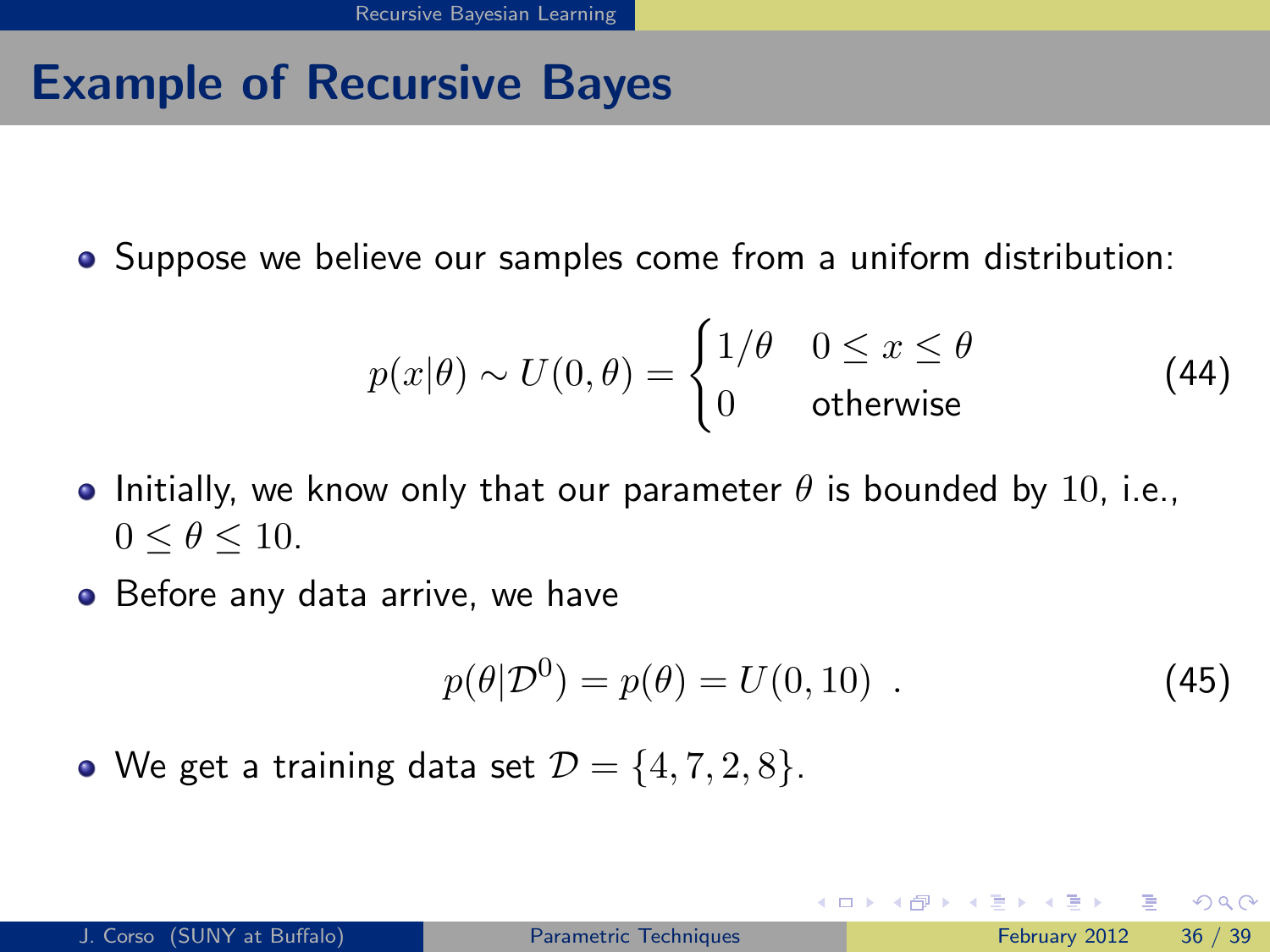• When the first data point arrives,  $x_1 = 4$ , we get an improved estimate of  $\theta$ :

$$
p(\theta|\mathcal{D}^1) \propto p(x|\theta)p(\theta|\mathcal{D}^0) = \begin{cases} 1/\theta & 4 \le \theta \le 10 \\ 0 & \text{otherwise} \end{cases} \tag{46}
$$

<span id="page-72-0"></span> $QQQ$ 

イロト イ押 トイヨト イヨ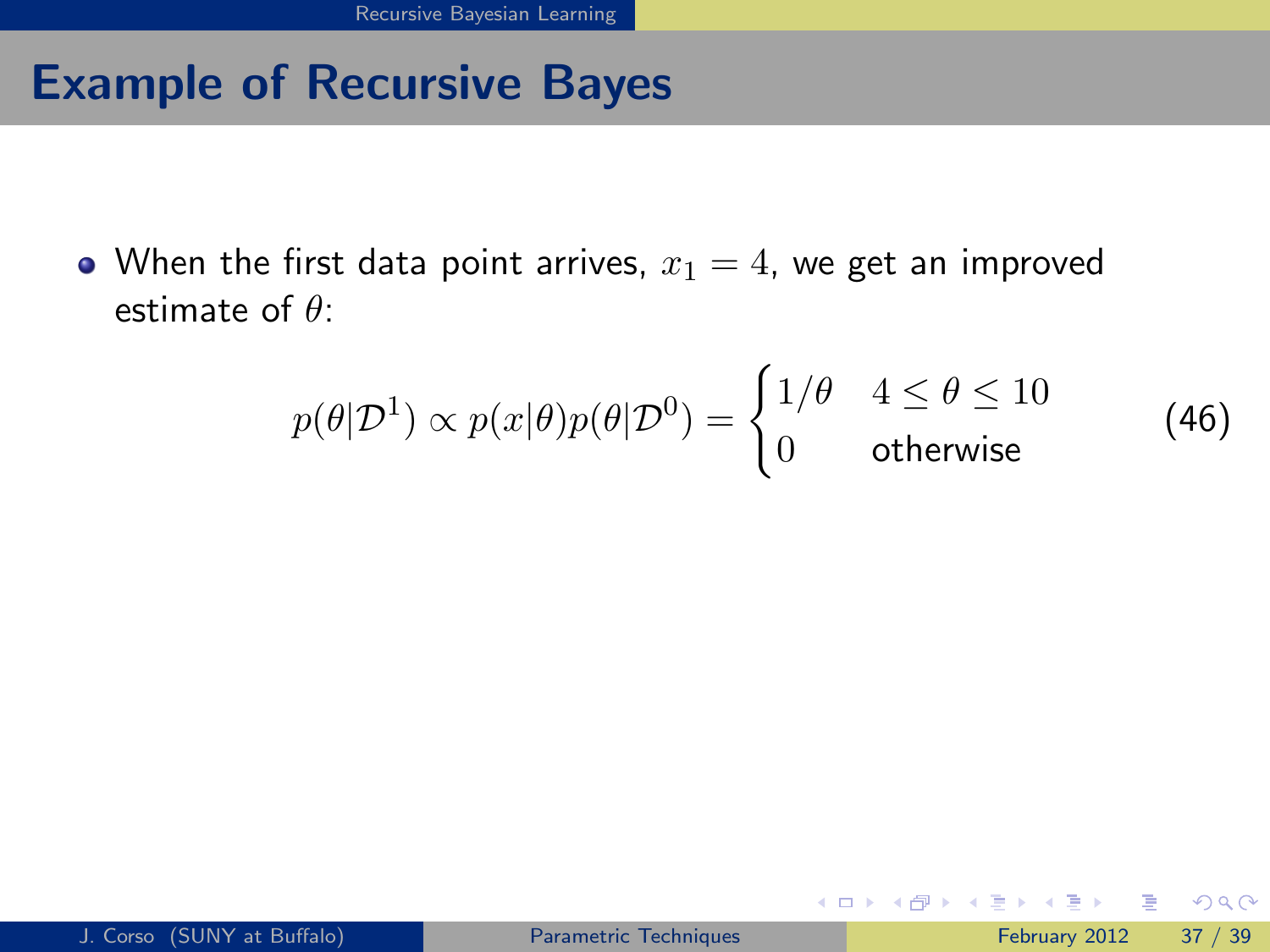• When the first data point arrives,  $x_1 = 4$ , we get an improved estimate of  $\theta$ :

$$
p(\theta|\mathcal{D}^1) \propto p(x|\theta)p(\theta|\mathcal{D}^0) = \begin{cases} 1/\theta & 4 \le \theta \le 10 \\ 0 & \text{otherwise} \end{cases} \tag{46}
$$

• When the next data point arrives,  $x_2 = 7$ , we have

$$
p(\theta|\mathcal{D}^2) \propto p(x|\theta)p(\theta|\mathcal{D}^1) = \begin{cases} 1/\theta^2 & 7 \le \theta \le 10 \\ 0 & \text{otherwise} \end{cases}
$$
 (47)

4 0 8

<span id="page-73-0"></span> $QQ$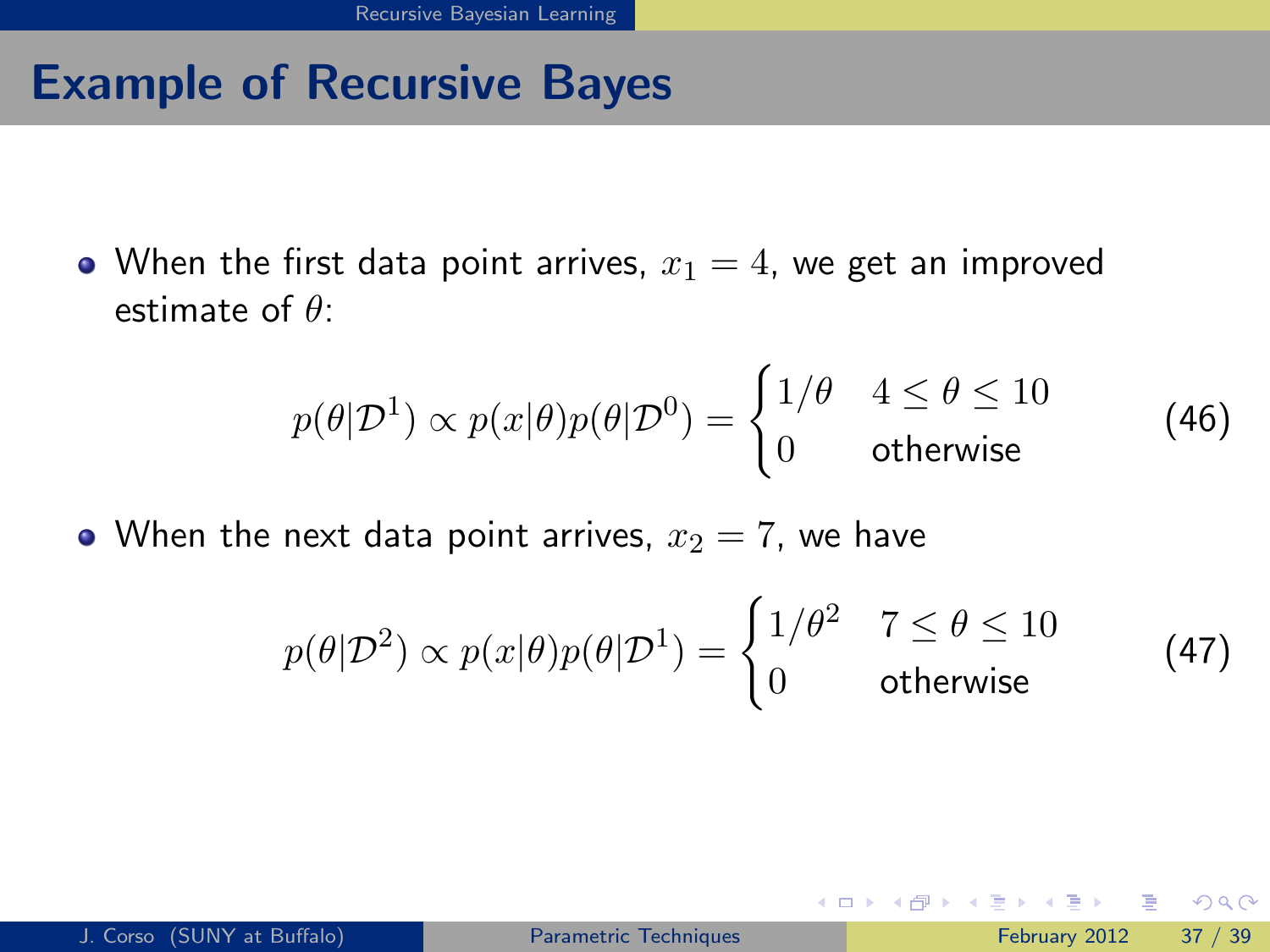• When the first data point arrives,  $x_1 = 4$ , we get an improved estimate of  $\theta$ :

$$
p(\theta|\mathcal{D}^1) \propto p(x|\theta)p(\theta|\mathcal{D}^0) = \begin{cases} 1/\theta & 4 \le \theta \le 10 \\ 0 & \text{otherwise} \end{cases} \tag{46}
$$

• When the next data point arrives,  $x_2 = 7$ , we have

$$
p(\theta|\mathcal{D}^2) \propto p(x|\theta)p(\theta|\mathcal{D}^1) = \begin{cases} 1/\theta^2 & 7 \le \theta \le 10 \\ 0 & \text{otherwise} \end{cases}
$$
 (47)

4 0 8

And so on....

<span id="page-74-0"></span> $\Omega$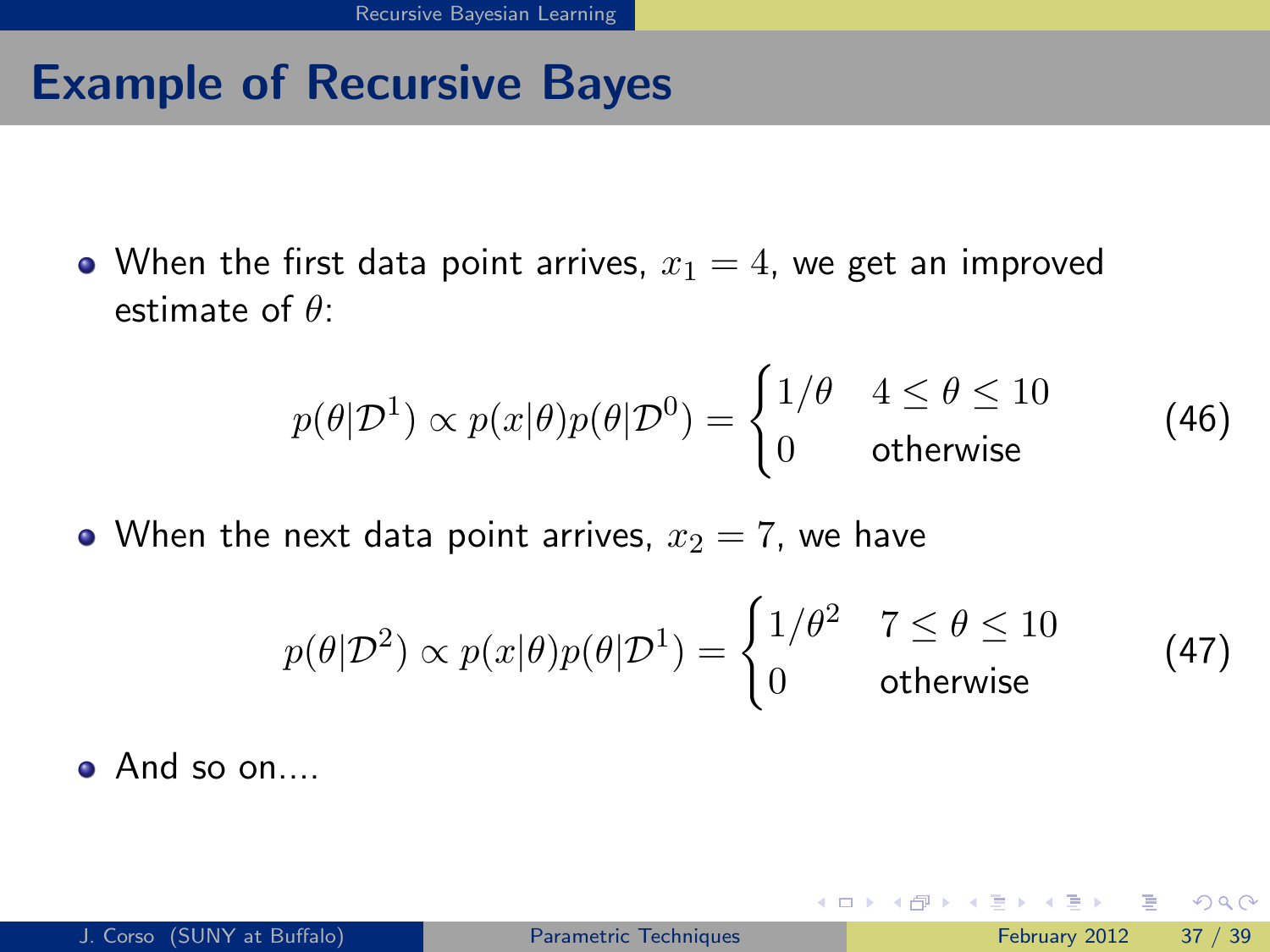- Notice that each successive data sample introduces a factor of  $1/\theta$ into  $p(x|\theta)$ .
- $\bullet$  The distribution of samples is nonzero only for x values above the max,  $p(\theta|\mathcal{D}^n) \propto 1/\theta^n$  for  $\max_x[\mathcal{D}^n] \le \theta \le 10$ .
- Our distribution is

<span id="page-75-0"></span>